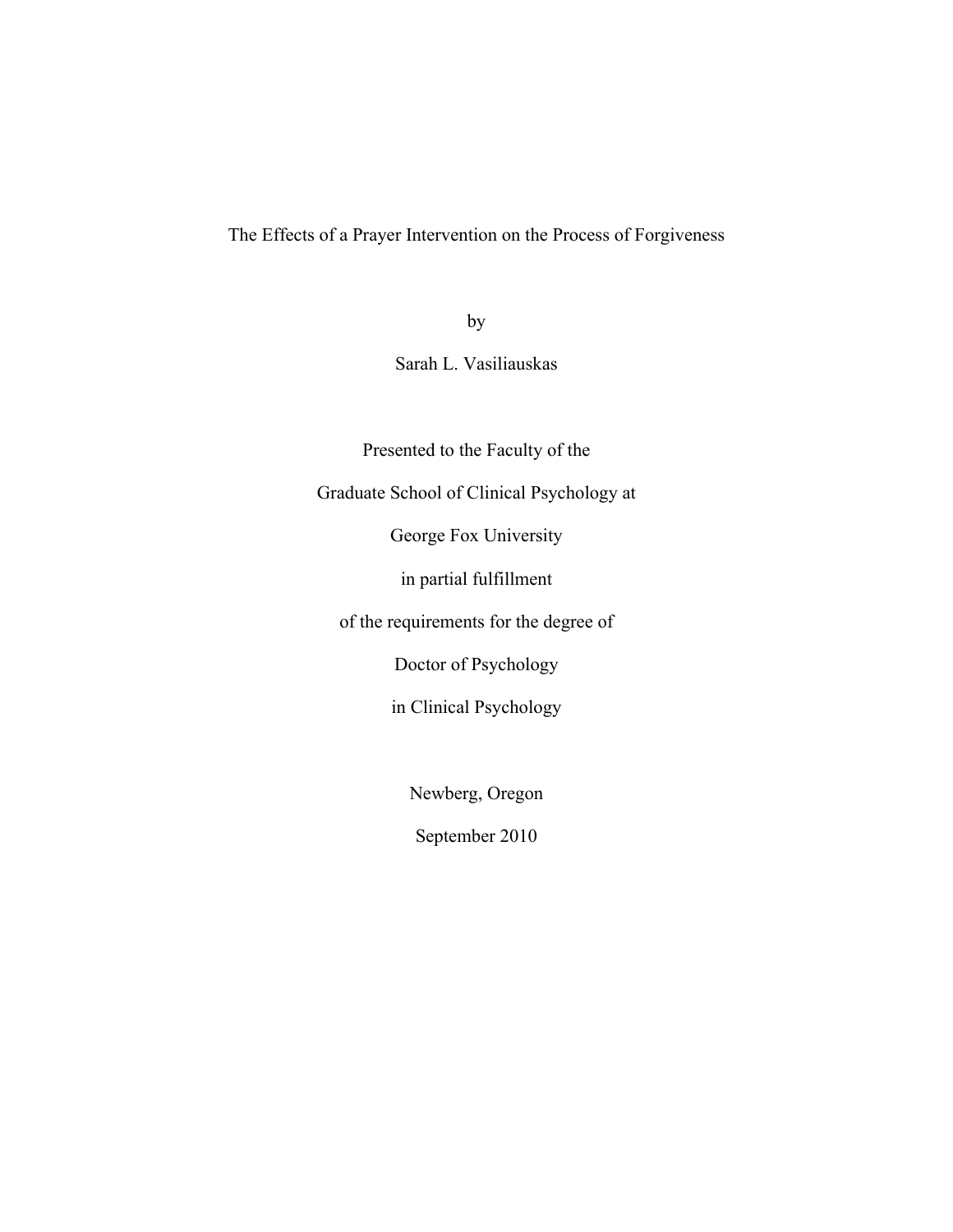The Effects of a Prayer Intervention on the Process of Forgiveness

by

Sarah L. Vasiliauskas

has been approved

at the

Graduate School of Clinical Psychology

George Fox University

as a Dissertation for the PsyD degree

Approval

Signatures:

 $\mathcal{L}_\text{max}$  , and the set of the set of the set of the set of the set of the set of the set of the set of the set of the set of the set of the set of the set of the set of the set of the set of the set of the set of the Mark R. McMinn, PhD, ABPP, Chair

Members:

 $\mathcal{L}_\text{max}$  , and the set of the set of the set of the set of the set of the set of the set of the set of the set of the set of the set of the set of the set of the set of the set of the set of the set of the set of the William C. Buhrow, Jr., PsyD

 $\mathcal{L}_\text{max}$  , and the set of the set of the set of the set of the set of the set of the set of the set of the set of the set of the set of the set of the set of the set of the set of the set of the set of the set of the Mary Peterson, PhD

Date: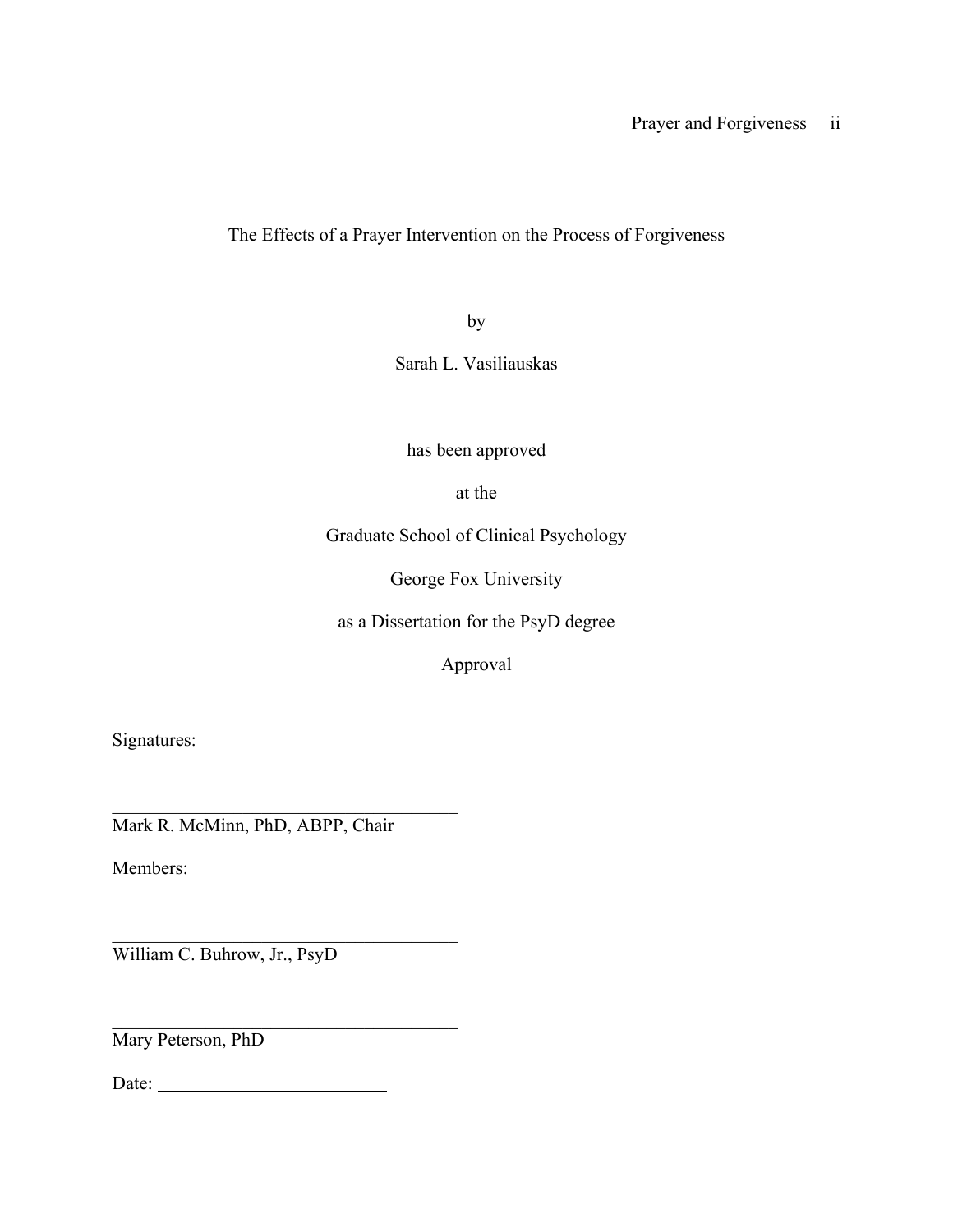#### The Effects of a Prayer Intervention on the Process of Forgiveness

Sarah L. Vasiliauskas Graduate School of Clinical Psychology at George Fox University Newberg, Oregon

#### Abstract

Throughout the psychological literature there has been a vast amount of research examining forgiveness as well as prayer within the context of the discipline of psychology; however these 2 constructs have rarely been examined together. This study examined the relationship between 2 important religious and spiritual constructs: forgiveness and prayer. Recent studies suggest Christians who forgive often use prayer. This intervention study looked to see more specifically what benefit there is to those who specifically use prayer as they seek to forgive an interpersonal offense. Participants consisted of 411 undergraduate students from private Christian colleges across the United States. They were randomly assigned to a prayer group, a devotional attention group or a control group, consisting of a sixteen day intervention. Those who were in the prayer and devotional attention groups were found to have significant changes in state forgiveness. In addition, those in the prayer intervention group showed significant changes in empathy toward their offender. Implications include the importance of exploring forgiveness as a spiritual construct, as well as help clinicians integrate their clients'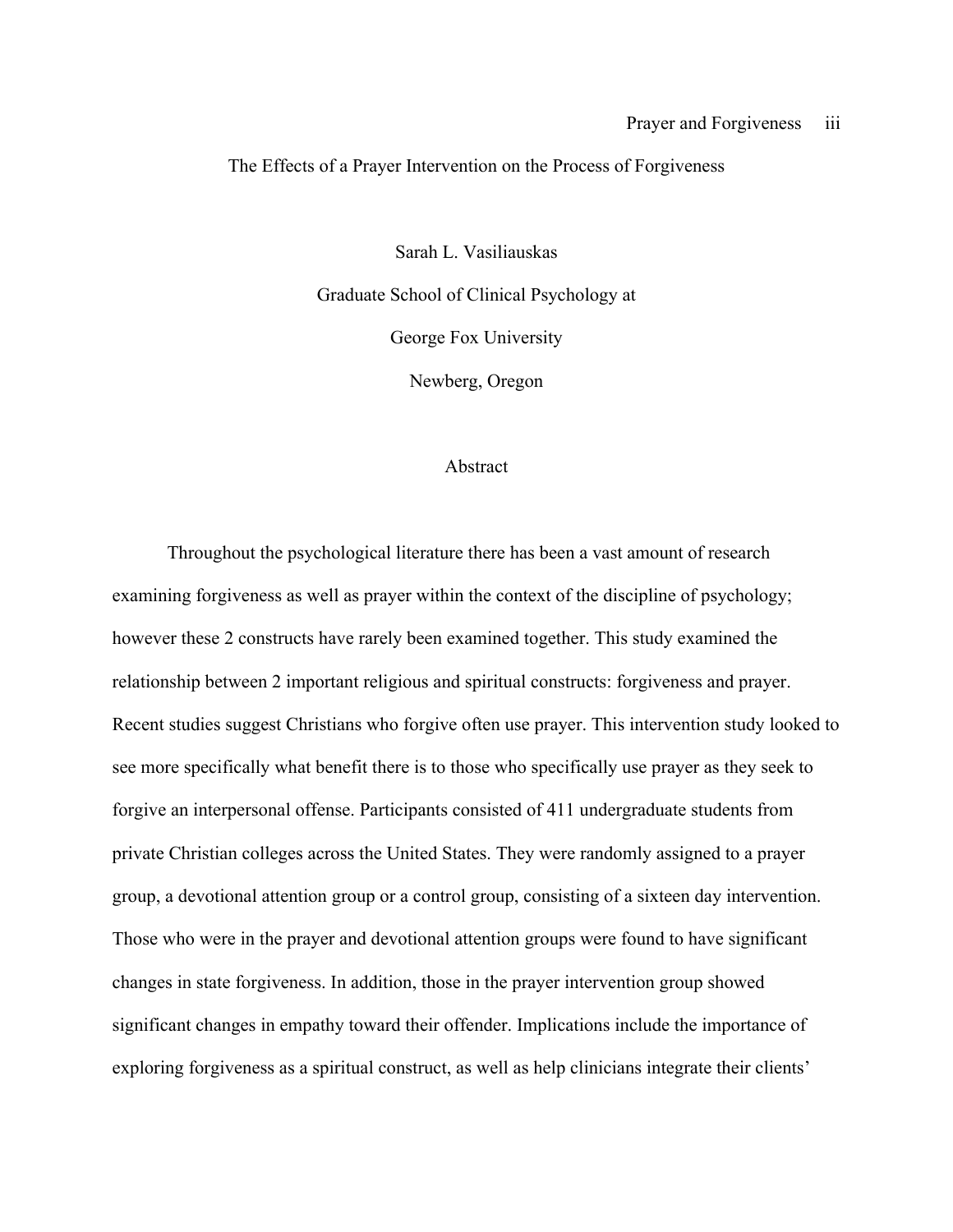journey towards forgiveness with their clients' spiritual practices. In addition, these findings can help clinicians educate their clients on the relational benefits of spending daily time with God.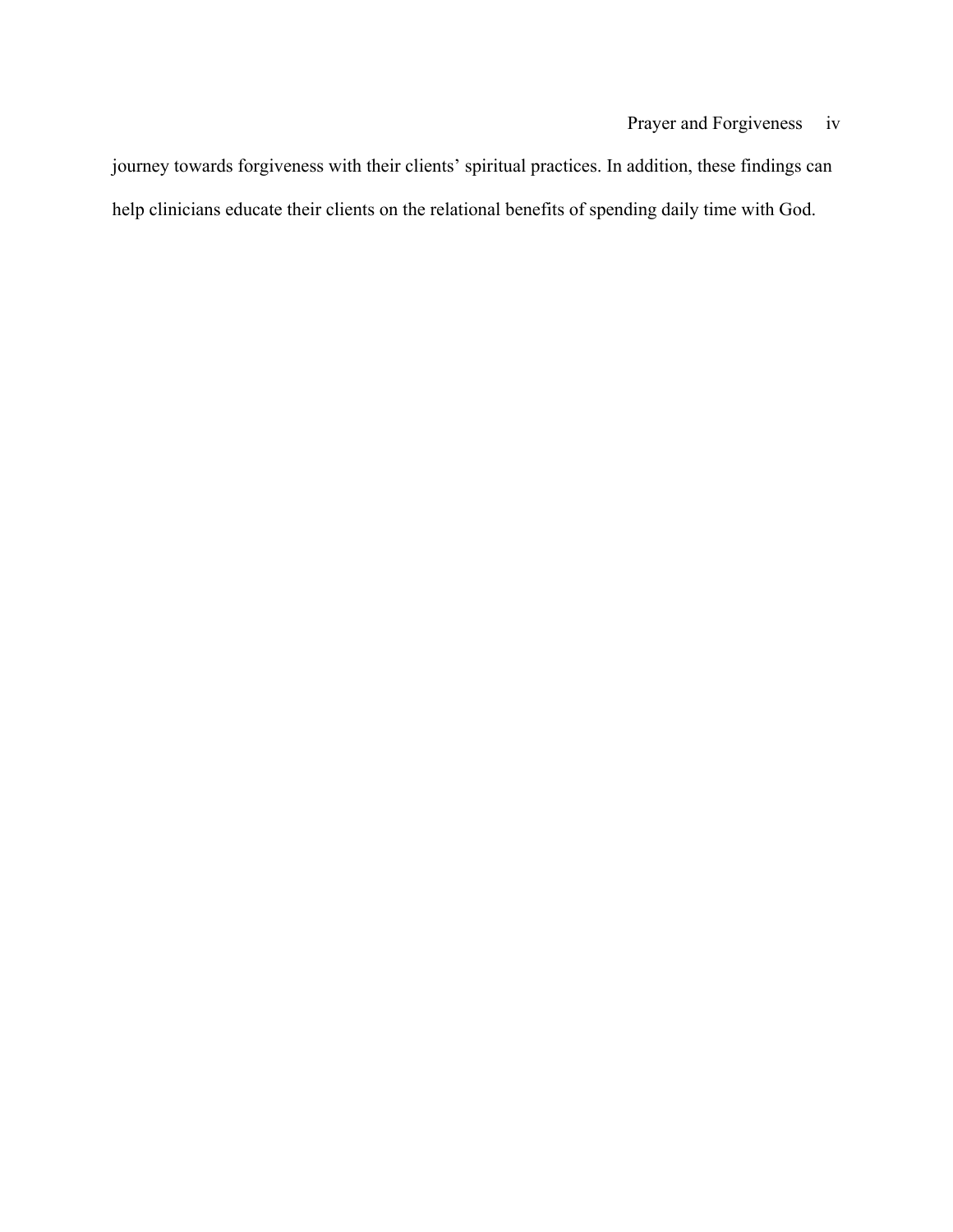# Table of Contents

| Transgression Related Interpersonal Motivations Inventory  10    |  |
|------------------------------------------------------------------|--|
|                                                                  |  |
| Relational Engagement of the Sacred for a Transgression Scale 11 |  |
|                                                                  |  |
|                                                                  |  |
|                                                                  |  |
|                                                                  |  |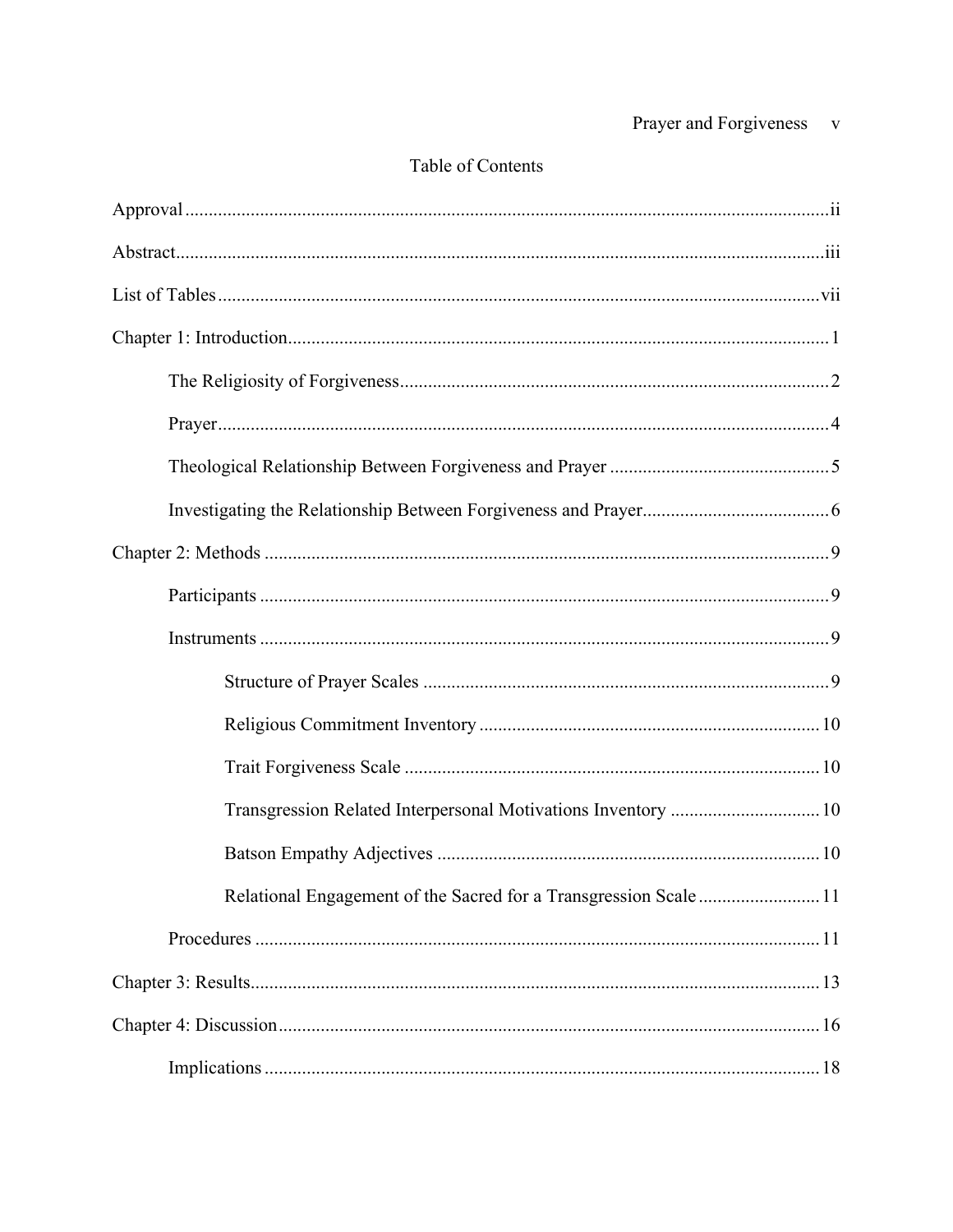| Prayer and Forgiveness | V1 |
|------------------------|----|
|                        |    |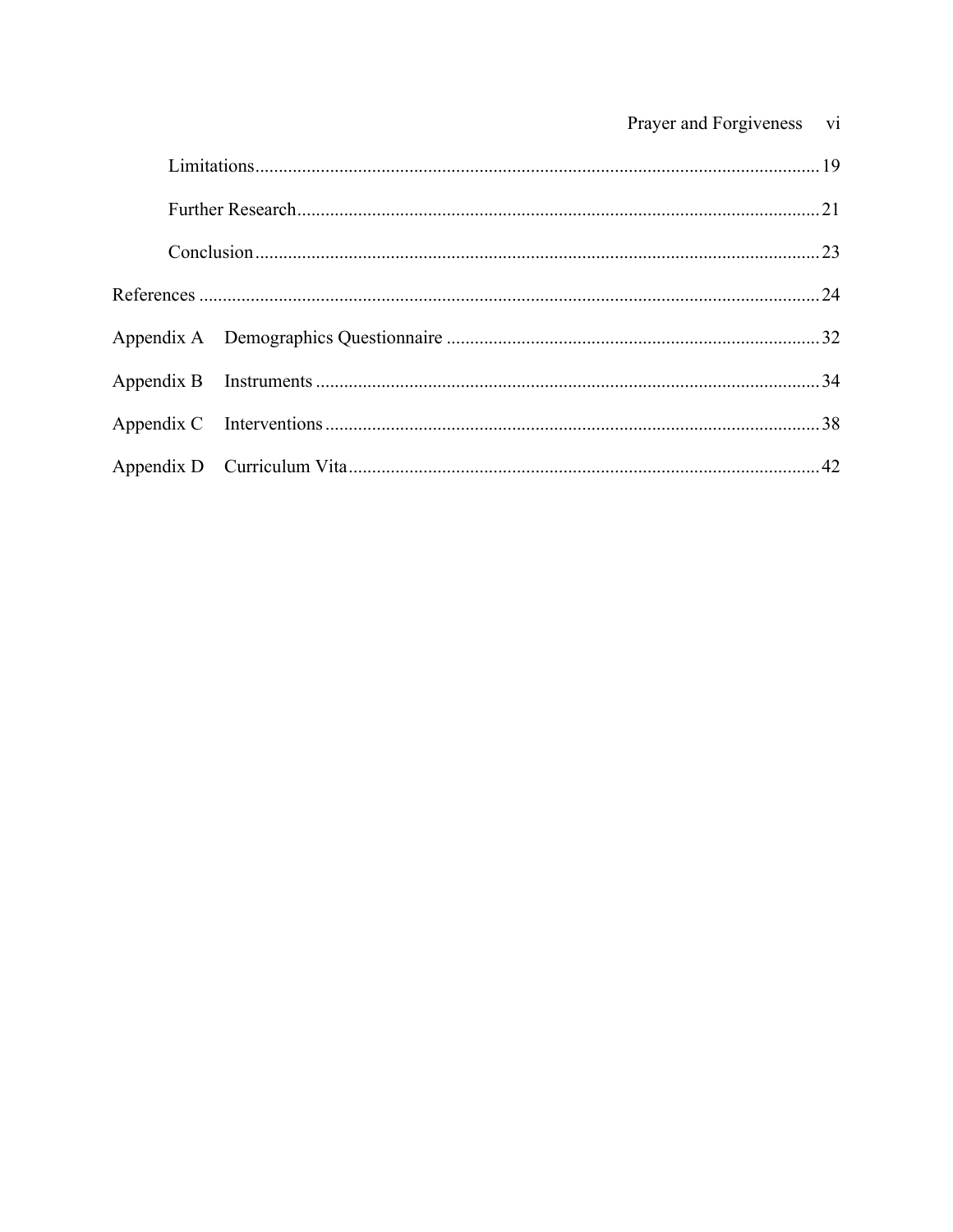# List of Tables

| Table 1 |  |  |  |  |
|---------|--|--|--|--|
|---------|--|--|--|--|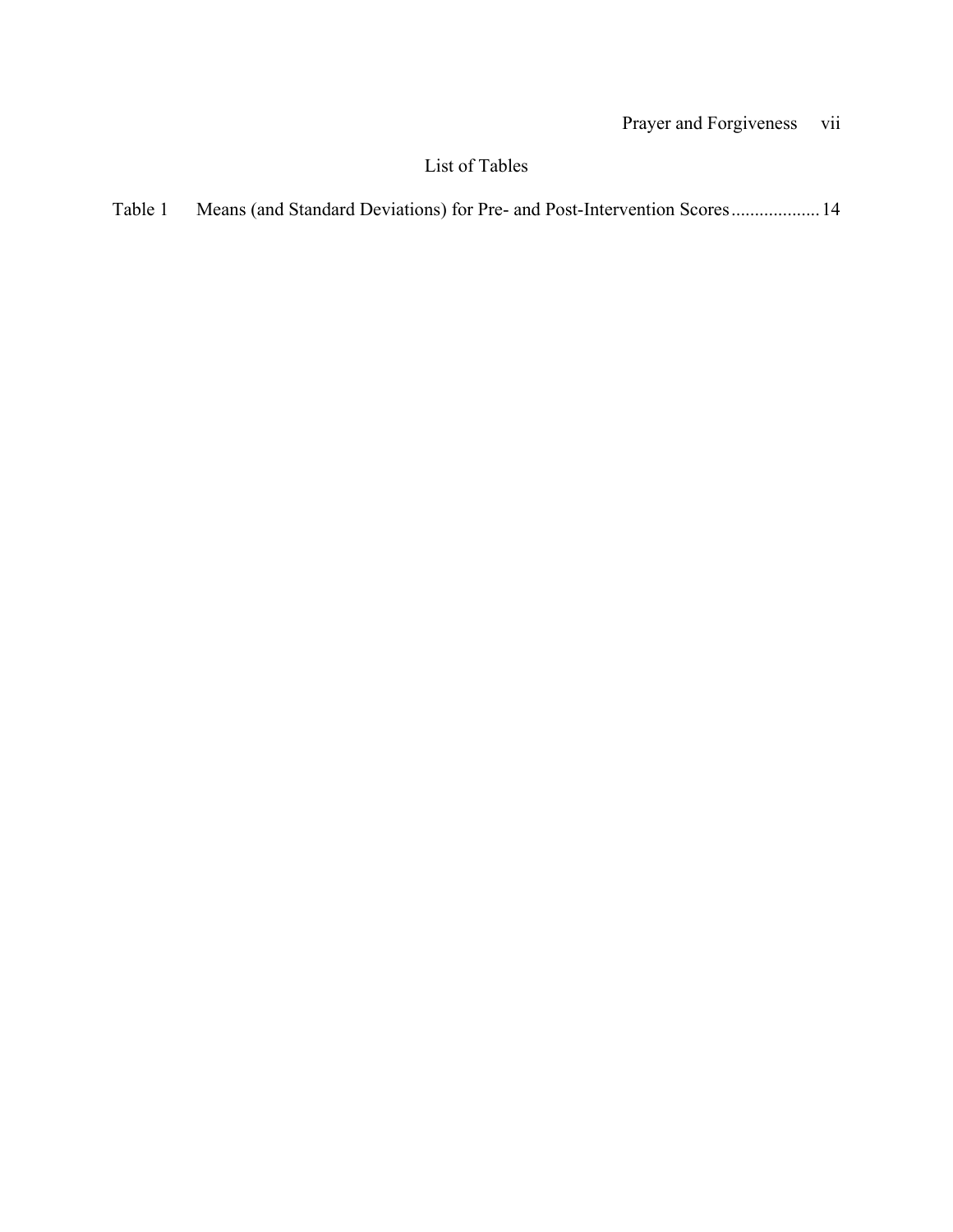#### **Chapter 1**

#### **Introduction**

An old adage reminds us that to err is human, and to forgive divine. Apparently the realm of forgiveness has moved beyond the sacred and into the psychological, as forgiveness has been given much attention by psychological researchers and clinicians over the last 20 years. An abundance of empirical studies have examined the benefits of forgiveness on physical health and emotional well-being (Harris & Thorensen, 2005; Lawler et al., 2005; McCullough, 2000; McCullough & Witvliet, 2002; Thorensen, Luskin, & Harris, 1998, 2000; Witvliet, 2001; Worthington & Scherer, 2004). In addition, a wide variety of forgiveness definitions have been formulated within the psychological community and from these definitions has come the development of many forgiveness models, both religious and secular (Augsberger. 1988; Brandsma, 1982; Cunningham, 1985; Enright & The Human Development Study Group, 1991; Fitsgibbons, 1986; Hargrave & Sells, 1997; Menninger, 1996; Pettitt, 1987; Pingleton, 1997; Smedes, 1996; Worthington, 1998). Moreover, numerous empirical forgiveness intervention studies have been reported, including those with college students (Lampton, Oliver, Worthington & Berry, 2005; Luskin, 2001; Luskin, Ginzberg & Thorensen, 2005; McCullough & Worthington, 1995; Rye & Pargament, 2002), postabortion men (Coyle & Enright, 1997), female incest survivors (Freedman & Enright, 1996), adolescents (Freedman & Knupp, 2003), substance abusers (Lin, Mack, Enright, Krahn & Baskin, 2004), married couples (DiBlasio & Benda, 2002;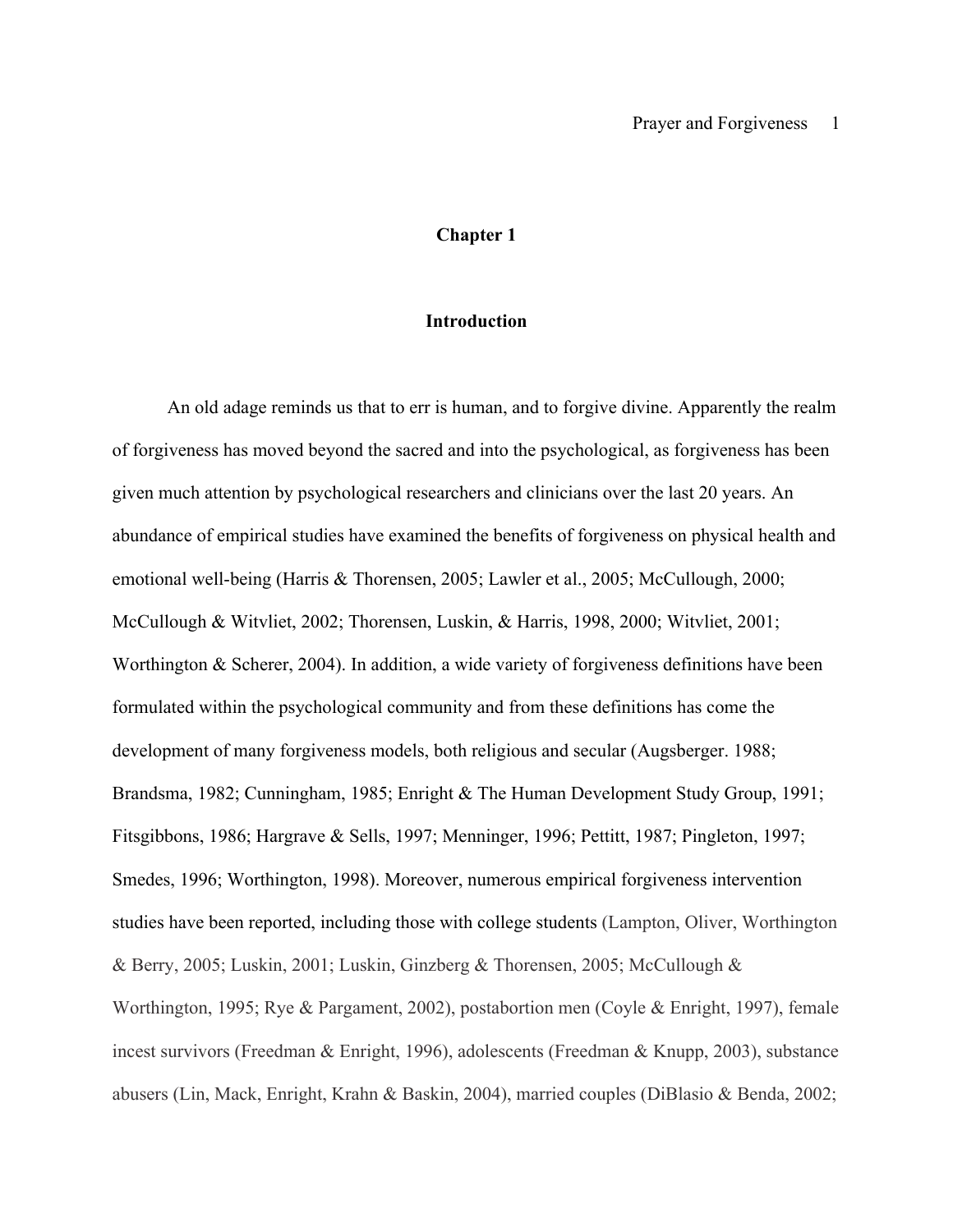Ripley & Worthington, 2002), elderly adults (Hebl & Enright, 1993; Ingersoll-Dayton, Campbell & Ha, 2009), and divorced adults (Rye et al., 2005). These studies show various benefits for those who experience a forgiveness intervention including a decrease in anxiety, depression and anger as well as an increase in forgiveness, hope, self-esteem, and spiritual wellbeing.

#### **The Religiosity of Forgiveness**

This assortment of research has led to a greater psychological understanding of forgiveness as an intrapersonal construct. Internal negative thoughts, behaviors and feelings have been found to decrease, while positive thoughts, behaviors and feelings increase as one forgives another (Lawler-Row, Scott, Raines, Edlis-Matityahou & Moore, 2006). Yet, several have pointed out that while in the process of researching the psychological aspects of forgiveness, the religious foundations of the forgiveness construct have been neglected (McCullough & Worthington 1999; McMinn, Fervida, Louwerse, Pop, Thompson, et al., 2008). Forgiveness has been a construct that for centuries has had deep roots in major world religions including Christianity, Judaism, Islam and Hinduism. Some would argue forgiveness, at its very core, is a pervasively spiritual concept (Frise & McMinn, 2010; Meek & McMinn, 1997). For many religiously-committed individuals, forgiveness is tied tightly with their own spiritual context; it is a moral value that many of those of devout faith attempt to internalize and carry out in their lives and relationships (Rye, Paragament, Ali, Beck, Dorff, et.al., 2000). Even though there has been a plethora of psychological research surrounding forgiveness, it is not simply a psychological construct.

In a Gallup poll (2002) of a nationally represented sample, 84% of respondents either agreed or strongly agreed, "because of my faith, I have forgiven people who have hurt me deeply" (p. 5). Multiple studies have examined the relationship between forgiveness and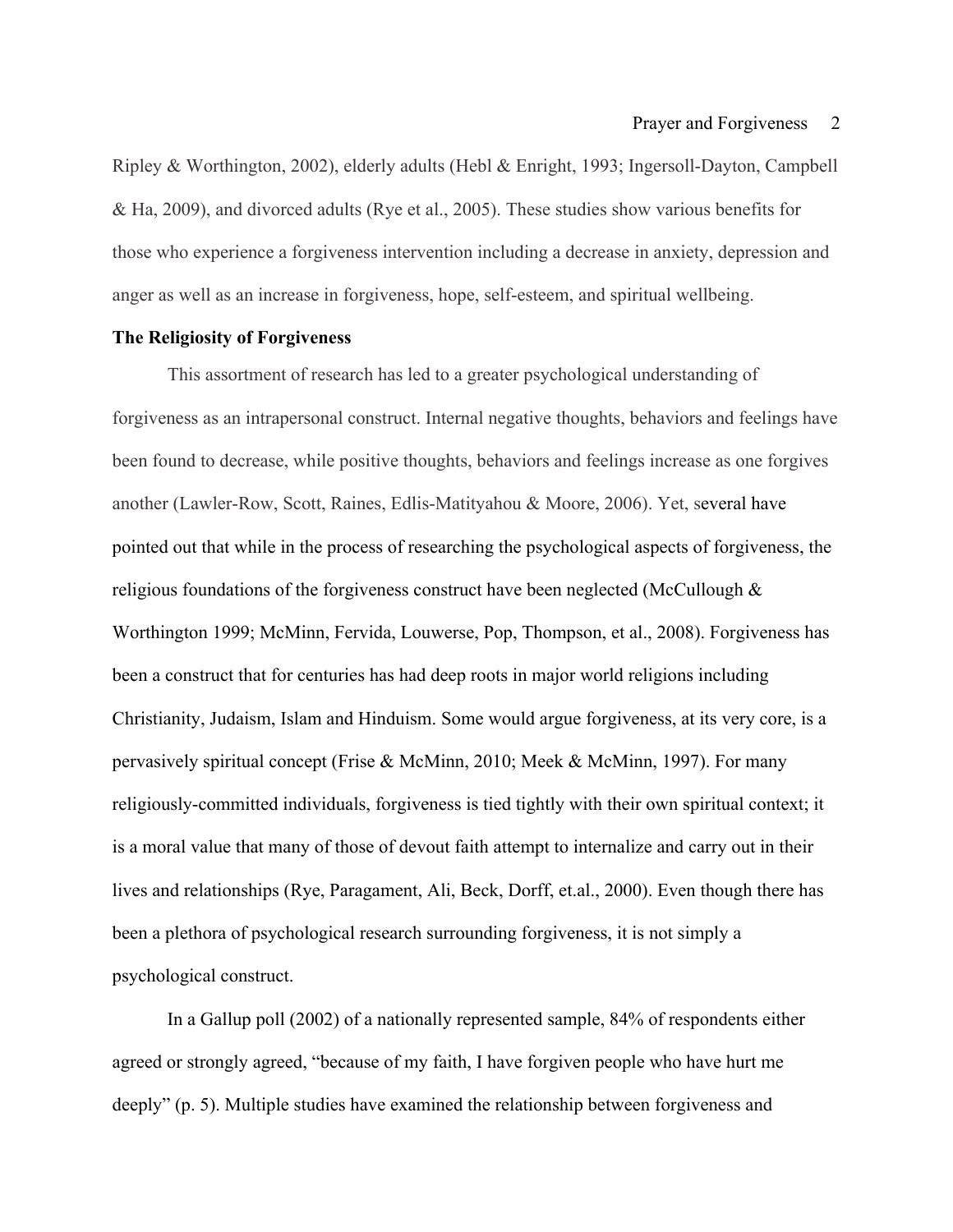religiosity (Edwards et al., 2002; Enright, Santos & Al-Mabuk, 1989; Gorsuch & Hao, 1993). Religious individuals who felt they should forgive, placed a greater value on forgiveness and were more forgiving in general. However, as McCullough and Worthington (1999) explain, as might be hypothesized, the relationship between forgiveness and religiosity is neither clear nor easily reduced to simple categories. Forgiveness as a construct can be measured in two ways, as a general personality disposition or as a more specific situational response. Forgiveness as a disposition describes "people's attitudes, values and beliefs" (McCullough & Worthington, 1999, p. 1146) about forgiveness. Forgiveness as a situational response measures specific, isolated forgiveness responses. Though religiosity was measured in various ways throughout the studies, it was found consistently that those who were more religious rated higher on dispositional forgiveness traits, and not necessarily higher on situational forgiveness. Hui, Watkins, Wong and Sun (2006) suggest that due to the relationship between forgiveness and religiosity, there becomes a deeper moral obligation and internalization of forgiveness by those who are religious.

McCullough and Worthington (1999) conclude that though religious individuals value forgiveness and feel compelled to forgive, there is little difference between religious and nonreligious individuals and their actual act of forgiving. Tsang, McCullough and Hoyt (2005) describe this void in difference as a religious-forgiveness discrepancy. Explanations given for this discrepancy include psychometric weaknesses, abstract religious systems that leave room for "moral rationalization" (Tsang et al., 2005, p. 799), including rationales for both forgiving and unforgiving behaviors, social desirability and recall biases (McCullough & Worthington, 1999; Tsang et al., 2005).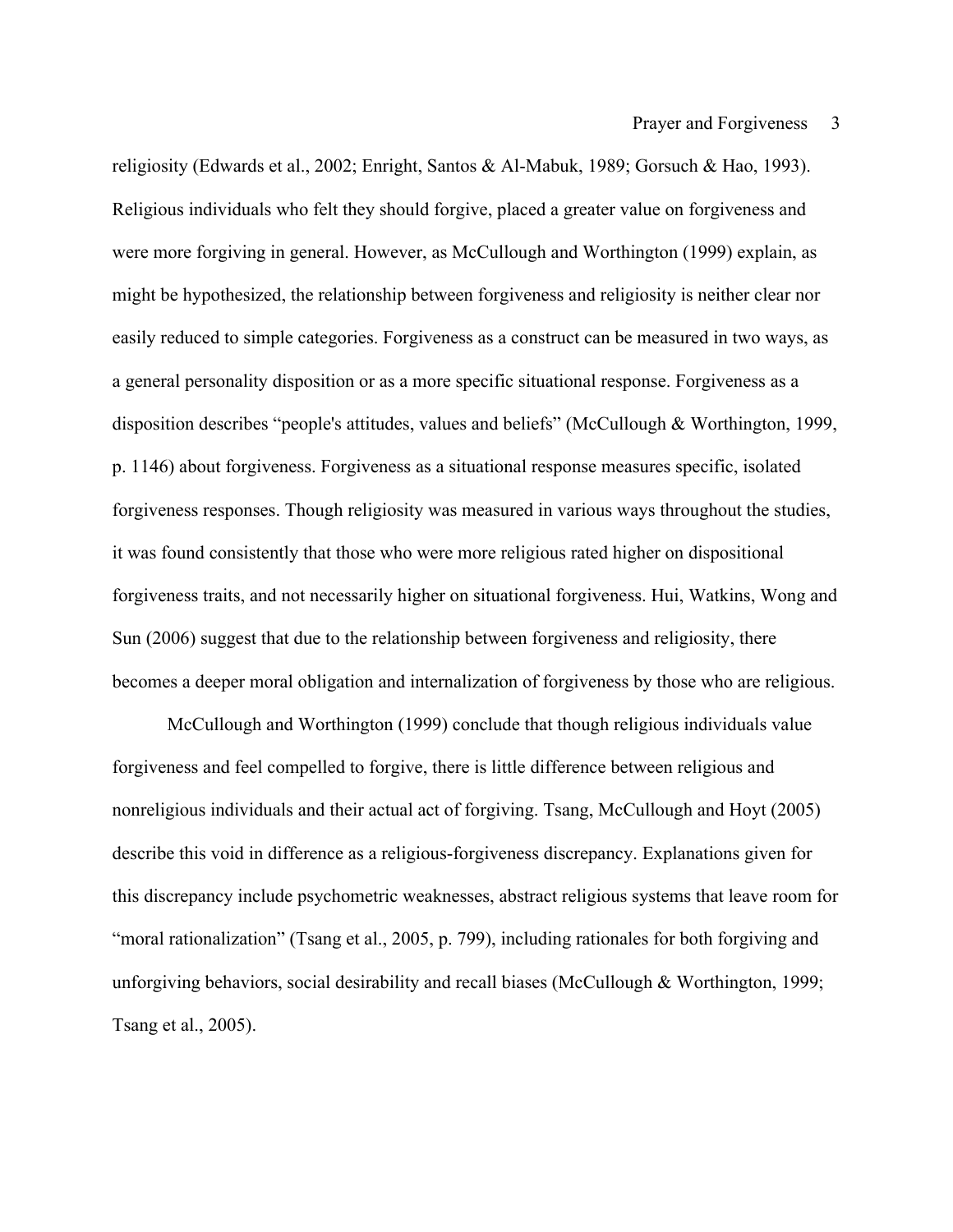Due to forgiveness's close tie with a religious and spiritual context, when a religious context is taken away, there is the danger that important and deep aspects of forgiveness and its effects on people are lost. At its most extreme, divorcing forgiveness from its religious context might even change the nature of forgiveness (McMinn et al., 2008, McCullough & Worthington, 1999). McCullough and Worthington (1999) suggest that refocusing on the religious roots of forgiveness will lead to a greater and refreshed understanding of the forgiveness construct.

### **Prayer**

In addition to the focus that has been given to forgiveness, prayer has also received attention from psychologists. The psychological community has recognized the influence and use of prayer as people process their emotions (Ai, Bolling, & Peterson, 2000) and deal with their physical health (Harris et al., 1999; McCaffrey, Eisenberg, Legedza, Davis, & Phillips, 2004). However one of the best controlled studies on the therapeutic effects of prayer found prayer did not influence the occurrence of complications in cardiac bypass patients. Those patients who were certain they would receive intercessory prayer experienced greater complications than those who were uncertain of whether they would receive prayer (Bensen et al., 2006).

Like forgiveness, prayer has always been an important religious concept. It has been an integral part of experiencing God and having relationship with God. Ameling (2000) writes that prayer is "the simple act of turning our mind and our heart to the sacred" (p. 42). The history and world of prayer is complexly vast. Prayer has been divided into a number of categories: petition, adoration, sacrifice, confession, intercession, contemplation, thanksgiving and so on, thus showing that prayer has multiple forms and aims (Zaleski & Zaleski, 2005). Prayer is at the root of all the believer does; it is the way in which people engage with the divine (Murray, 1981). Through prayer there is an experience of strength and peace with God. Prayer is directly related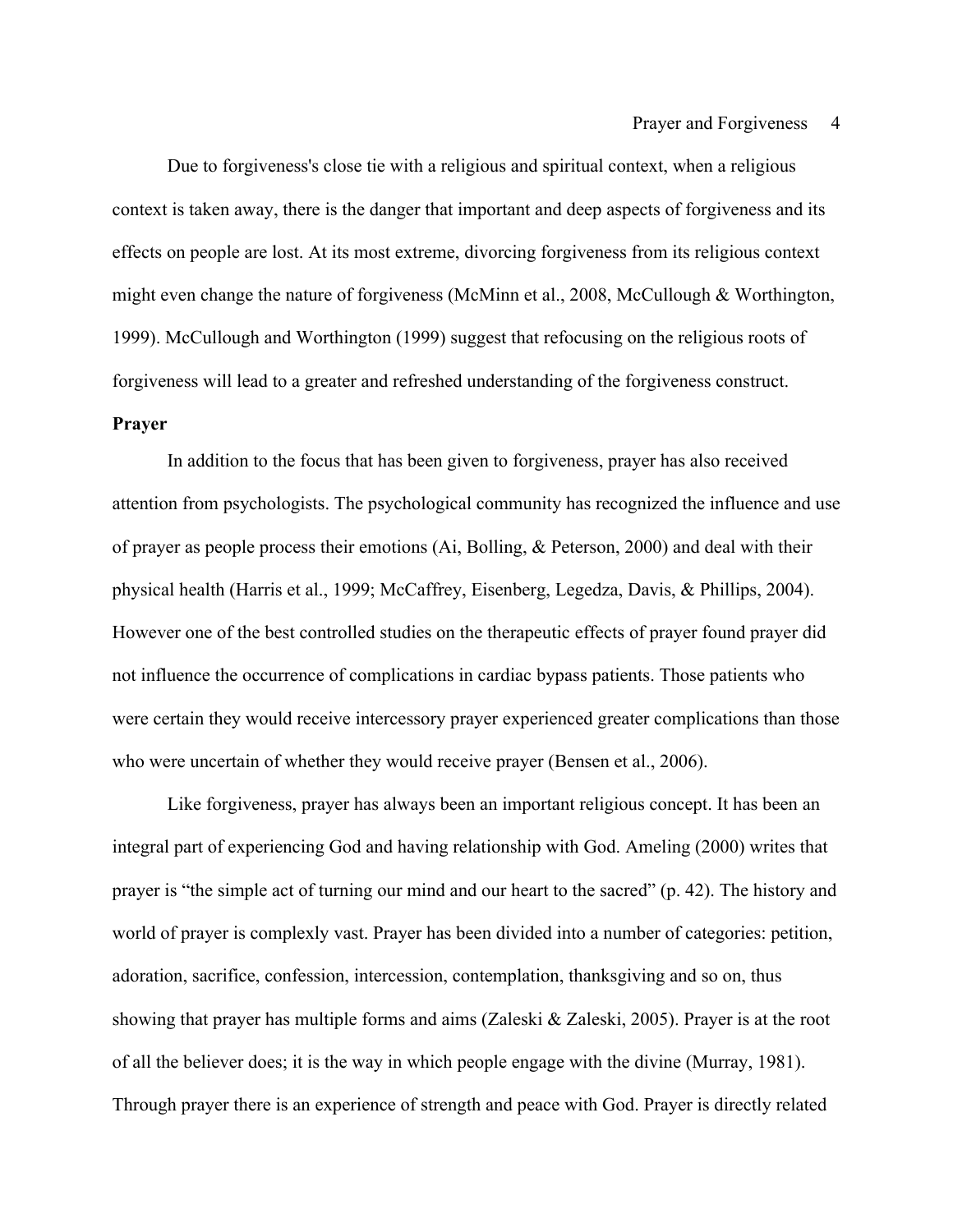to many religious constructs, as it is the channel of communication used to experience connection with God. Zaleski and Zaliski (2005) write, "The story of prayer is the story of the impossible: of how we creatures of flesh and blood lay siege to heaven, speak to the Maker of all things, and await, with confidence or hopeful skepticism, a response" (p. 3).

### **Theological Relationship Between Forgiveness and Prayer**

The psychological community has seen substantial research surrounding both forgiveness and prayer independently. Yet surprisingly so, it has not been until the last five years that the relationship between prayer and forgiveness has been researched, and the recent studies have been limited both in scope and methodological rigor (Batson & Marks, 2008; McMinn et al., 2008).

From a Christian theological perspective, prayer and forgiveness are closely related. Danaher (2006) writes, "our capacity to forgive does increase with prayer" (p. 15). Prayer, as communication with God, is a constant facilitator as forgiveness is a process that is engaged in throughout the day and weeks with the help of God. One of the clearest examples of the connection between prayer and forgiveness within Christian scriptures is seen in the Lord's prayer, as found in the New Testament (Matthew 6:5-15, Today's New International Version, italics added).

> Our Father in heaven, hallowed be your name,

your kingdom come, your will be done, on earth as it is in heaven.

Give us today our daily bread. *And forgive us our debts, as we also have forgiven our debtors.*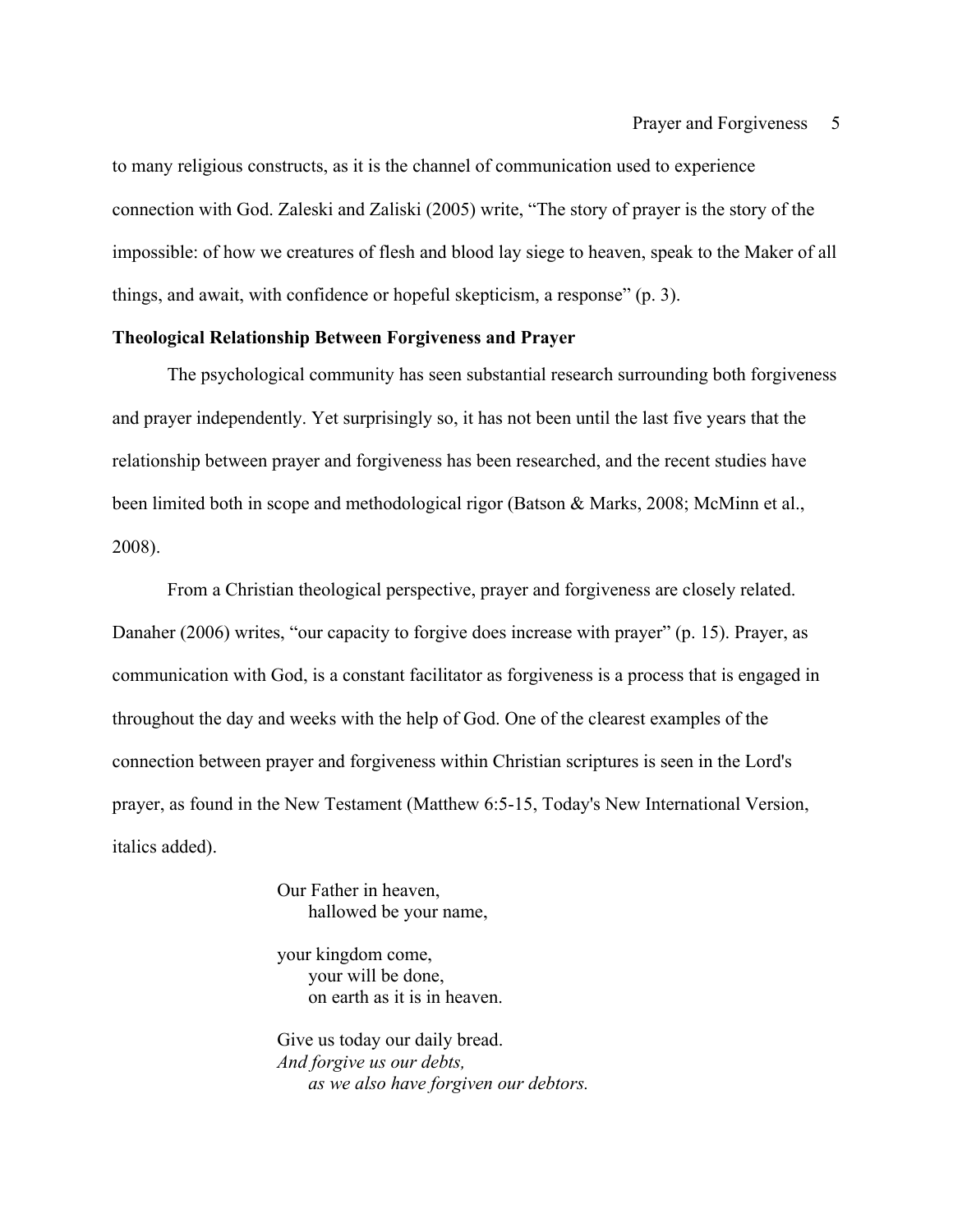#### And lead us not into temptation, but deliver us from the evil one.

In this prayer Jesus addresses the offenses that his disciples had committed against others, including offenses against Jesus, as well as offenses that had been done to the disciples.

#### **Investigating the Relationship Between Forgiveness and Prayer**

Though there appears to be an inherent theological connection between forgiveness and prayer, to what extent do people's ability to forgive correlate with their prayer practices? Wuthnow (2000) reported that praying within a group setting helped facilitate the participants' ability to forgive others and heal their relationships. Those who were involved in small, religiously focused groups found group activity involving prayer and the reading of the Bible strongly assisted in their process of forgiving. In a qualitative study Batson and Marks (2008) found a relationship between prayer and forgiveness where prayer facilitated a couple's process of forgiving one another.

Neither of the above studies looked at forgiveness and prayer in a controlled, scientific manner. The current study is part of a series of studies that has been undertaken to look for a connection between prayer and the process of forgiveness. The first study took an exploratory approach to understand prayer and forgiveness (McMinn et al., 2008). Using a narrative-based inquiry, it was found just over half the participants spontaneously mentioned prayer in their forgiving process. The themes that were prevalent in the narratives were consistent with Worthington's five-step forgiveness model. Prayer was related to participants' personal change. This is consistent with the suggestion from Lawler-Row et al. (2006) that the psychological research is finding that intrapersonal gains come for those who forgive others. This first study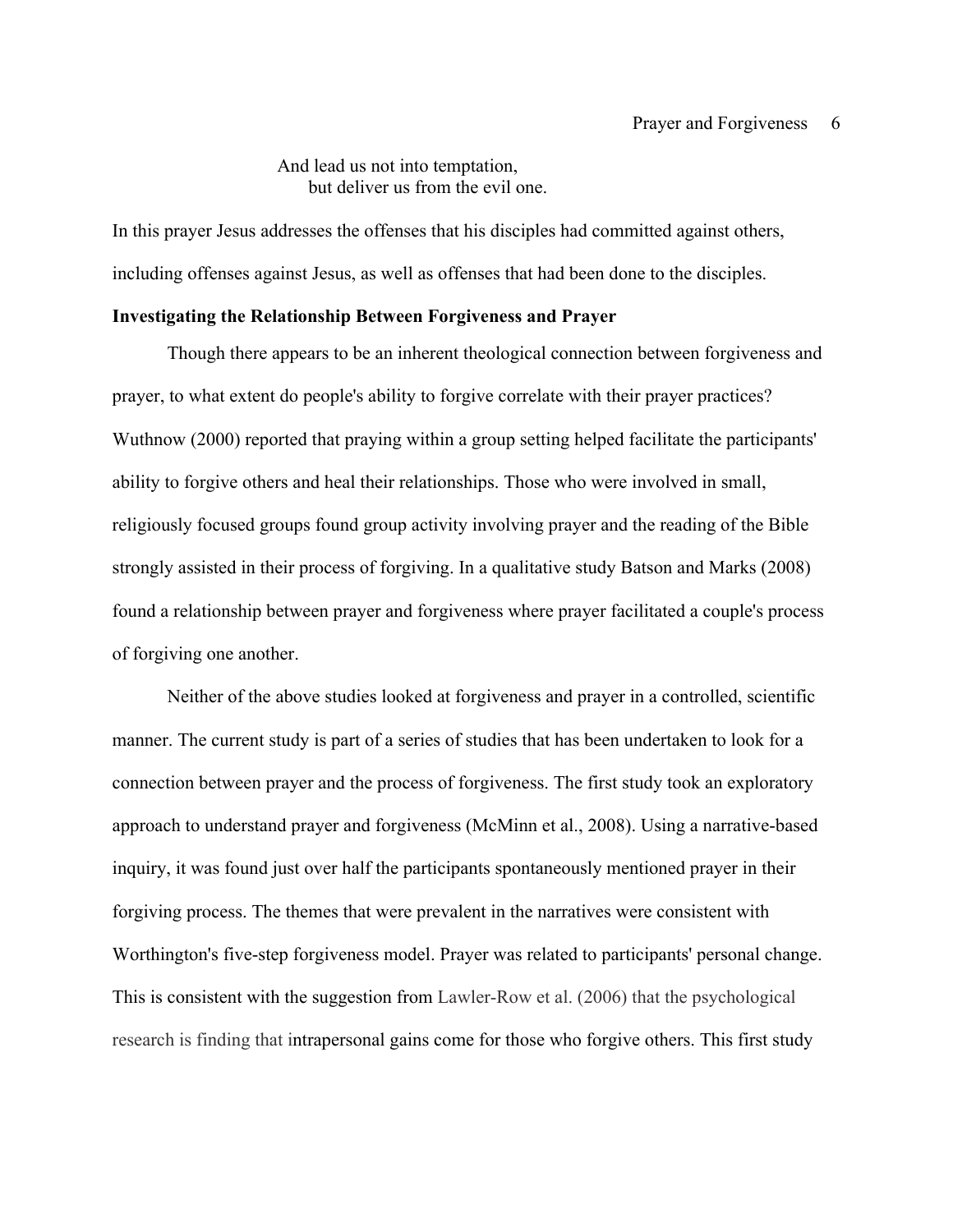found a connection between prayer and the process of forgiveness, but more was needed to understand the connection.

A second study (McMinn, Vasiliauskas, Dickey & Honeycutt, 2009) was conducted to assess how prayer is specifically used in forgiveness among Christian young adults. Eighty-three prayer related statements were generated based on the narratives from the first study and were given to a group of Christian undergraduate students. A factor analysis was conducted to discern which themes were endorsed as Christians use prayer in the process of forgiveness. Nine themes emerged from factor analysis, ranging from petitionary pleas toward God for help, to intimate relational prayers to God expressing emotions about an offense. More specifically, there were four themes that were most commonly identified in the study. These were as follows: prayer for guidance, asking God for help in forgiving, revealing pain to God, and letting go of the burden. Based on the clusters that were found most salient in this study, the current intervention study examines the effects of a prayer intervention in the form of devotional readings and compares pretest and posttest results of forgiveness against a control group. The goal was to fold four these themes throughout the interventions, each theme highlighted in four devotionals, equaling a total of sixteen devotions forming the intervention. Apparent in these themes is the participant's seeking of God with the goal of receiving help in the task of forgiveness. Also apparent in these themes is the relational component of prayer that remains central, guiding the participant to expressing emotions about the offense to God in an expressive, relational manner.

The current research is an intervention study looking specifically at the benefits of a prayer intervention on the process of forgiveness. Several questions guide this study. Prayer has been found to be a part of the forgiveness process, but how will the forgiveness process be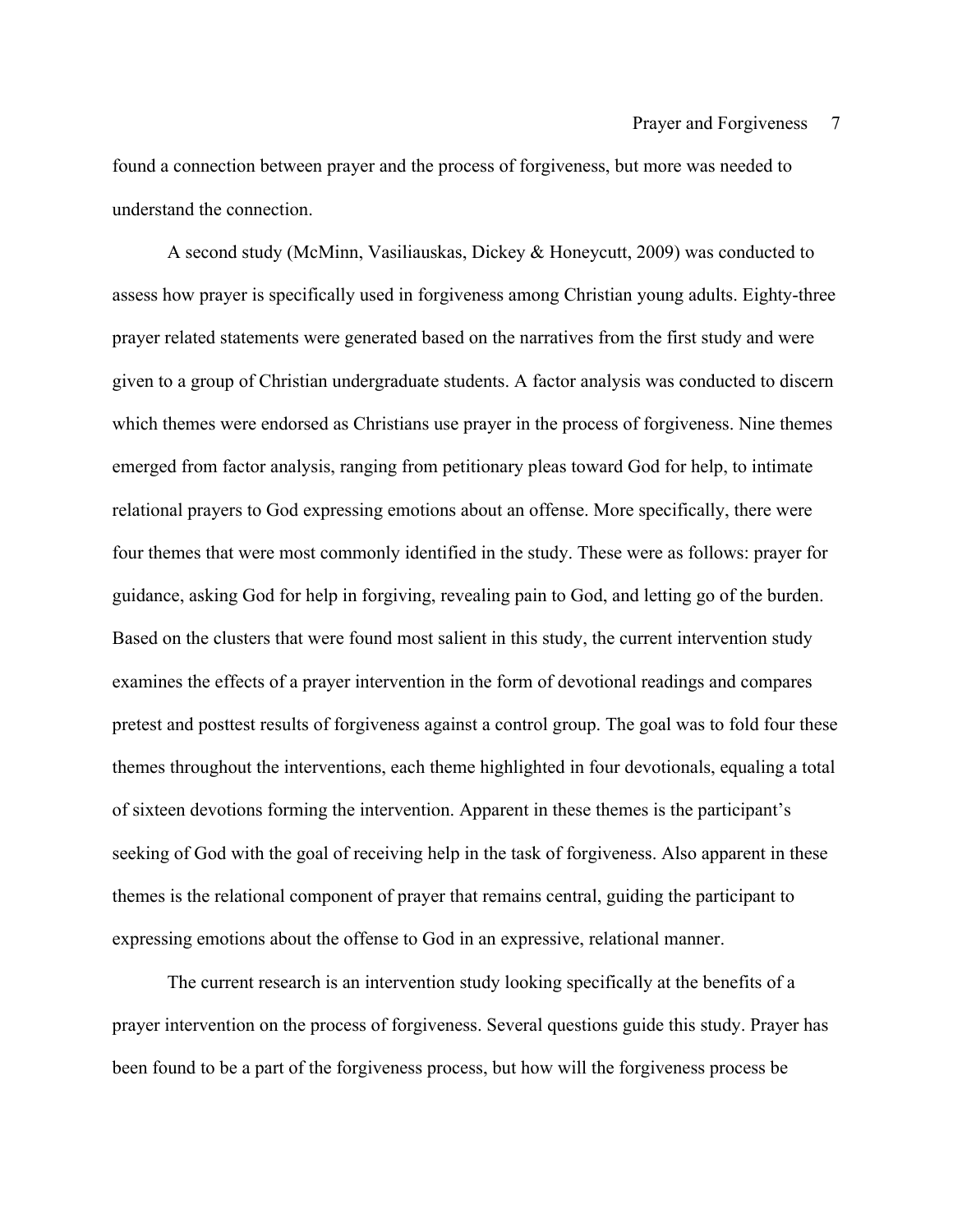facilitated when participants undertake a prayer focused intervention. How will a person's empathy for the offender be influenced? And what is the impact of a consistent time of directed prayer on forgiving a significant interpersonal offense? In this study it is hypothesized that those who participate in a time-limited prayer intervention will demonstrate a higher score in state forgiveness than those in the devotional group and control group.

For this study, I will be using McCullough and Worthington's (1999) definition of forgiveness. Forgiveness is the understanding that some kind of harmful action was done producing some kind of relational deterioration and negative emotional response from the offended. A forgiving response by the offended reduces the negative emotion and prepares for a restoration of relationship. In addition, I will be using Zaleski and Zaleski's (2005) definition of prayer, prayer being any direct communication with God.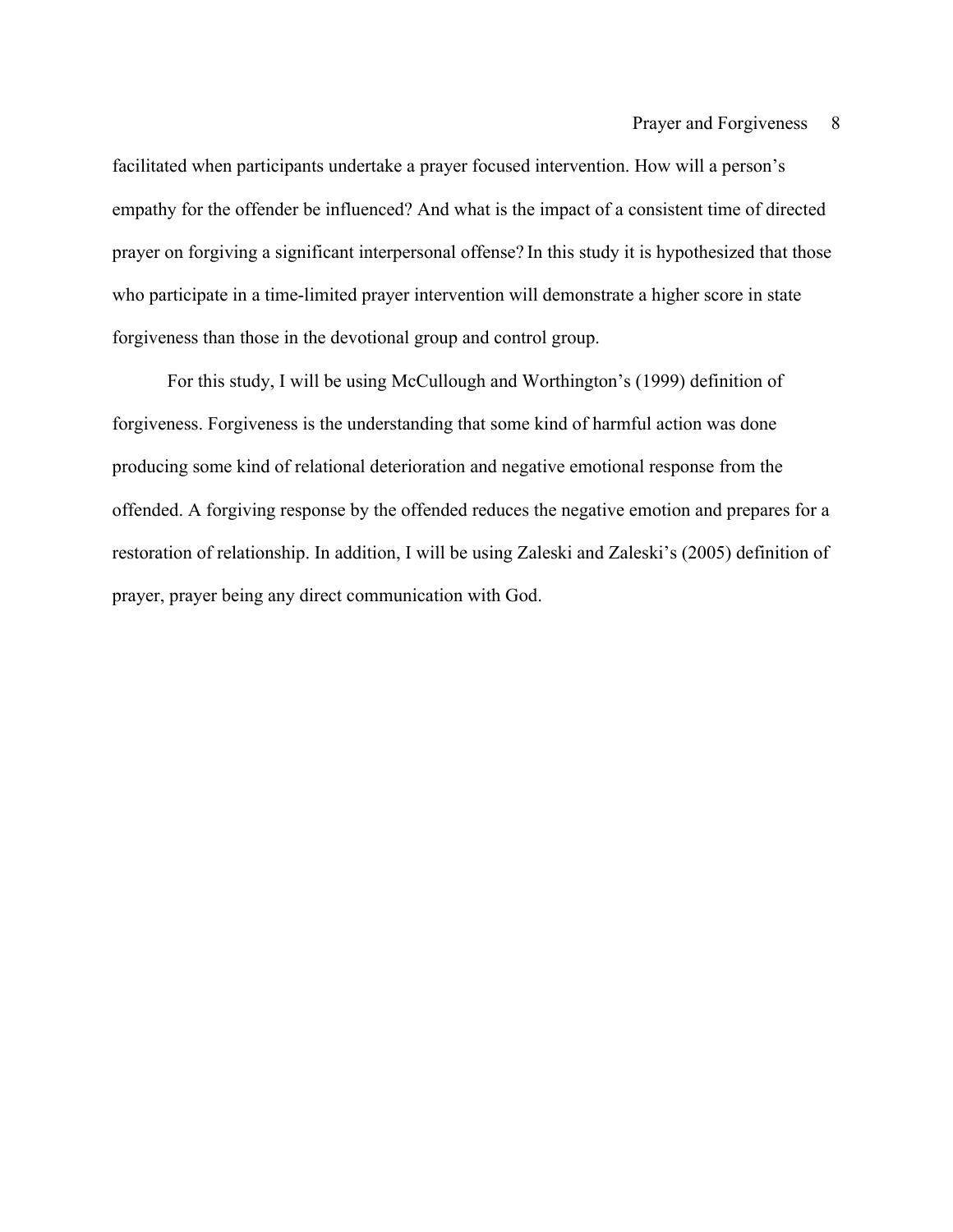#### **Chapter 2**

#### **Methods**

#### **Participants**

Participants consisted of 411 undergraduate students from private Christian colleges across the United States (Appendix A). Participants were both male and female; the average age of students was  $21.0$  (SD = 4.32). Ethnicity of the participants included African American (4.4%), European American (81%), Asian American (3.6%), Latino or Hispanic (6.3%), Native American (2.2%), International (3.2%) and Other (5.1%). They were enrolled in an undergraduate class in psychology. Additionally, the students were able to identify a significant interpersonal offense they wanted to forgive. They were given the opportunity to sign up through an announcement in class from their professor and those who participate were entered into a drawing to win an iPod or an iPod Touch.

#### **Instruments**

The following inventories were administered (Appendix B).

**Structure of Prayer Scales***.* Prayer behavior was measured using the Structure of Prayer Scales (Luckow, Ladd, Spilka, McIntosh, Parks, et al., 1997). The Structure of Prayer Scales is a 28-item scale that measures six types of prayer: confession, petition, ritual, meditationimprovement, habitual, and compassionate petition. The following Cronbach's alpha ranges were found for each of the six subscales: Confession, .58 - .89, Petition, .44 - .81, Ritual .68 - 80,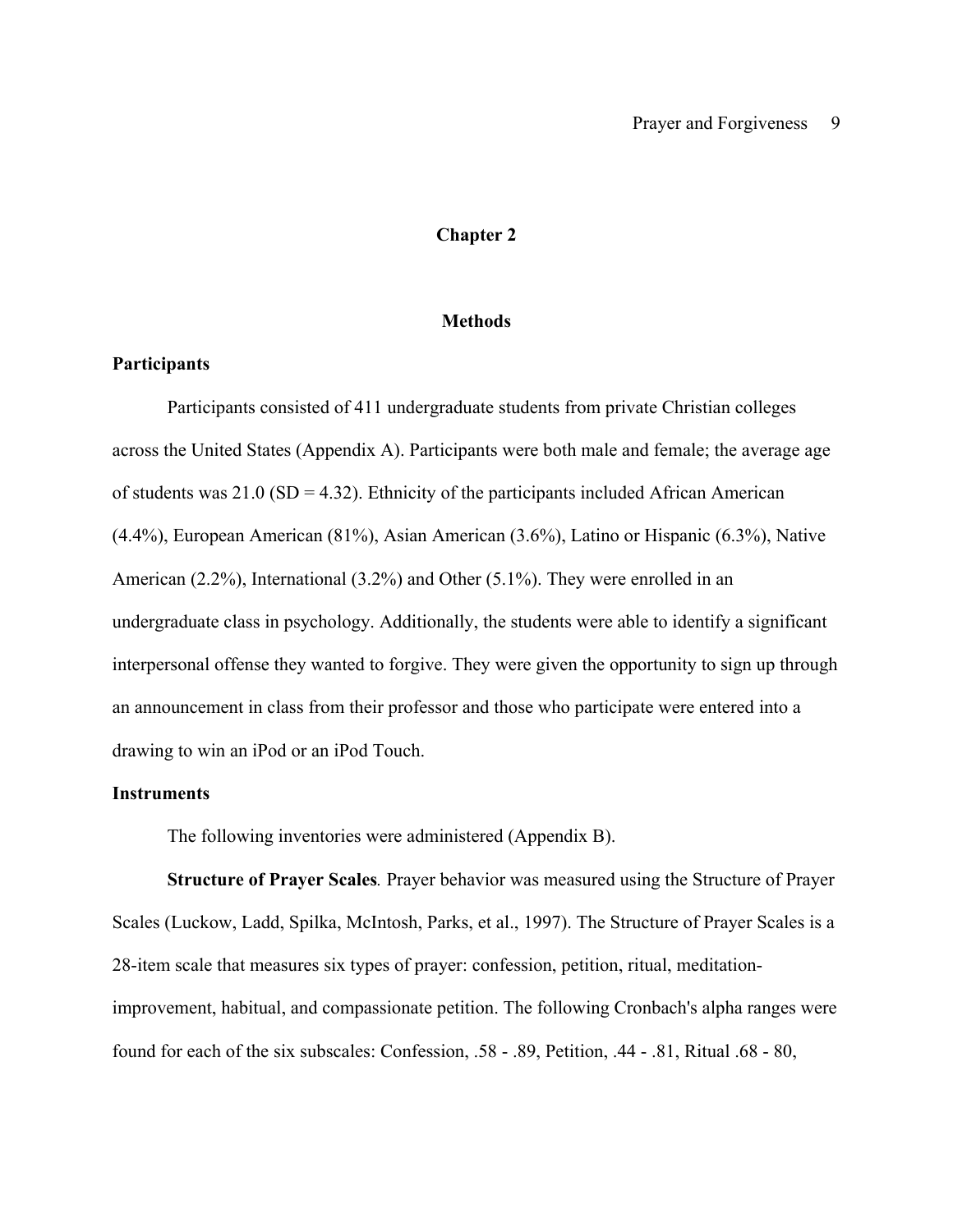Meditate-improvement, .19 - .86, Habitual, .67 - .88, and Compassionate petition, .81 - .95. Items contain face validity but further validity has not been investigated (Luckow et al., 1997).

**Religious Commitment Inventory***.* Religious commitment was measured using the Religious Commitment Inventory (Worthington et al., 2003). The Religious Commitment Inventory (RCI-10) is a 10-item measure of how much a person is committed to his or her religious beliefs, values, and practices and how they are used in everyday life. Cronbach's alpha coefficient of the overall sample is .95. Worthington et al. (2003) reported the correlation between the RCI-10 and the frequency of other religious activities to be .57.

**Trait Forgiveness Scale***.* The Trait Forgiveness Scale (Berry, Worthington, O'Connor, Parrott, & Wade, 2005) measures dispositional forgiveness using a 10-item scale. Each item is rated from  $1 =$  strongly disagree to  $5 =$  strongly agree. For instance, "I can usually forgive and forget an insult." There were five studies that found adequate construct and predictive validity as well as estimated reliabilities (Berry et al., 2005).

**Transgression Related Interpersonal Motivations Inventory***.* The Transgression Related Interpersonal Motivations Inventory (TRIM; McCullough et al., 1998) measures a person's willingness and motivation to forgive an offender. There are two subscales, revenge and avoidance with internal consistency of .85 to .93.

**Batson Empathy Adjectives***.* The Batson Empathy Adjectives (BEA; Batson, 1986; Coke, Batson, & McDavis, 1978) measures a person's emotional empathy towards the offender. Items are rated on a 6-point Likert-type scale ranging from  $0 =$  not at all to  $5 =$  extremely. Cronbach's alphas for scores range from .79 to .95 (Coke et al., 1978).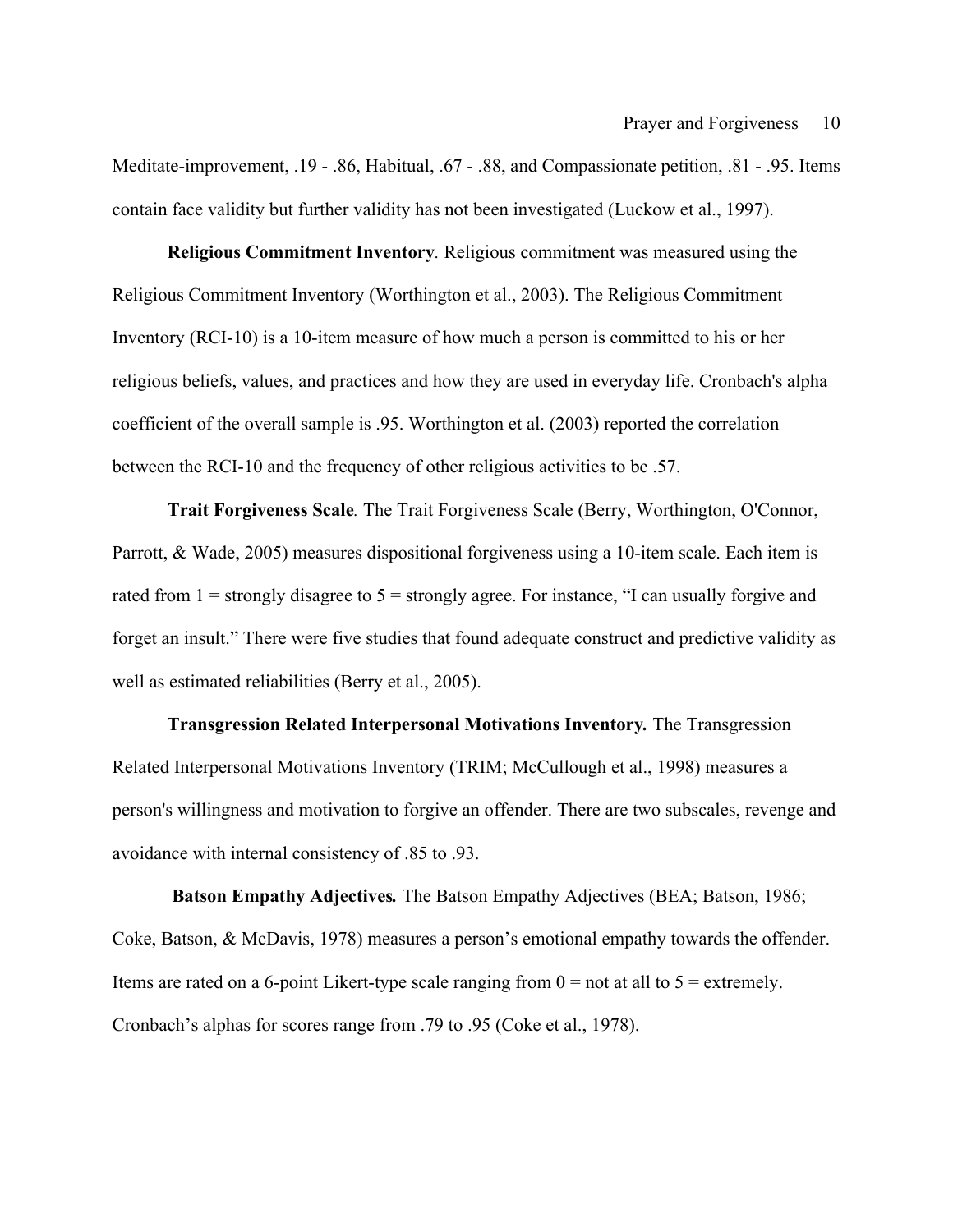#### **Relational Engagement of the Sacred for a Transgression Scale***.* Relational

Engagement for the Sacred for a Transgression Scale (REST; Davis et al., 2010) measures the extent to which a person's personal relationship with the Sacred is engaged in when dealing with a specific transgression. This 4-item scale was rated on a 6-point Likert-type scale from  $1 =$ completely disagree to  $6 =$  completely agree. Cronbach's alpha has been found to be .90 (Davis et al., 2010).

### **Procedures**

Psychology professors from Christian liberal Arts colleges were contacted through email asking them to announce to their students the opportunity to be part of a study. Those professors who agreed were emailed sign-up sheets including informed consent to distribute in one or more of their undergraduate classes. After the participants signed up they were emailed a pretest in the form of an online survey. The survey included asking the participants to rate, on a seven-point scale, the perceived significance of a personal offense they wanted to forgive. All participants were invited to continue with the study but only those participants' who rated their offense as a five or higher were analyzed in the results. The survey included the Trait Forgiveness Scale (Berry, et al., 2005), the TRIM (McCullough et al., 1998), the Structure of Prayer Scales (Luckow et al., 1997), the Religious Commitment Inventory (Worthington, et al., 2003), the Batson Empathy Adjectives (BEA; Batson, 1986; Coke et al., 1978) and the Relational Engagement for the Sacred for a Transgression Scale (Davis et al., 2010). After taking this survey they were randomly assigned to one of three groups: an attention intervention group, a prayer intervention group, and a no-contact control group. This was done using a random number assignment feature on Microsoft Excel.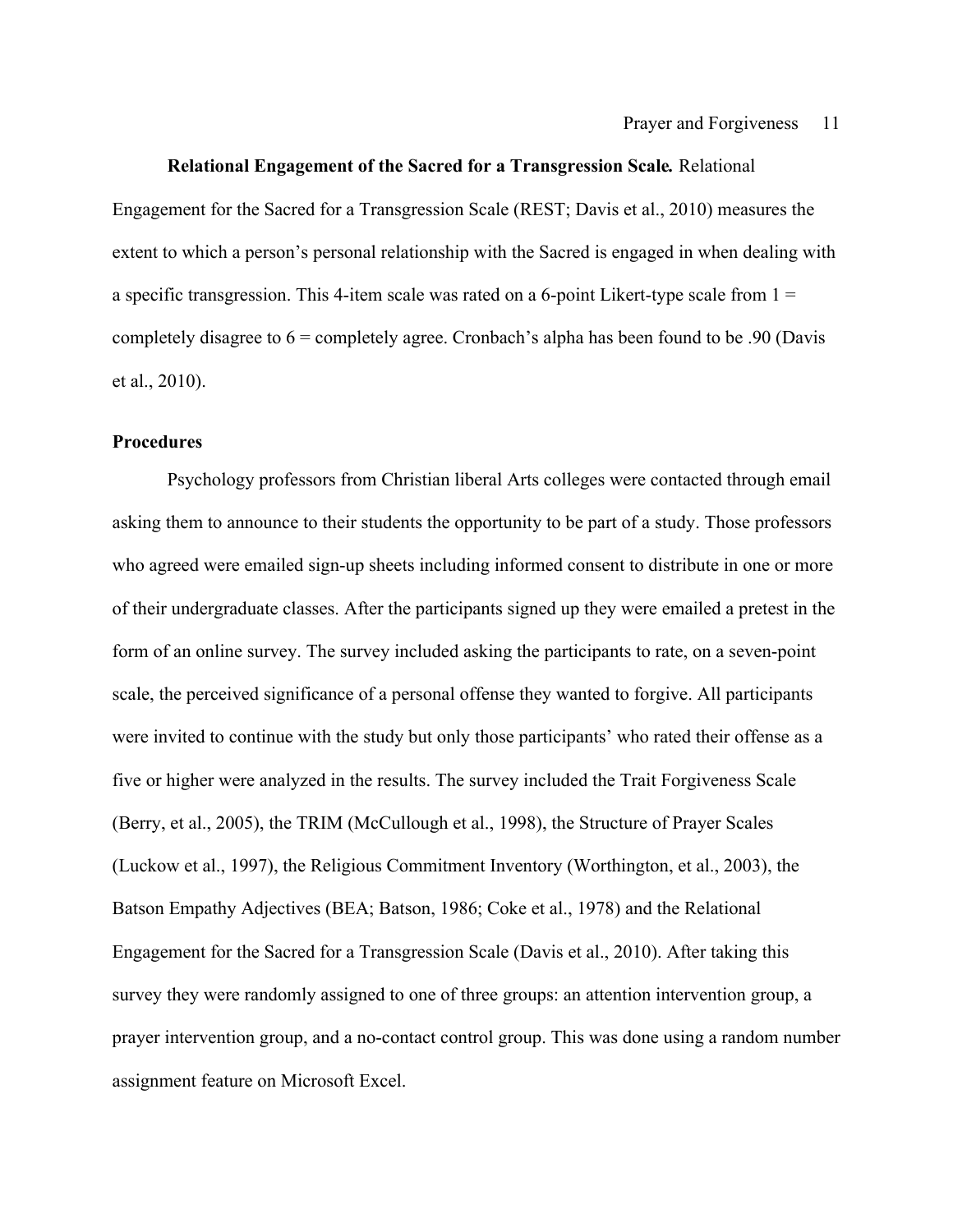The attention intervention group and prayer intervention group were given directions that informed them that over the next sixteen days they would be emailed sixteen brief devotionals to complete (Appendix C). The attention intervention consisted of randomly selected daily meditations taken from Oswald Chamber's (1992) book, *My Utmost for His Highest*. The prayer intervention involved daily prayer directions highlighting the top four ways people used prayer as seen in McMinn et al. (2009). These prayer interventions were written by the author in collaboration with a professional writer. Also included in the intervention was a request to spend 10 minutes in prayer each day. The no-contact control group completed the pre-test and post-test without additional contact. The post-test included a re-administration of the pre-test.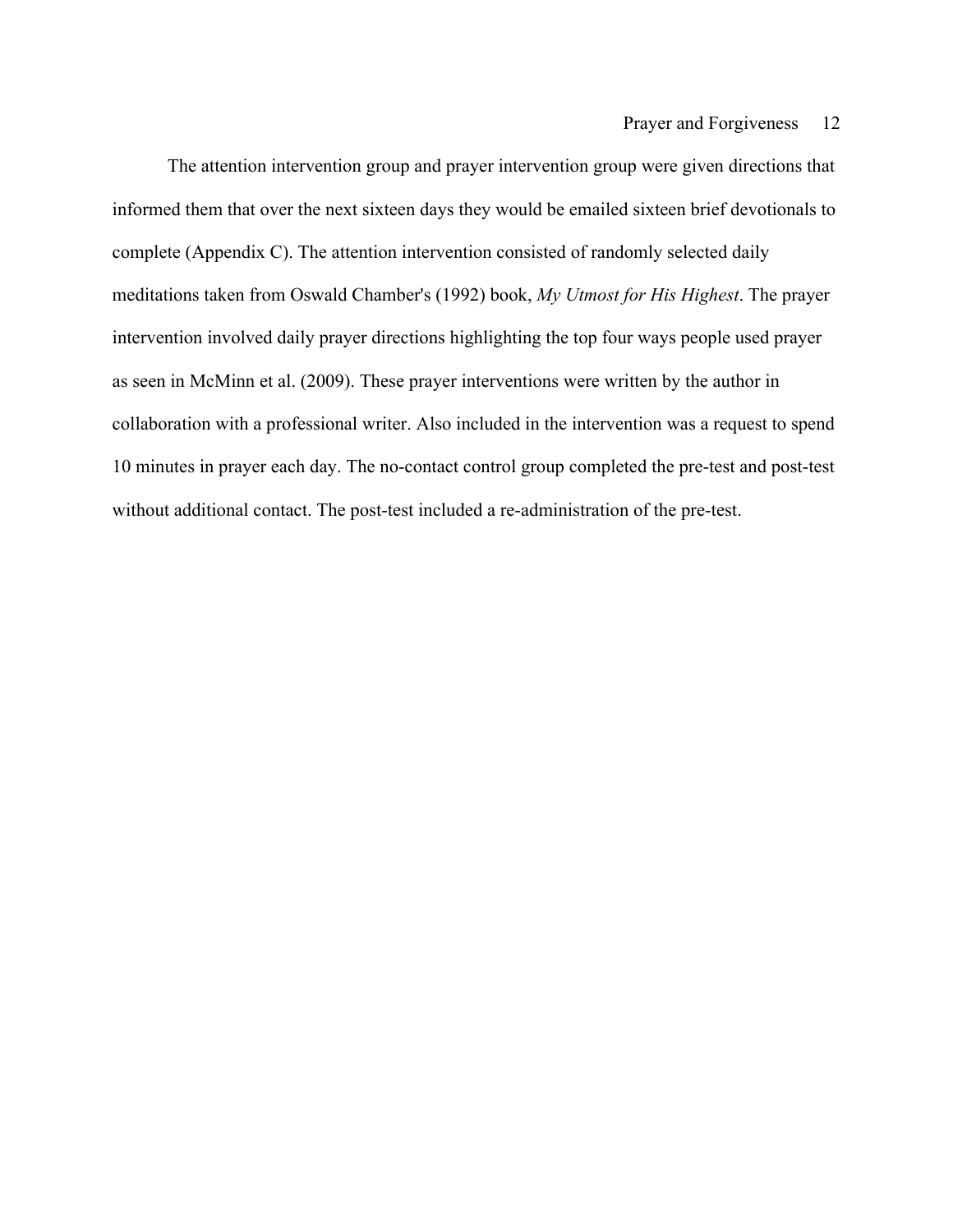#### **Chapter 3**

#### **Results**

Data analysis included the 241 participants who rated the significance of their personal offense at a five or higher on a seven point scale. This exclusionary criteria was used with the hope of identifying those who were experiencing significant subjective pain. I presumed that these participants would have a subjective experience of a substantial offense to forgive, thus increasing the impact of the intervention as well as reducing the natural impact of time as healing.

I computed a series of oneway analyses of variance (ANOVA), using an alpha level of .05, comparing change scores of participants who were randomly assigned to one of the three different groups (control group and two intervention groups). Change scores were computed by subtracting pre-intervention scores from post-intervention scores, and were justified by the finding that no pre-intervention scores showed differences among the three groups.

Significant differences were found between the three groups on state forgiveness, *F*(2,  $238$ ) = 4.78,  $p < 0.01$ . A post hoc Scheffe test was used to determine the nature of the state forgiveness differences between the intervention groups. This analysis revealed that both those participants who received the prayer intervention ( $m = -0.33$ ,  $sd = 0.60$ ) as well as the devotional attention intervention ( $m = -0.34$ ,  $sd = 0.63$ ) had significantly changed state forgiveness scores compared with the control group ( $m = -.06$ ,  $sd = .65$ ). The pre-post Cohen's *d* effect size for the prayer intervention group was .39. Changes in the devotional attention group produced an effect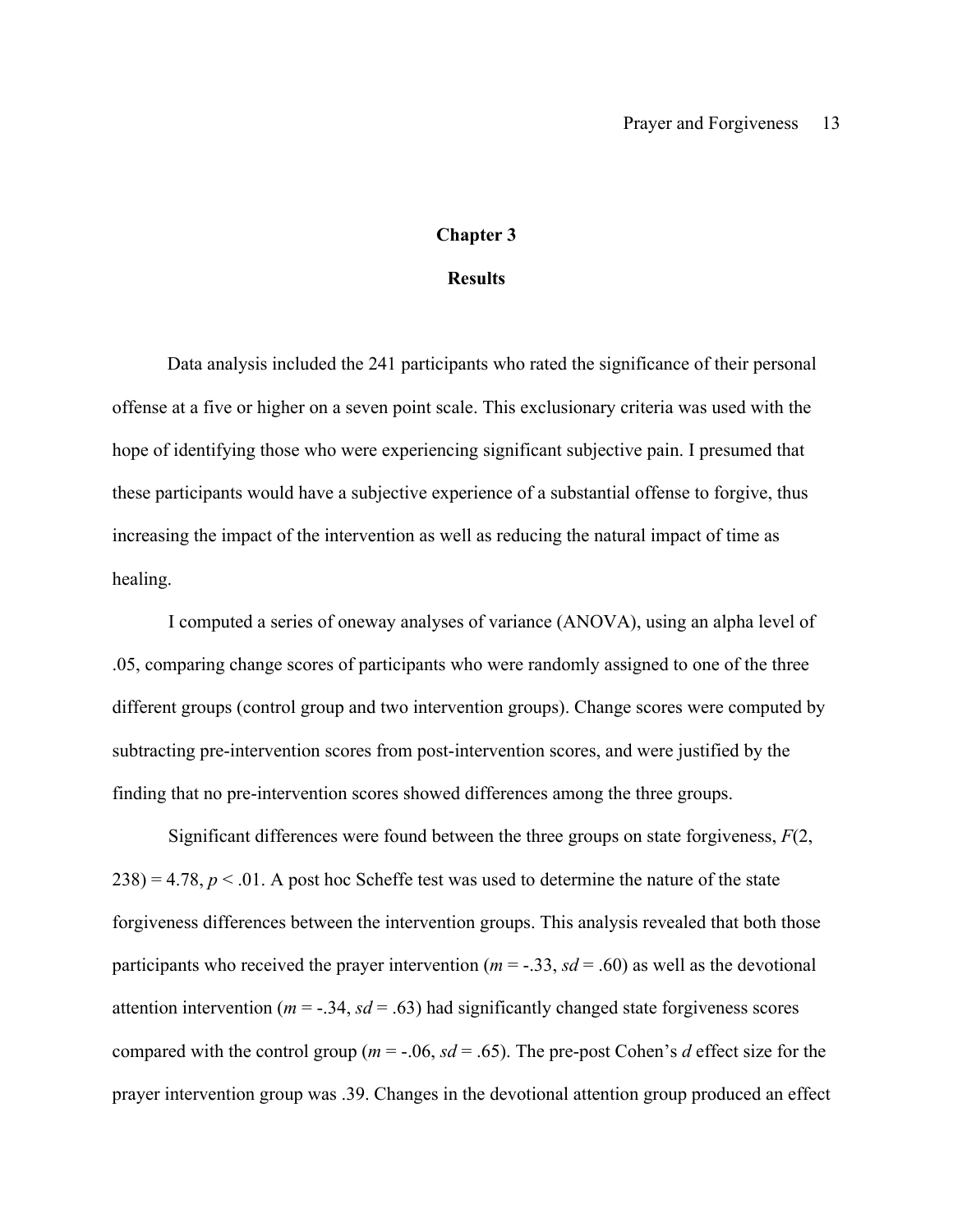size of .38. Thus, both groups demonstrated a small to medium effect size in the change observed. As was hypothesized, there were no significant changes found within any of the groups on trait forgiveness change scores. See Table 1.

### Table 1

|             | Pre-Intervention     |                         |                       | Post-Intervention    |                         |                       |
|-------------|----------------------|-------------------------|-----------------------|----------------------|-------------------------|-----------------------|
| Measure     | Prayer<br>$(N = 78)$ | Attention<br>$(N = 91)$ | Control<br>$(N = 72)$ | Prayer<br>$(N = 78)$ | Attention<br>$(N = 91)$ | Control<br>$(N = 72)$ |
| <b>TRIM</b> | 2.68(.84)            | 2.76(.91)               | 2.50(.90)             | 2.35(.86)            | 2.43(.81)               | 2.44(.92)             |
| <b>RCI</b>  | 3.68(.77)            | 3.58(.75)               | 3.48(.80)             | 3.74(77)             | 3.56(.72)               | 3.52(.84)             |
| <b>TFS</b>  | 3.68(.64)            | 3.60(.68)               | 3.69(.78)             | 3.68(.62)            | 3.62(.70)               | 3.73(.72)             |
| <b>REST</b> | 3.60(1.05)           | 3.78(.90)               | 3.54(1.01)            | 3.87(.96)            | 3.79(.75)               | 3.67(.84)             |
| <b>BEA</b>  | 2.64(.96)            | 2.59(.97)               | 2.72(.98)             | 3.21(.89)            | 2.95(.92)               | 2.89(1.0)             |

*Means (and Standard Deviations) for Pre- and Post-Intervention Scores*

In addition, those in the prayer intervention group showed greater change on empathy towards their abuser than those in other groups, with a Cohen's *d* effect size of .61. Significant differences were found between the three groups,  $F(2, 237) = 4.58$ ,  $p < .05$ . Scheffe' post hoc test was used to determine the nature of the differences between the groups. This analysis revealed that those participants who received the prayer intervention changed more in empathy toward their offender ( $m = .56$ ,  $sd = .88$ ) than those in the control group ( $m = .16$ ,  $sd = .60$ ).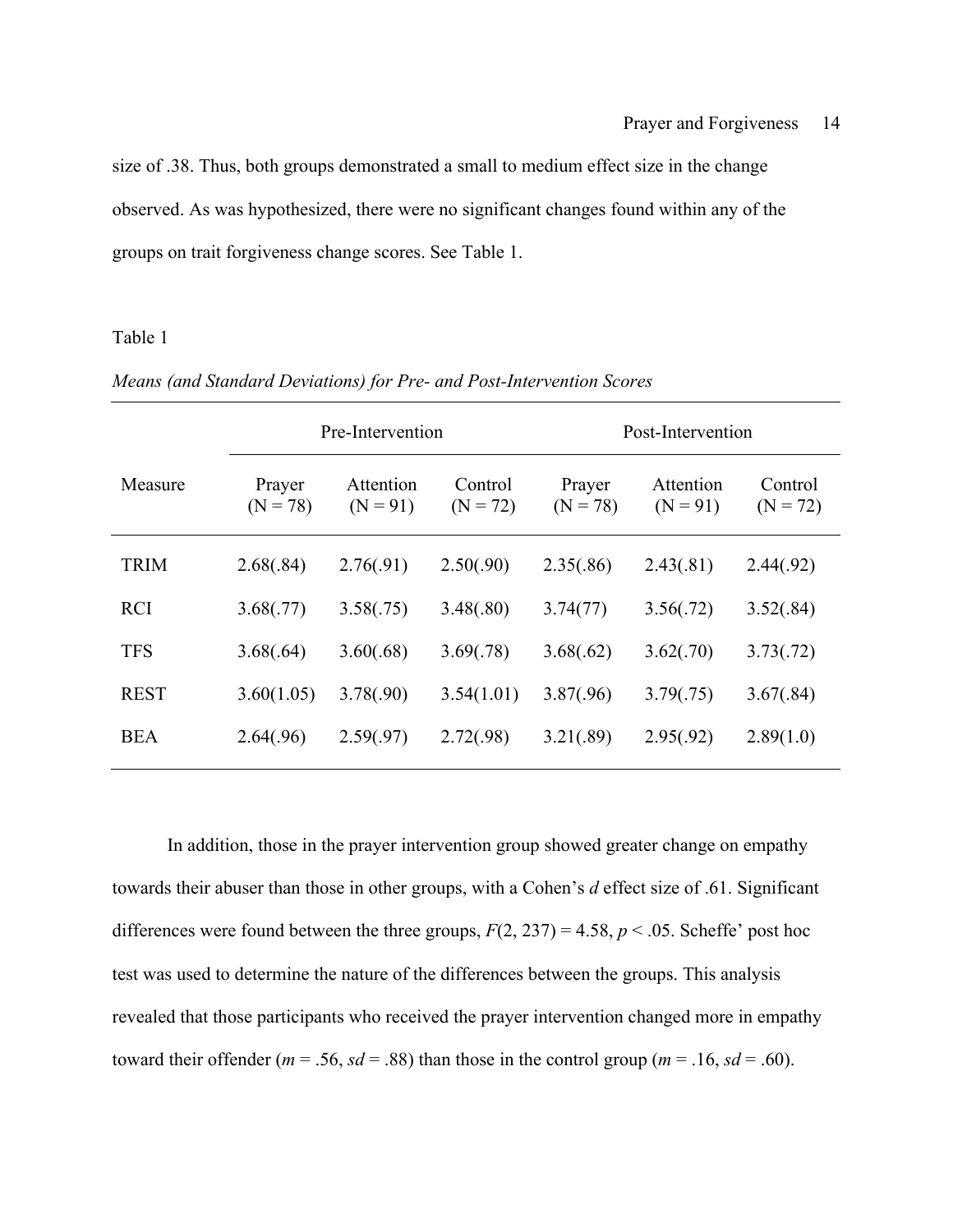Students in the attention intervention group ( $m = 0.36$ ,  $sd = 0.88$ ) were not significantly different from either of the other two groups.

I also computed oneway ANOVAS to look for group differences in REST and RCI change scores. No significant differences were observed.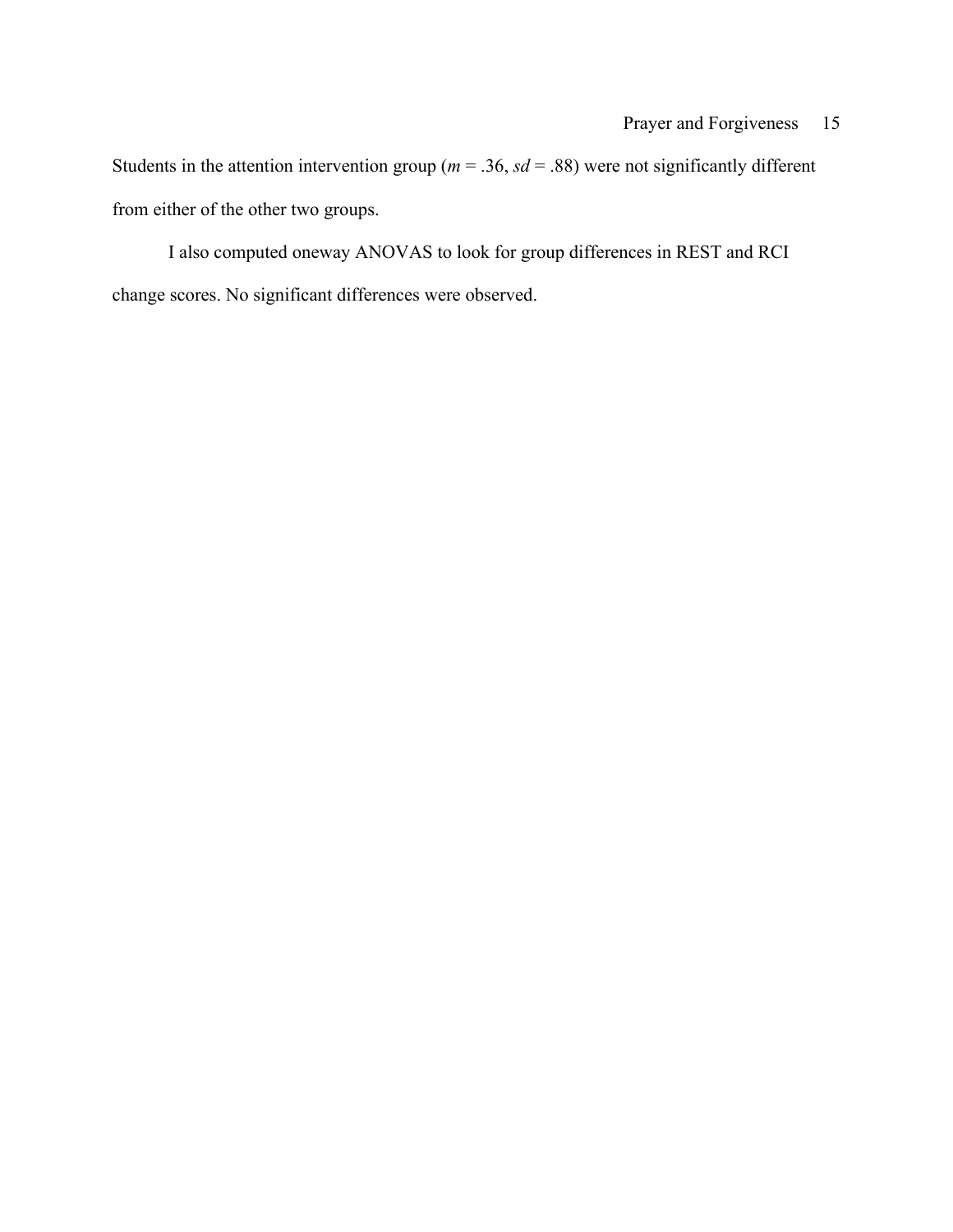#### **Chapter 4**

#### **Discussion**

The results of this intervention study support the hypothesis that those who received a prayer intervention would rate higher on a state forgiveness scale at post test than those in a control group. It was somewhat surprising that those in the attention group also rated higher in state forgiveness compared to the control group, with no significant differences between the attention and prayer groups. It may be that time spent with God—whether specifically prayer and forgiveness focused or simply devotional time with on God—provides an environment that guides people towards forgiveness of an offense. Time with God perhaps reminds the Christian believer of the call to forgive as God has forgiven. A forgiving heart is a Christian moral call; time with God, whether forgiveness focused or not reminds and potentially convicts the believer of the need to forgive.

In addition, people's capacity and propensity for mending their relationships and pursuing healthy relational qualities may tend to increase when they are spending time with God. Belief in God, whether the Christian God, the Jewish God, Buddha or Allah, is a belief in a higher good, pushing believers to strive to attain part of that good. Time spent with God (e.g., prayer, forgiveness, celebration, confession, worship, and so on) leads the believer towards general goodness and health which in turn influences the believer's relationships. This could help explain the change in state forgiveness. Further intervention studies with other religious groups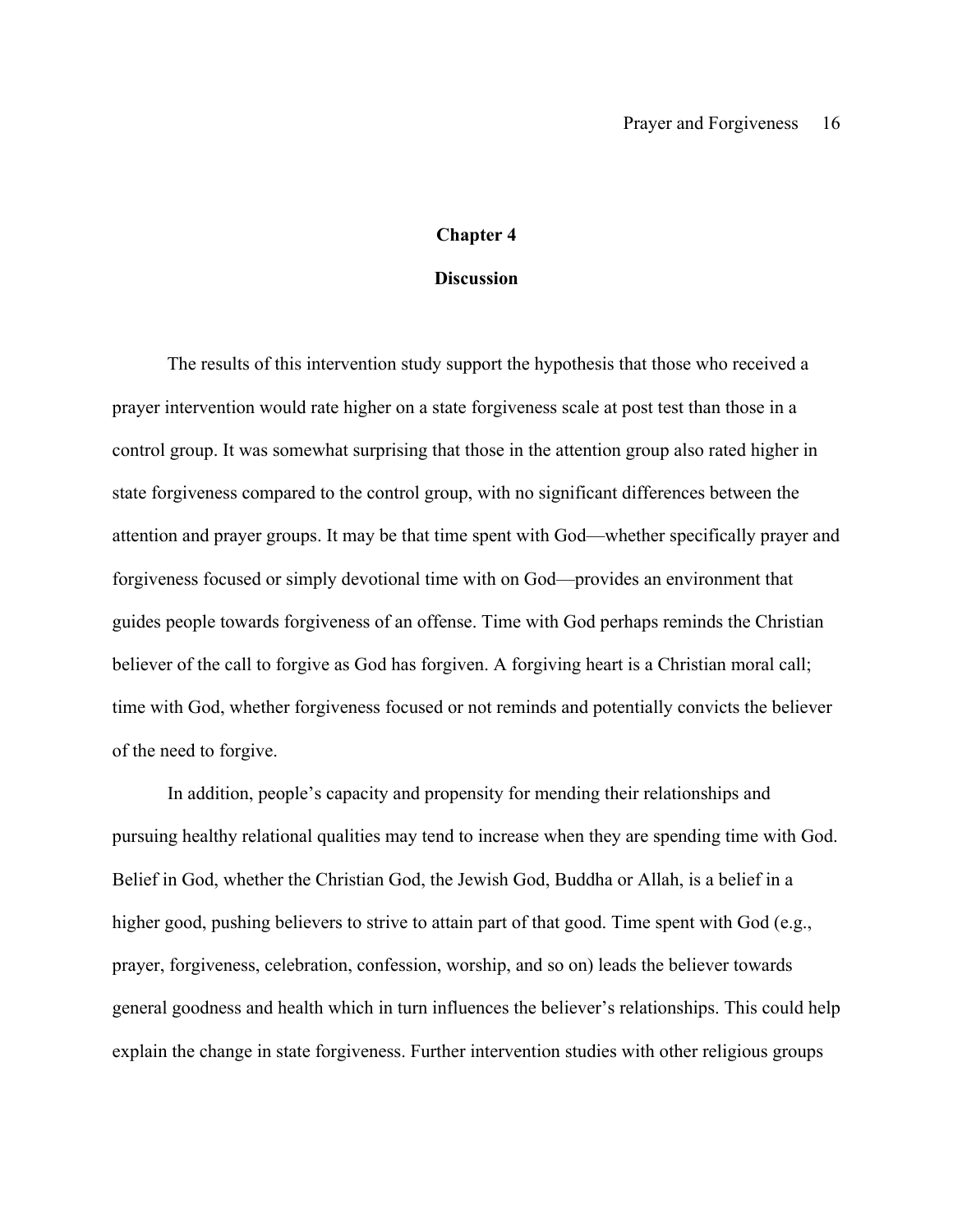are needed to explore how time spent with God from other religions impacts state and perhaps even trait forgiveness.

In addition, the increase in state forgiveness following both the attention and prayer interventions may be an example of the participant's movement towards healthy relational attunement to the other, particularly mentalization and reflective capacities (Fonagy, Gergely, Jurist, & Target, 2002). Time with God, an experience of seeing self in relation to God, pulls the believer to an other-focused perspective which may, in turn, draw the believer to sense that there is another reality, another perspective on life, essentially God's perspective. This is a decentering experience, moving from a personal perspective and inward thinking (Stark,1999), to an increased ability to reflect on the offender, and the offender's humanity as well as on the believer's own humanity.

Relatedly, there appears to be a relationship between prayer and a significant increase in empathy towards the offender. Those within the prayer group rated a significant change in empathy towards their offender compared to the attention and control groups. This change in empathy is not particularly a surprise. Empathy is often seen as a predictor of forgiveness and included alongside forgiveness in the research (McCullough, Worthington, & Rachal, 1997; Welton, Hill & Seybold, 2008). In particular, Worthington's (2003) REACH model includes empathizing with the offender as one of its core steps towards forgiveness. Theoretically, changes in empathy accompany changes in state forgiveness. However there was only a significant change in empathy for those in the prayer intervention. The nature of the prayer interventions may have influenced the significant empathy changes more than what was accomplished through devotional reflection. The prayer interventions particularly focused on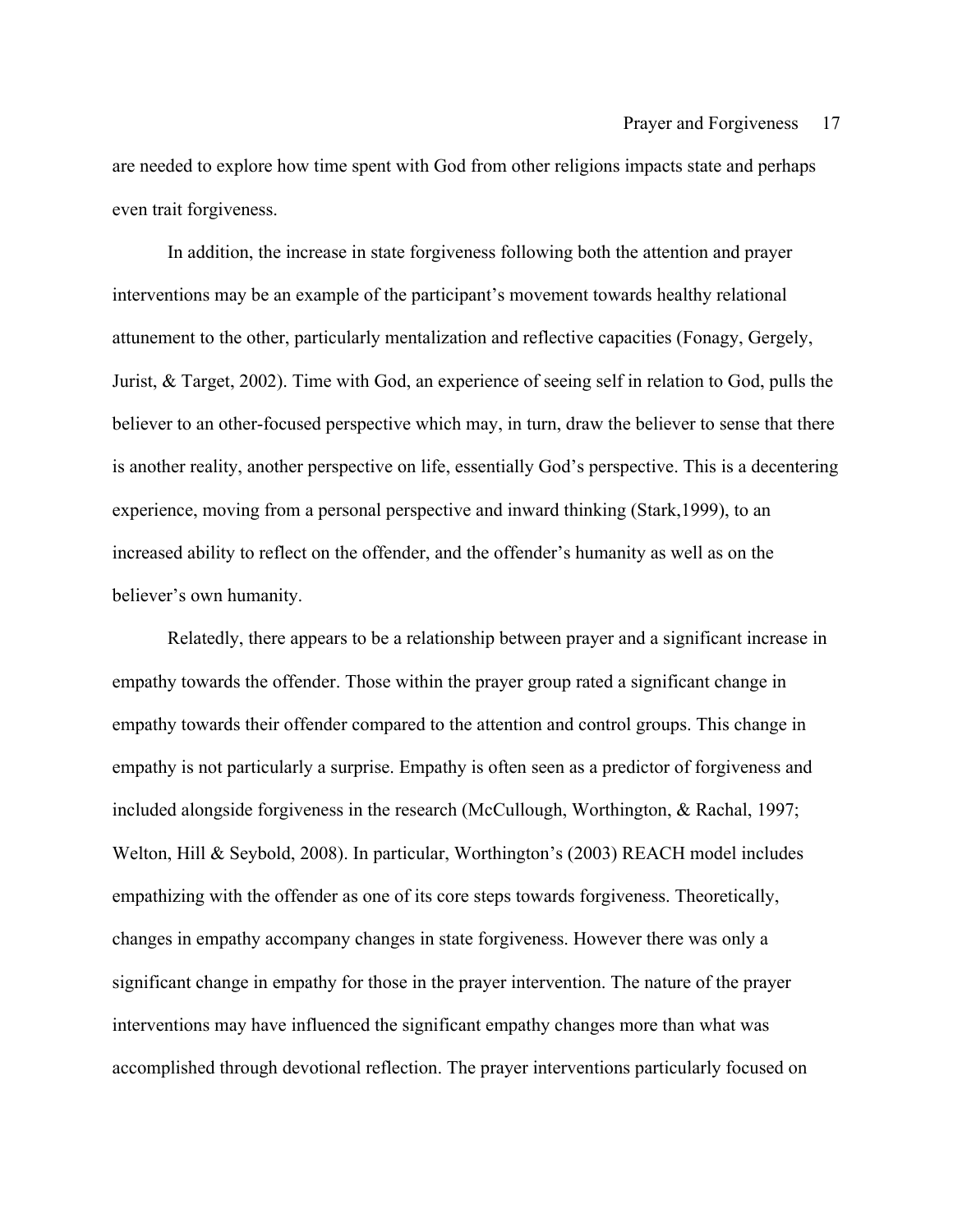four themes including: praying for guidance, asking God for help, revealing pain and letting go of burden.

The nature of these prayer devotional themes led the participant at times towards thinking about the offender, thus increasing the participant's perspective taking ability in his/her process of forgiving. In addition to the decentering provided in the devotion group, the forgiveness group seems to be providing a specific form of other-centeredness that promotes empathy. Welton et al. (2008) write, "The common thread between empathy and forgiveness is the other-centered focus rather than the self-centered focus" (p. 169). Perhaps due to the nature of the prayer intervention, those in the prayer intervention had a greater empathic identification with the offender. However this greater empathic change did not produce a greater change in state forgiveness between the prayer and attention groups. This may be the result of relatively low power in the intervention.

There also may be something unique about prayer and prayer's direct communication with God that leads participants to have greater empathy for their offender. Perhaps becoming aware of one's own fallenness and wrongdoings in relation to God reminds the believer of the shared humanity with the offender. This perspective leads to renewed compassion, understanding and ultimately empathy for the offender.

#### **Implications**

These findings support the importance of integrative work within the field of psychology. Exploring how faith and religious and spiritual constructs interplay with psychological constructs introduce depth not only to the field of research but also to the field of practice. It is fascinating to see how many research articles from the past two decades pertain to forgiveness, and how few consider spiritual interventions in the forgiveness process. This study brings forgiveness together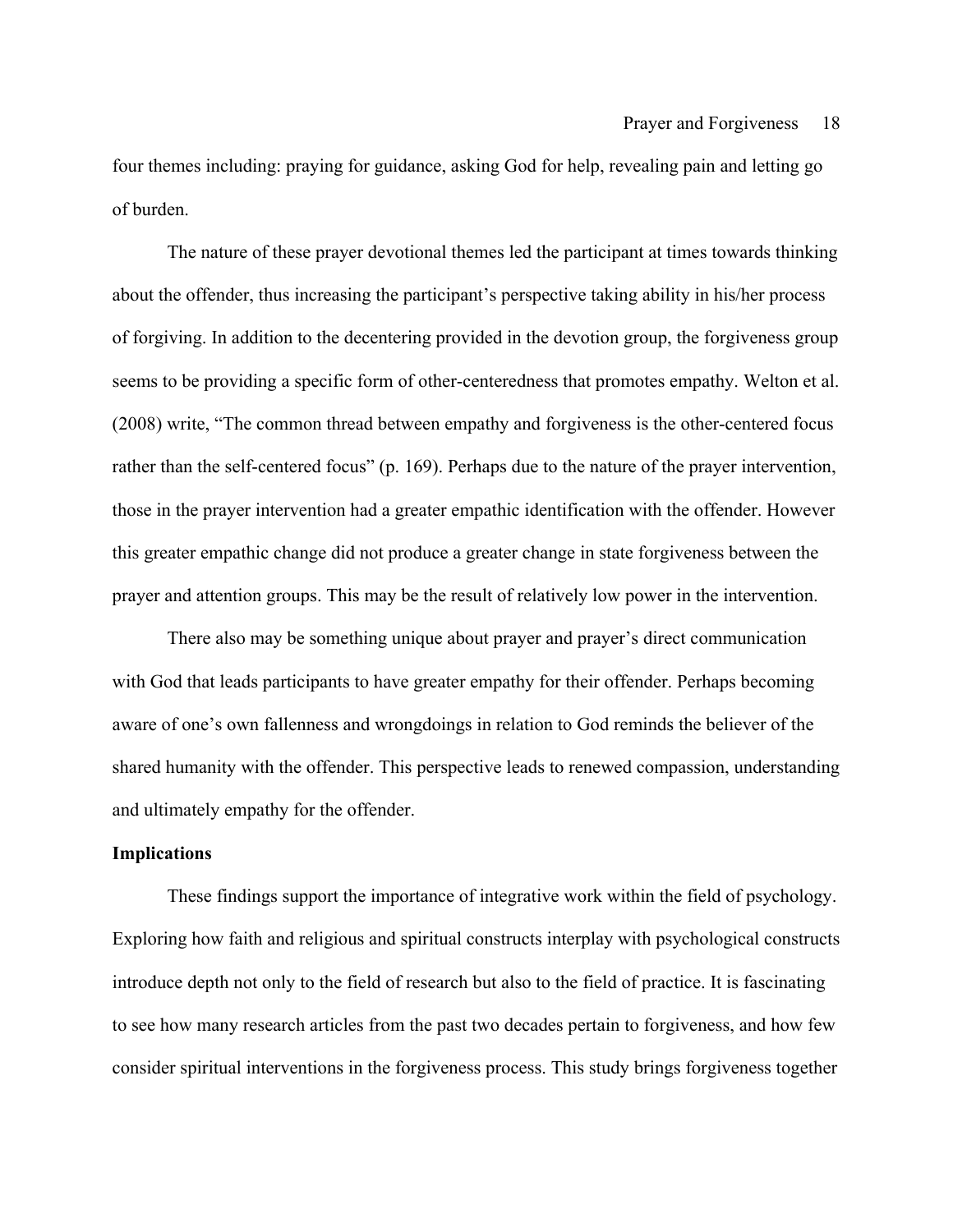with one of its close spiritual siblings (prayer) and illustrates that there is much to be gained in exploring forgiveness as a spiritual construct. That time with God in prayer and devotion increases a person's reported state of forgiveness introduces the possibility of a spiritual understanding for what helps promote the state of forgiveness.

In regards to professional practice, it is reasonable to consider possible benefits of a prayer and/or a devotional time on a person's state of forgiveness. For example, a psychotherapist may work with Christian clients whose desire to forgive an offender becomes part of the therapeutic process. Devotional time and forgiveness-focused prayer would likely benefit those clients who have a relationship with God and have a desire to forgive. Therapists may also use these findings to educate their clients on the relational benefits of spending daily time with God as well as even suggesting a client spend time with God as a form of therapeutic homework.

In addition, this research supports the importance of a Christian's relationship with God and the connection and benefit that relationship can have on the personal journey toward health. It seems reasonable to suggest that the psychological state of Christian clients' unforgiveness and forgiveness is entwined in their spiritual life and relationship with God. When we dichotomize these states we ignore the complexity of forgiveness and its roots as both a spiritual and psychological construct.

#### **Limitations**

There are several limitations to this study. The first limitation is the college population that was used. A younger Christian population may not fully represent deep, lasting wounds in need of forgiveness. I tried to control for this by analyzing the data from only those who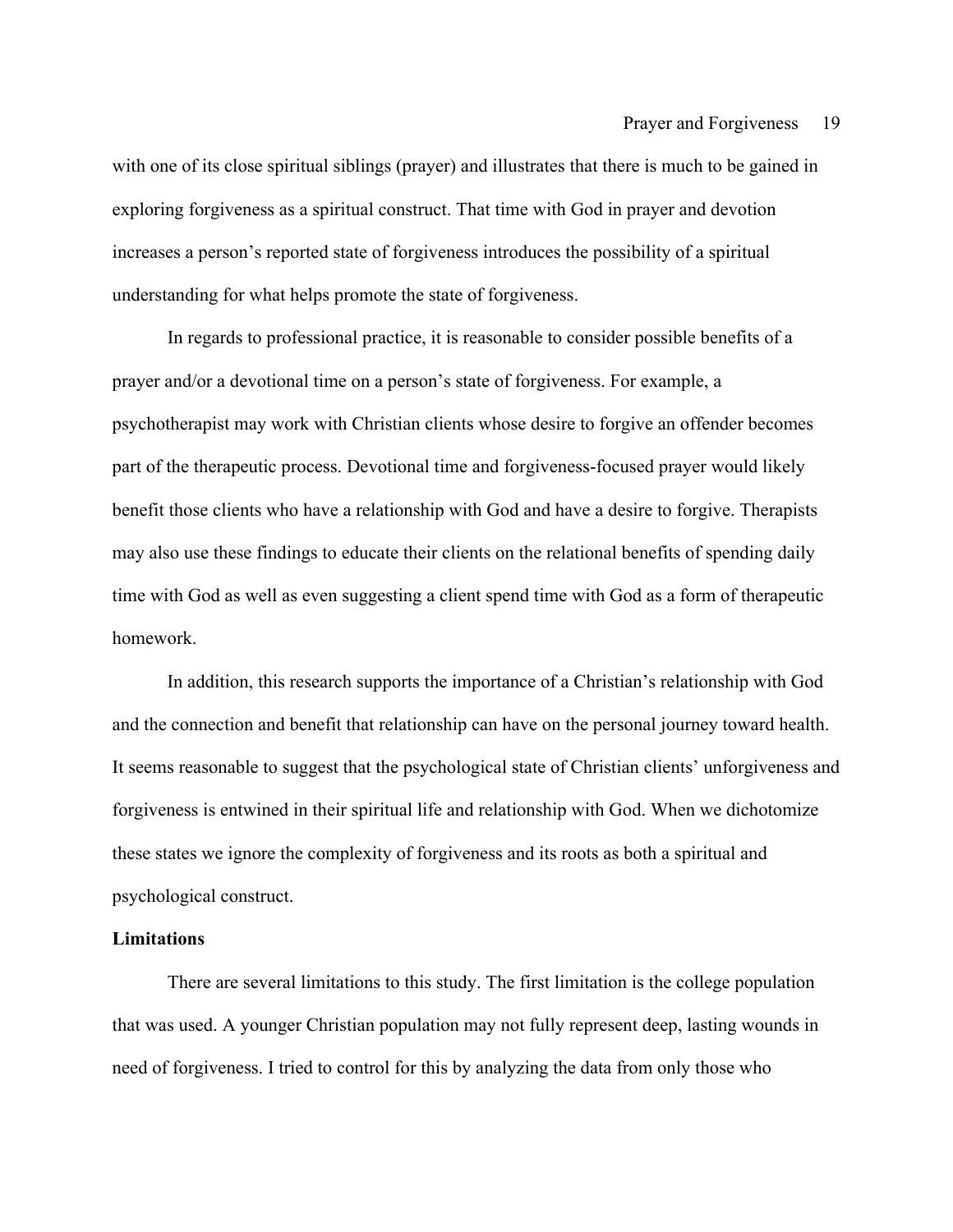perceived their offense as significant, however, an older population would possibly yield different results. Also, not only rating the magnitude of the offense but also categorizing the type of offenses participants wanted to forgive as well as the relationship of the offender to the participant would provide a clearer idea of the characteristics of the sample and the complexity of the offenses. Both these additions would give a better perspective on the scope, depth and relational quality of offenses that were being forgiven.

These results can only be generalized to a Christian population. Not only was there little religious diversity, but there was little ethnic diversity as well. Surveying a more diverse population would be a helpful follow-up to this study.

In addition, the length of the intervention itself could be a limitation insofar as it may have reduces power in this study. The intervention lasted for sixteen days. Perhaps a longer intervention, lasting four or five weeks would more accurately reflect real life devotional practices and perhaps yield greater differences between the attention and prayer groups.

Also, there was no way to control for each person's own decisions to spend time in prayer and devotional material. Though each group was different in terms of what was asked of them through the study, each participant's personal practices may have also influenced the changes or lack of changes seen in the scales. Adding some questions to survey the participants' current prayer and devotional practices would help give a conceptual idea of how much prayer and devotional time each participant was spending in addition to the prayer and devotional requests of the intervention study.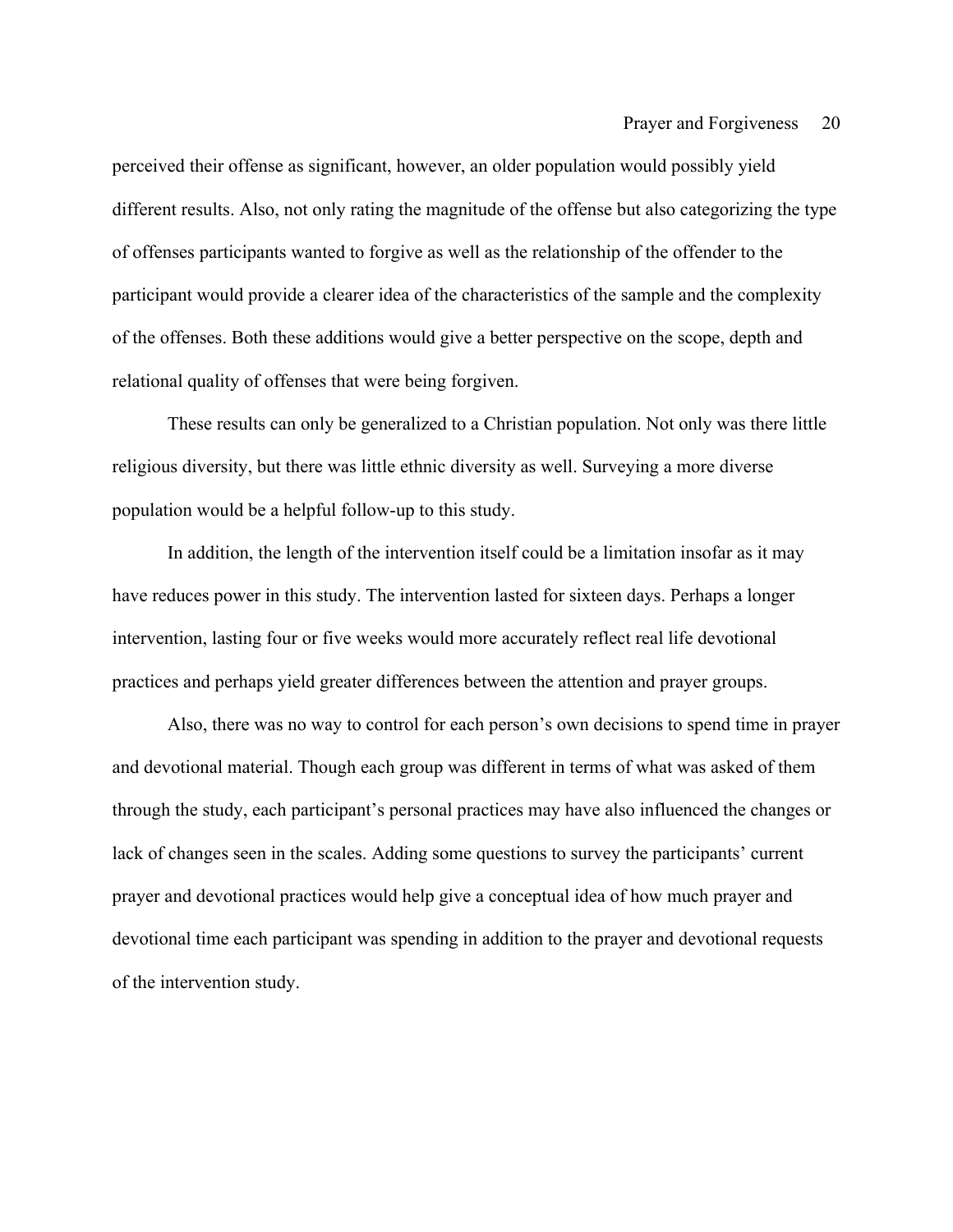As is relevant in all survey research, there may be the presence of response bias. That is, those participants who chose to participate in the study may differ in systematic ways from those who chose not to participate.

There is also the potential problem of demand characteristics. Participants may have responded to questions in ways they thought I wanted them to answer rather than according to their true feelings and behaviors. Participants were students who were receiving extra credit for their participation and though they were informed that their results would be confidential and deidentified, they were collected within an academic setting for academic credit. Demand characteristics may be reduced if participation were not tied to academic performance.

In addition, this study relied on the participants' self-report in regards to how they viewed their own feelings and behaviors, particularly their state of forgiveness. This is a potential limitation as it reflects the participants' perspective on how they are feeling but does not reflect the actual behavior or even attitude of the participants. Behavioral measures are difficult to come by in forgiveness research, but it would be ideal to supplement self-report data with some sort of behavioral observation. Results should be taken in the light of this self-report methodology.

#### **Further Research**

This current study looking at the relationship between prayer and forgiveness contributes to a small part of examining again forgiveness within a spiritual context. Further research is needed. Specifically within a Christian population, having an intervention study examining participants' change after a longer intervention, perhaps several months long would highlight the influence of a consistent prayer and devotion practice on the process of forgiveness. In addition, this study specifically examined the effects of a prayer intervention on state forgiveness,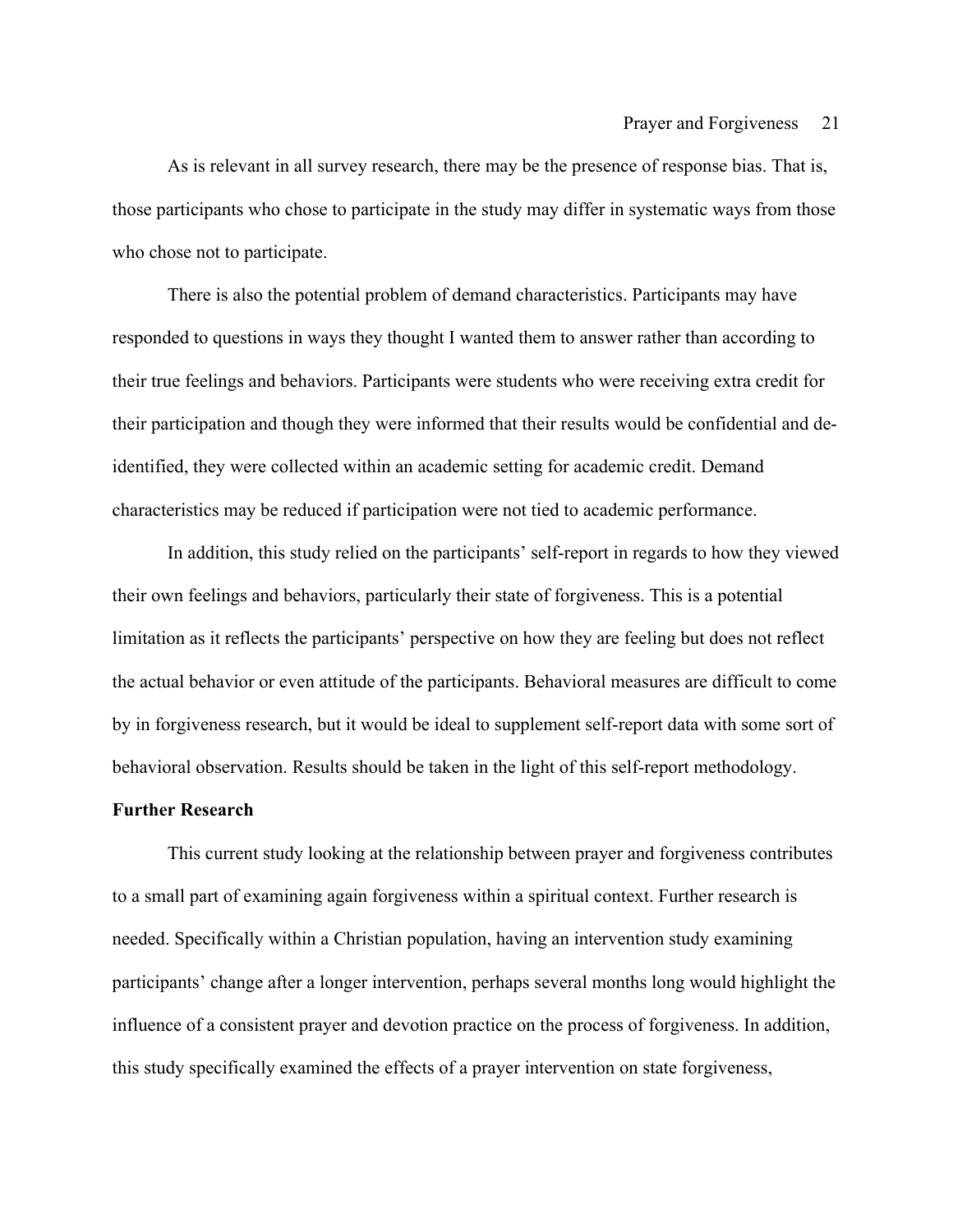including a devotional attention group. However, the attention group itself was a form of intimacy with God. Parsing out the influence of different ways of spending time with God, such as prayer, structured devotional, music, meditation and silence could help identify the nuances of the influences of these devotional times, not only on forgiveness but also on other relational qualities, such as empathy, anger, patience, and intimacy. It might also be useful to include a group that is given an intervention but not asked to forgive an offender, thus seeing if changes in other relational qualities only exist when there are changes in state forgiveness or if they change also when the focus on forgiveness is not present.

As stated previously, further research is needed to explore the relationship between prayer and forgiveness in other religions. This study was specifically examining Christian participants, but undergoing an intervention study with Jewish, Hindu, Buddhist and Islamic participants could help further identify the nature of connection between time with God and changes in state forgiveness. Forgiveness has close roots to the Christian faith, but also has connections to other faiths as well. Examining these connections would help clarify the extent of the generalizability of these findings and assist clinicians working with clients from religiously diverse backgrounds.

An intervention study, examining forgiveness, which includes a follow-up after a period of time is needed. A follow-up study six months after the intervention could further clarify the stability of attitude and behavior change. Additionally, if clinicians were to suggest clients spend daily time with God as a means of forgiveness, examining clients' openness to this suggestion and beliefs about its effectiveness would be beneficial.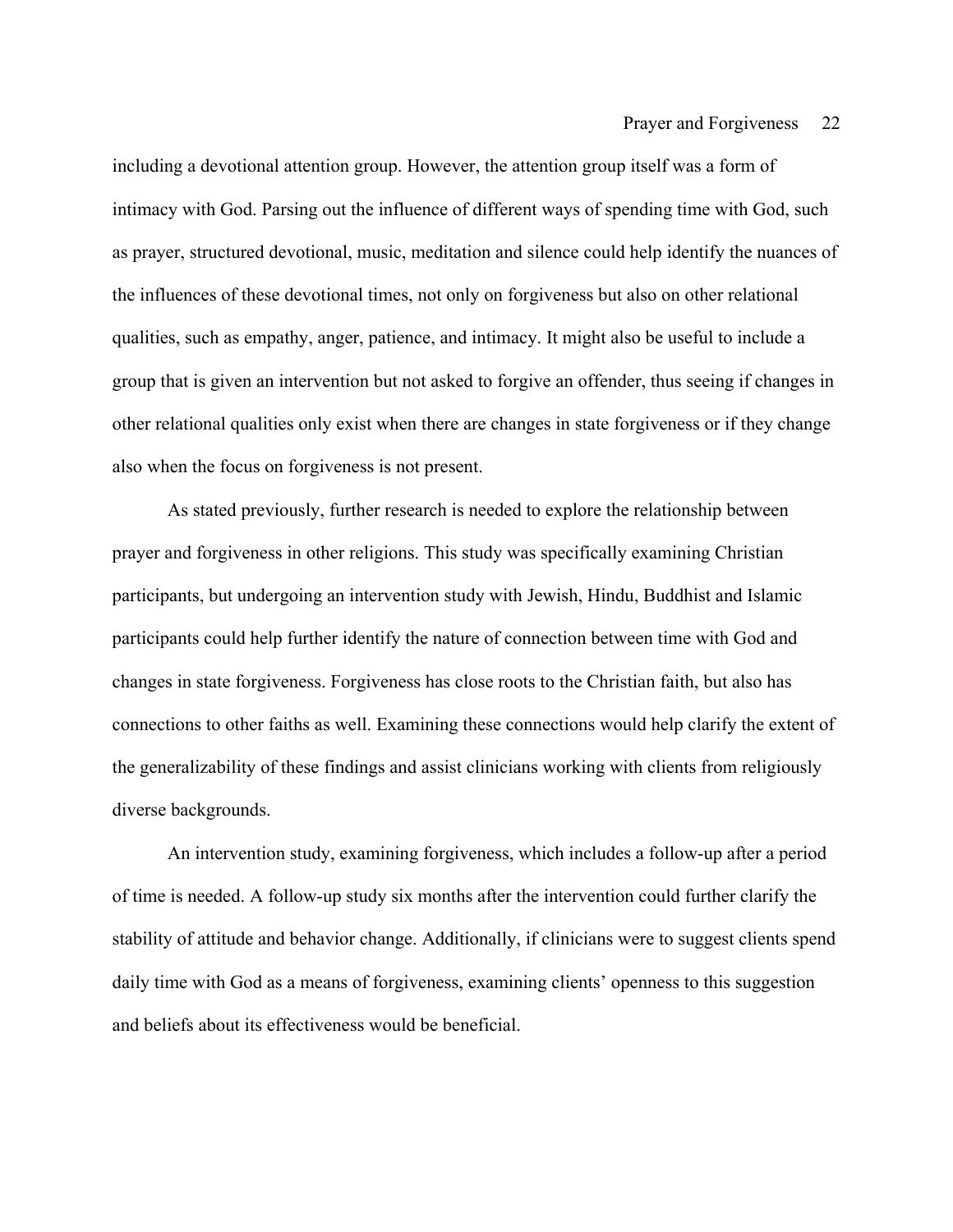### **Conclusion**

The psychological community has produced a plethora of research surrounding forgiveness, both in efforts to understand the nature of the construct as well as the nature of its impact of people. Though there have been many forgiveness intervention studies, few have looked at the connection between forgiveness and other spiritual constructs, particularly prayer. This forgiveness and prayer study leaves many questions unanswered, particularly whether there is something unique about prayer that facilitates forgiveness or if it is simply time with God that leads towards forgiveness. My hope is that this will spark interest in examining the complexity of forgiveness within its spiritual context. As the acknowledgement of spiritual and religious issues in therapy becomes more prevalent in professional psychology, integrating our clients' journeys toward forgiveness with their spiritual practices becomes starkly relevant.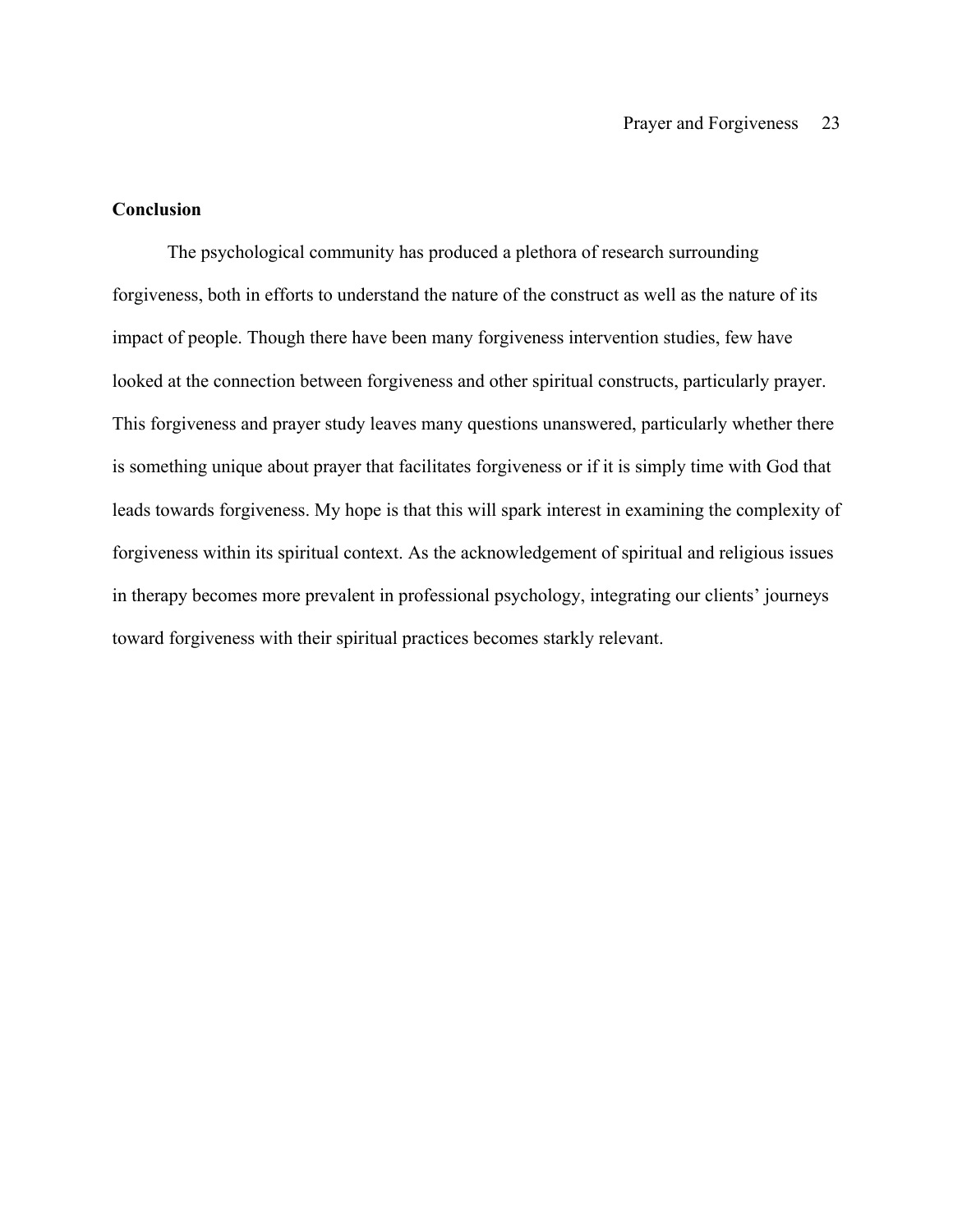#### **References**

- Ai, A. L., Bolling, S. F, Peterson, C. (2000). The use of prayer by coronary artery bypass patients. *International Journal for the Psychology of Religion, 10*, 205-220.
- Ameling, A. (2000). Prayer: An ancient healing practice becomes new again. *Holistic Nursing Practice, 14,* 40-48.

Augsberger, D. (1988). *The freedom of forgiveness*. Chicago, IL: Moody Press.

- Batson, C. D. (1986). Religious orientation and overt versus covert racial prejudice. *Journal of Personality and Social Psychology, 50,* 175-181.
- Batson, M. & Marks, L. (2008). Making the connection between prayer, faith, and forgiveness in Roman Catholic families. *The Qualitative Report*, *13,* 394-415.
- Bensen, H., Dusek, J. A., Sherwood, J. B., Lam, P., Bethea, C. F., Carpenter, W., … P. L. Hibbard. (2006). Study of the therapeutic effects of intercessory prayer (STEP) in cardiac bypass patients: A multicenter randomized trial of uncertainty and certainty of receiving intercessory prayer. *American Hear Journal, 151*, 934-942.
- Berry, J. W., Worthington, E. L., O'Connor, L. E., Parrott, L., III, & Wade, N. G. (2005). Forgiveness, vengeful rumination, and affective traits. *Journal of Personality, 73,* 183– 225.
- Brandsma, J. M. (1982). Forgiveness: A dynamic, theological and therapeutic analysis. *Pastoral Psychology, 31*, 40-51.

Chambers, O. (1992). *My utmost for his highest.* Grand Rapids, MI: Discovery House.

Coke, J. S., Batson, C. D., & McDavis, K. (1978). Empathic mediation of helping: A two-stage model. *Journal of Personality and Social Psychology, 36, 752-766.*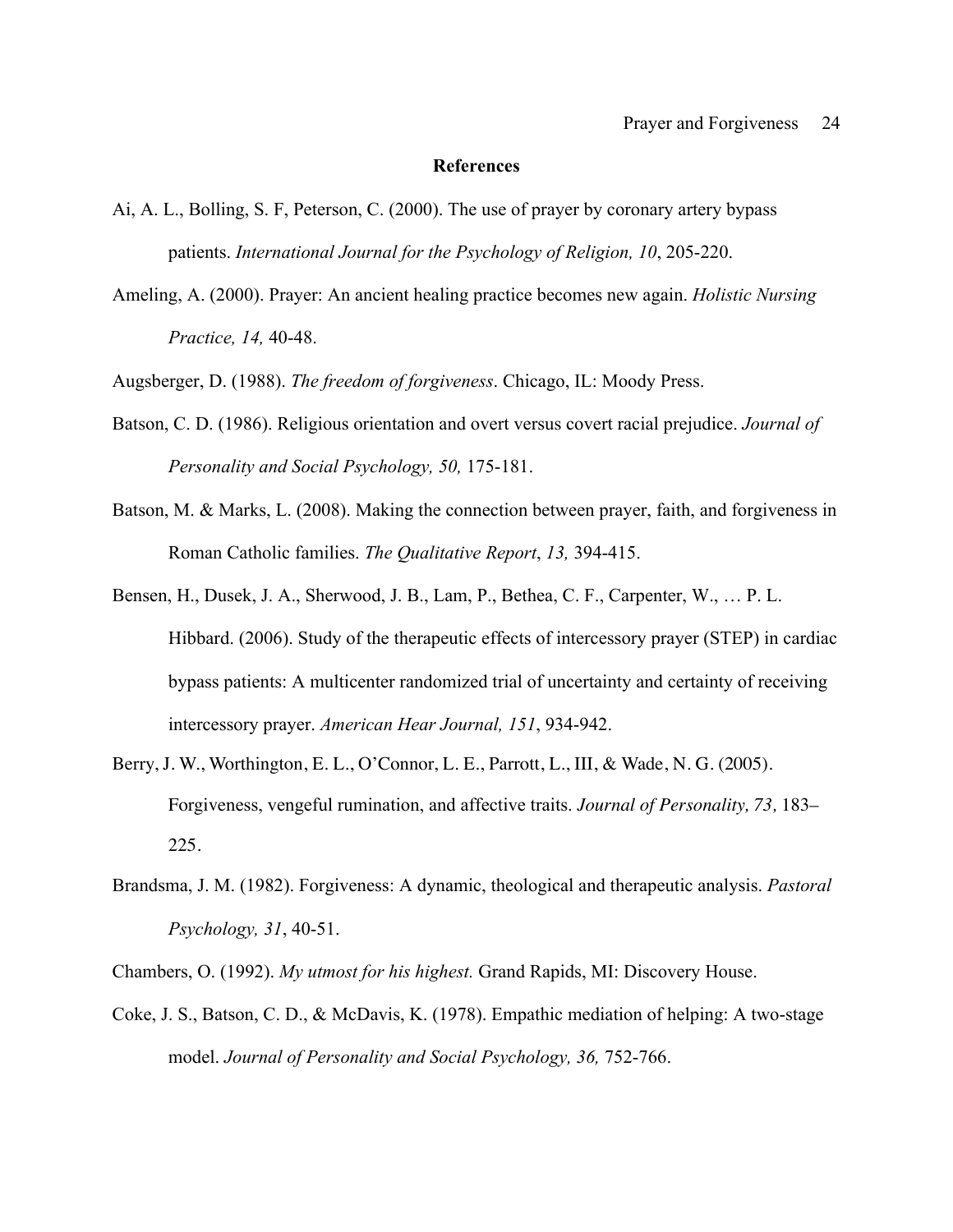- Coyle, C. T., & Enright, R. D. (1997). Forgiveness intervention with postabortion men. *Journal of Consulting and Clinical Psychology, 65*, 1042-1046.
- Cunningham, B. B. (1985). The will to forgive: A pastoral theological view of forgiving. *The Journal of Pastoral Care, 39*, 141-149.
- Danaher, J.P. (2006). On Prayer and Forgiveness. *Evangelical Review of Theology*, *30(4).* 362- 369.
- Davis, D. E., Hook, J. N., Worthington, E. L., Jr., Van Tongeren, D. R., Gartner, A. L., Jennings, D. J. II, & Norton, L. (2010). Development of the relational engagement of the sacred for a transgression (REST) scale. Manuscript submitted for publication.
- DiBlasio, F. A., & Benda, B. B. (2002). The effect of forgiveness treatment on self-esteem of spouses: Initial experimental results. *Marriage & Family: A Christian Journal, 5*, 511- 523.
- Enright, R. D., & The Human Development Study Group (1991). The moral development of forgiveness. In W. M. Kurtines & J. L. Gertwitz (Eds.), *The handbook of moral behavior and development* (Vol. 1, pp. 123-152). Hillsdale, NJ: Earlbaum.
- Edwards, L. M., Lapp-Rincker, R. H., Magyer-Moe, J. L., Rehfeldt, J. D., Ryder, J. A. & Brown, J. C. (2002). A positive relationship between religious faith and forgiveness: Faith in the absence of data? *Pastoral Psychology, 50*, 147–152.
- Enright, R. D., Santos, M. J. D., & Al-Mabuk, R. (1989). The adolescent as forgiver. *Journal of Adolescence, 12*, 95–110.
- Fitzgibbons, R. P. (1986). The cognitive and emotive uses of forgiveness in the treatment of anger. *Psychotherapy, 23*, 629-633.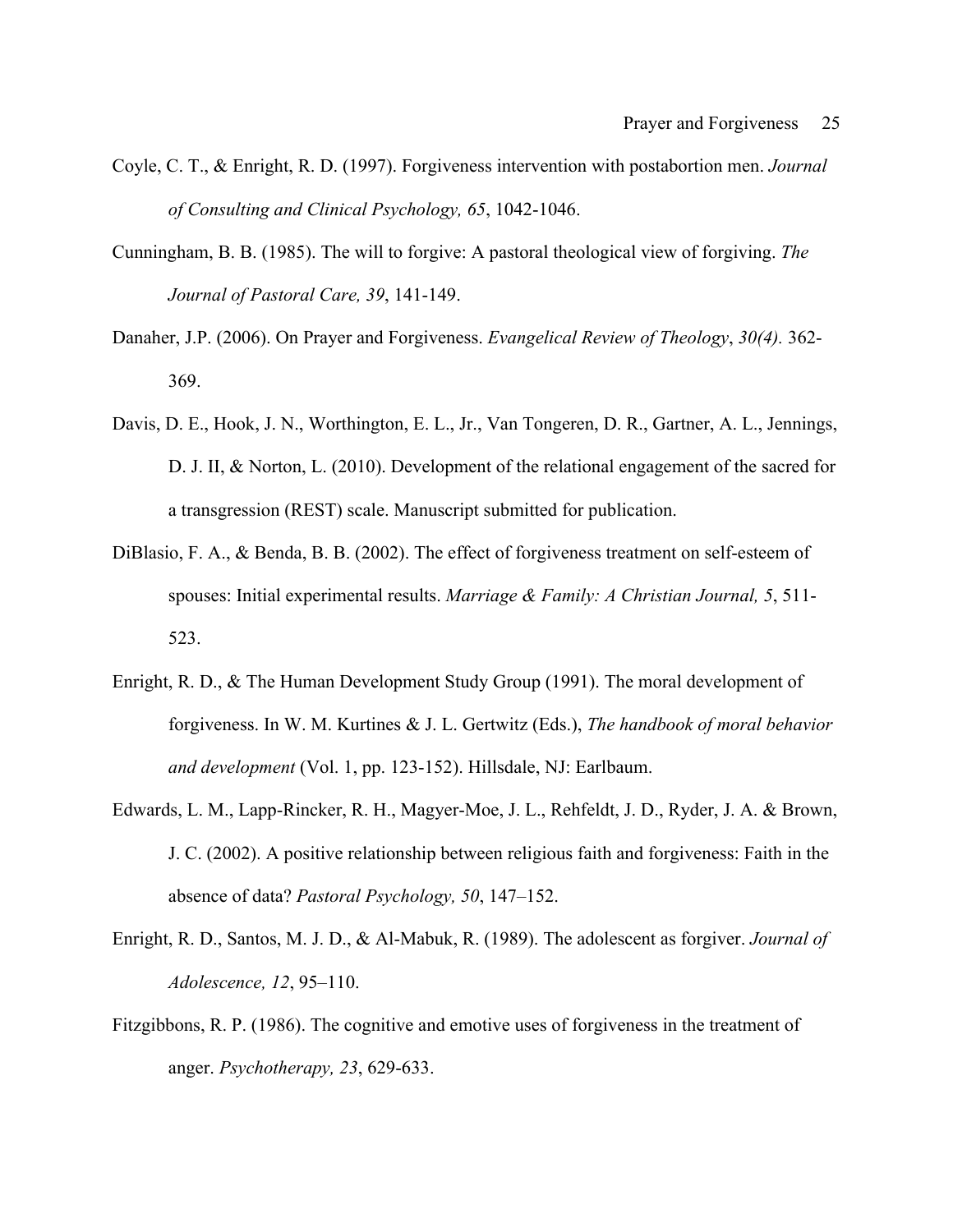- Fonagy, P., Gergely, G., Jurist, E. J. &Target, M. (2002), Affect regulation, mentalization, and the development of the self. New York, NY: Other Press.
- Freedman, S. R., & Enright, R. D. (1996). Forgiveness as an intervention goal with incest survivors. *Journal of Consulting and Clinical Psychology, 64*, 983-992.
- Freedman, S. R., & Knupp, A. (2003). The impact of forgiveness on adolescent adjustment to parental divorce. *Journal of Divorce & Remarriage, 39*, 135-165.
- Frise, N. R., & McMinn, M. R. (2010). Forgiveness and reconciliation: The differing perspectives of psychologists and Christian theologians. *Journal of Psychology and Theology, 38,* 83-90.
- Gallup (2002). Poll question retrieved July 9, 2009, from Gallup database.
- Gorsuch, R. L., & Hao, J. Y. (1993). Forgiveness: An exploratory factor analysis and its relationships to religious variables. *Review of Religious Research, 34*, 333–347.
- Hargrave, T., & Sells, J. (1997). The development of a family forgiveness scale. *Journal of Marital and Family Therapy, 23*, 41-62.
- Harris, S. W., Gowda, M., Kolb, J. W., Strychacz, C. P., Vacek, J. L., Jones, P. G., … McCallister, B. D. (1999). A randomized, controlled trial of the effects of remote, intercessory prayer on outcomes in patients admitted to the coronary care unit. *Archives of Internal Medicine, 159*, 2273-2278.
- Harris, A. H. S., & Thoresen, C. E. (2005). Forgiveness, unforgiveness, health, and disease. In E. L. Worthington, Jr. (Ed.), *Handbook of forgiveness* (pp. 321–334). New York, NY: Routledge.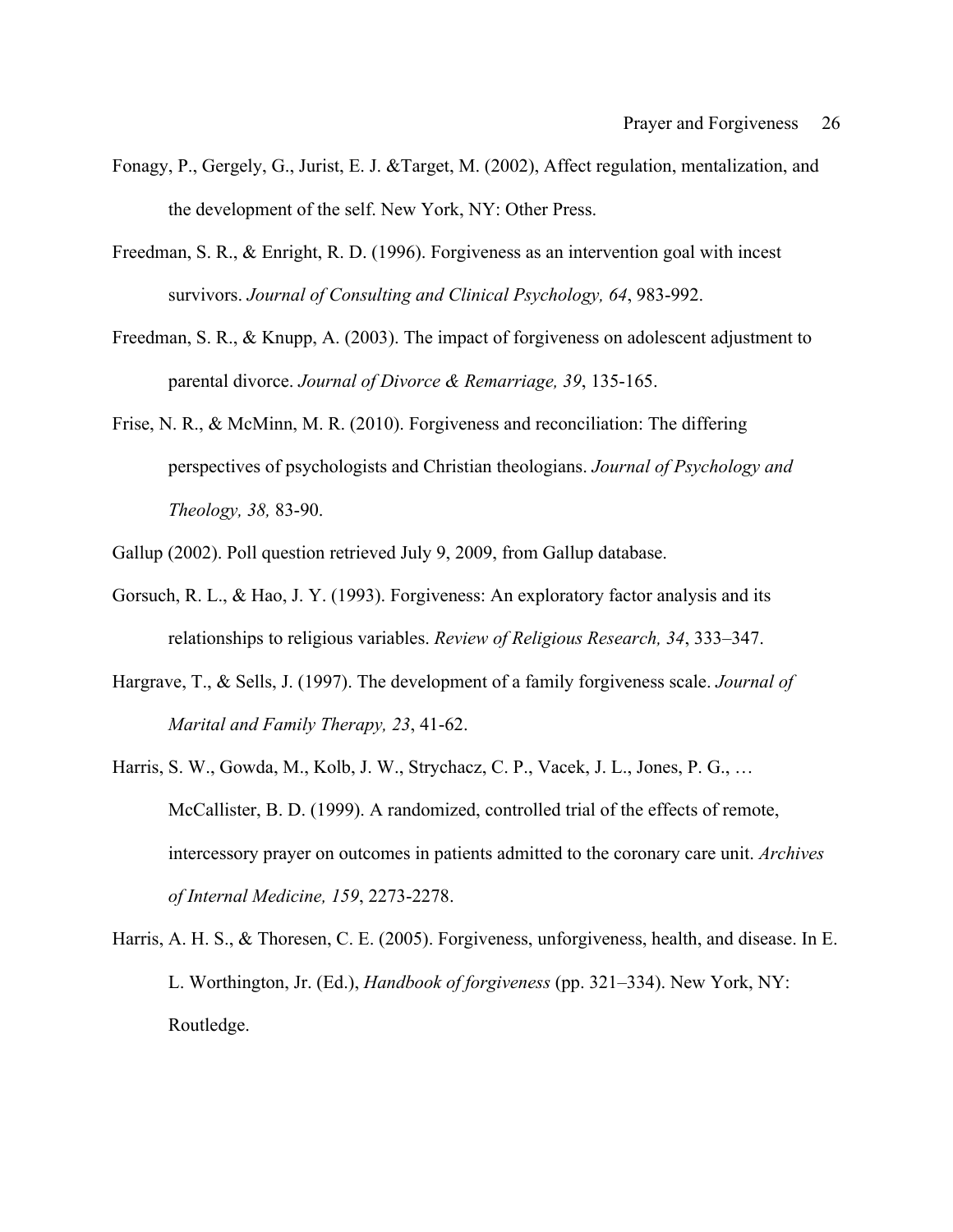- Hebl, J. H., & Enright, R. D. (1993). Forgiveness as a psychotherapeutic goal with elderly females. *Psychotherapy, 30*, 658-667.
- Hui, E. K. P., Watkins, D., Wong, T. N. Y., & Sun, R. C. F. (2006). Religion and forgiveness from a Hong Kong Chinese perspective. *Pastoral Psychology. 55*, 183-195.
- Ingersoll-Dayton, B., Campbell, R., & Ha, J. (2009). Enhancing forgiveness: A group intervention for the elderly. *Journal of Gerontological Social Work, 52,* 2-16.
- Lampton, C., Oliver, G. J., Worthington, E. L., & Berry, J. W. (2005). Helping Christian college students become more forgiving: An intervention study to promote forgiveness as part of a program to shape Christian character. *Journal of Psychology and Theology, 33*, 278- 290.
- Lawler-Row, K. A., Scott, C. A., Raines, R. L., Edlis-Matityahou, M. E. & Moore, E. W. (2006). The varieties of forgiveness experience: Working toward a comprehensive definition of forgiveness. *Journal of Religion and Health, 46*, 233-250.
- Lawler, K. A., Younger, J. W., Piferi, R. L., Jobe, R. L., Edmondson, K. A. & Jones, W. H. (2005). The unique effects of forgiveness on health: An exploration of pathways. *Journal of Behavioral Medicine, 28*, 157-169.
- Lin,W. F., Mack, D., Enright, R. D., Krahn, D., & Baskin, T. W. (2004). Effects of forgiveness therapy on anger, mood, and vulnerability to substance use among inpatient substancedependent clients. *Journal of Consulting and Clinical Psychology, 72*, 1114-1121.
- Luckow, A., Ladd, K. L., Spilka, B., McIntosh, D. N., Parks, C., & Laforett, D. (1997). The structure of prayer. In P. C. Hill & R. W. Hood (Eds.), *Measures of religiosity* (pp. 70- 72). Birmingham, AL: Religious Education Press.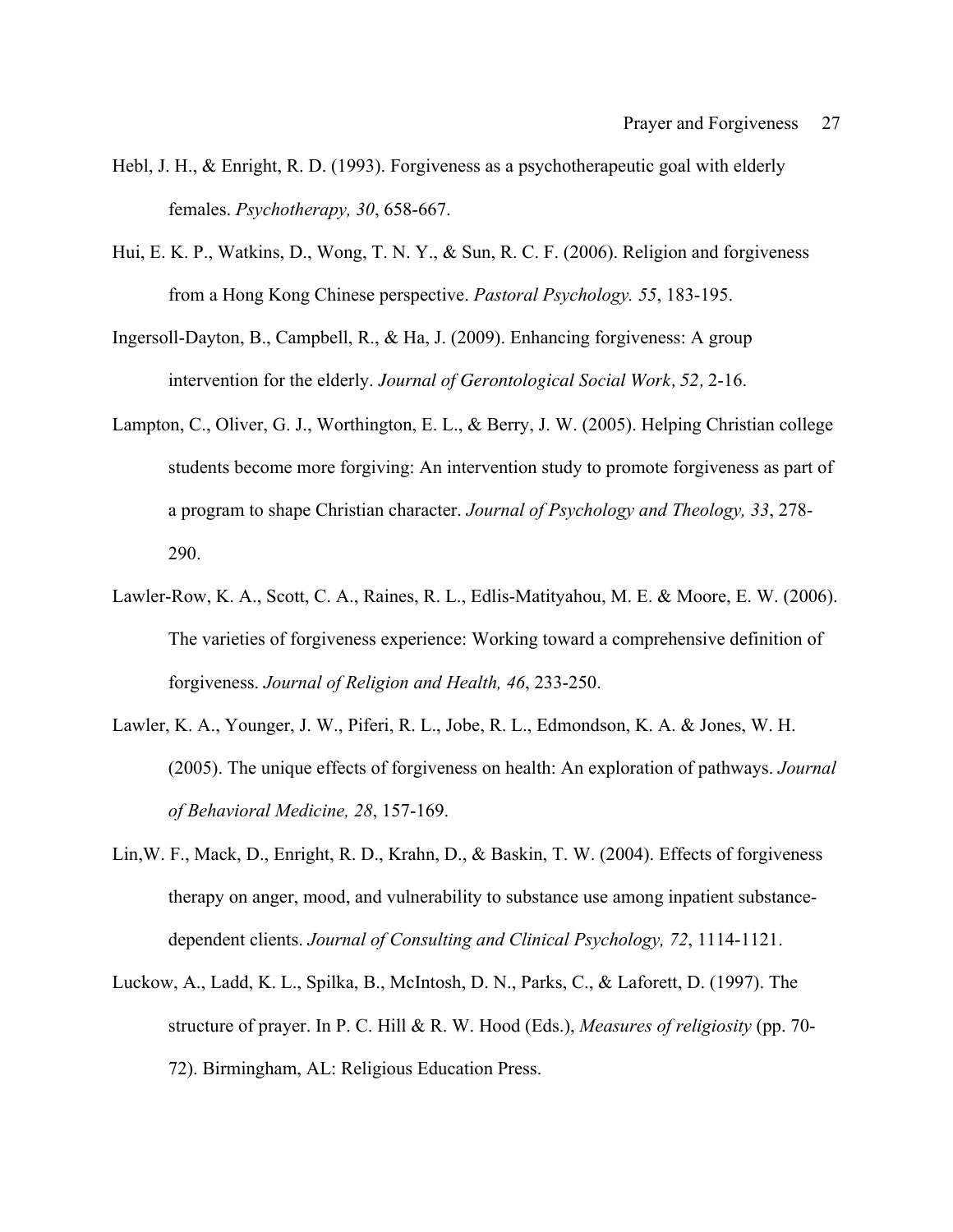- Luskin, F. A. (2001). *Forgive for good: A proven prescription for health and happiness.* San Francisco, CA: Harper.
- Luskin, F. M., Ginzburg, K., & Thoresen, C. E. (2005). The efficacy of forgiveness intervention in college age adults: Randomized controlled study. *Journal of Social Relations, 29*, 163- 183.
- McCaffrey, A. M., Eisenberg, D. M., Legedza, A. T. R, Davis, R. B., & Phillips, R. S. (2004). Prayer for health concerns. *Archives of Internal Medicine, 164*, 858-862.
- McCullough, M. E. (2000). Forgiveness as human strength: Theory, measurement, and links to well-being. *Journal of Social Clinical Psychology, 19*, 43–55.
- McCullough, M. E., Rachal, K. C., Sandage, S. J., Worthington, E. L., Jr., Brown, S. W., & Hight, T. L. (1998). Interpersonal forgiveness in close relationships. II. Theoretical elaboration and measurement. *Journal of Personality and Social Psychology, 75*, 1586– 1603.
- McCullough, M. E., & Witvliet, C. V. (2002). The psychology of forgiveness. In Snyder, C. R., and Lopez, S. J. (Eds.), *Handbook of positive psychology*, (pp. 446-458). New York: Oxford University Press.
- McCullough, M. E., & Worthington, E. L., Jr. (1995). Promoting forgiveness: The comparison of two brief psychoeducational interventions with a waiting-list control. *Counseling and Values, 40*, 55-68.
- McCullough, M. E., & Worthington, E. L. (1999). Religion and the forgiving personality. *Journal of Personality, 67*, 1141–1164.
- McCullough, M. E., Worthington, E. L. Jr., & Rachal, K. C. (1997). Interpersonal forgiving in close relationships. *Journal of Personality and Social Psychology, 134*, 5-17.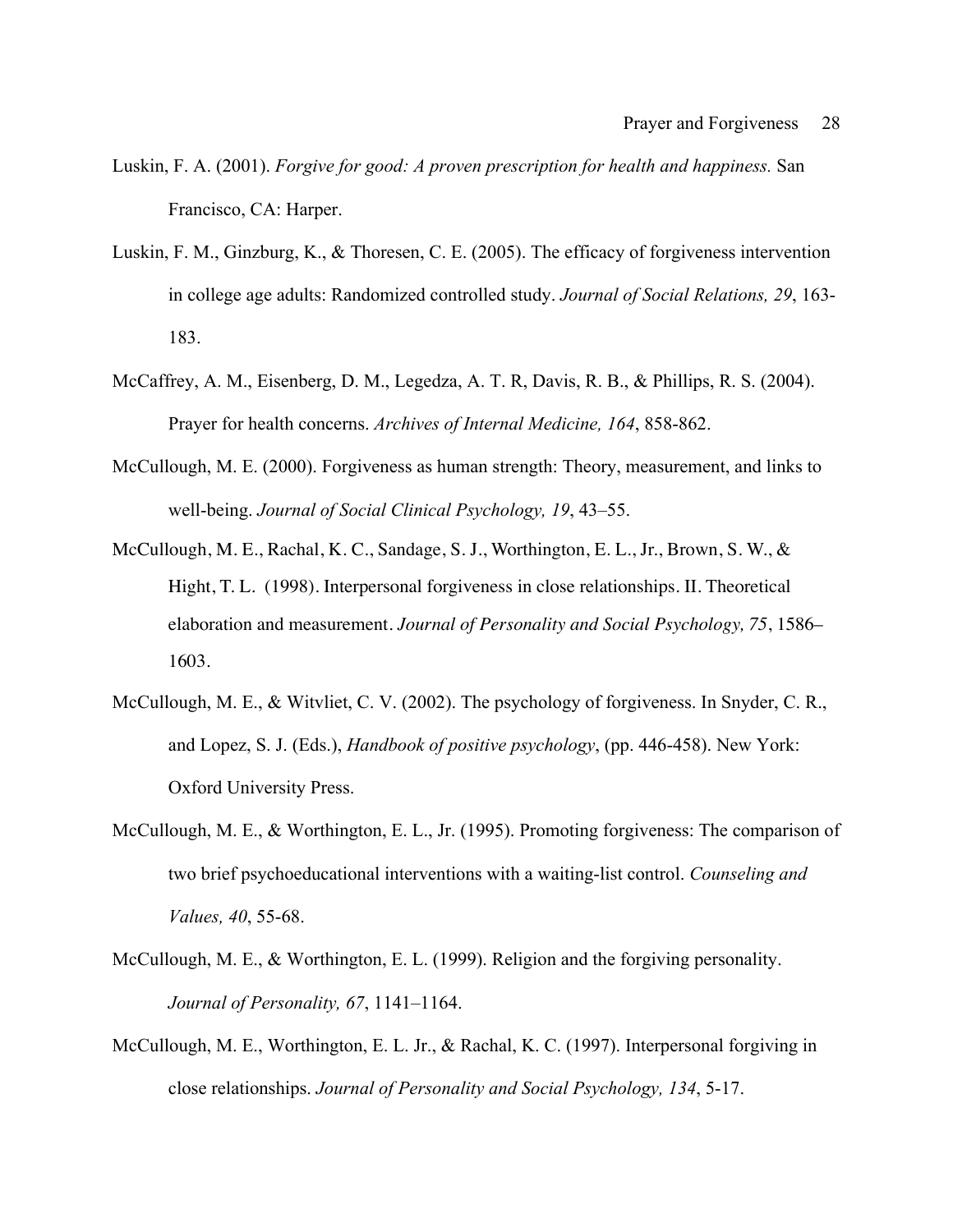- McMinn, M. R., Fervida, H., Louwerse, K. A., Pop, J. L., Thompson, R. D., Trihub, B. L. & McLeod-Harrison, S. (2008). Forgiveness and prayer. *Journal of Psychology and Christianity, 27*(2). 101-109.
- McMinn, M. R., Vasiliauskas, S. L., Honeycutt, R. J., & Dickey, R. A. (August, 2009). *Prayer and the process of forgiveness.* Poster presented at the annual convention of the American Psychological Association. Toronto, Ontario, Canada.
- Meek, K. R., & McMinn, M. R. (1997). Forgiveness: More than a therapeutic technique. *Journal of Psychology and Christianity, 16*, 51-61.
- Menninger, W. A. (1996). The process of forgiveness. New York, NY: Continuum.

Murray, A. (1981). *With Christ in the school of prayer.* Springdale, PA: Whitaker House.

- Pettitt, G. A. (1987). Forgiveness: A teachable skill for creating and maintaining health. *New Zealand Medical Journal, 25*, 180-182.
- Pingleton, J. P. (1997). Why we don't forgive: A biblical and object relations theoretical model for understanding failure in the forgiveness process. *Journal of Psychology and Theology, 25*, 403-413.
- Ripley, J. S., & Worthington, E. L. (2002). Hope-focused and forgiveness-based group interventions to promote marital enrichment. *Journal of Counseling and Development, 80*, 452-463.
- Rye, M. S., & Pargament, K. I. (2002). Forgiveness and romantic relationships in college: Can it heal the wounded heart? *Journal of Clinical Psychology, 58*, 419-441.
- Rye, M. S., Paragament, K. I., Ali, M. A., Beck, G. L., Dorff, E. N., Hallisey, C., … Williams, J. G. (2000). Religious perspectives on forgiveness. In M. E. McCullough, K. I.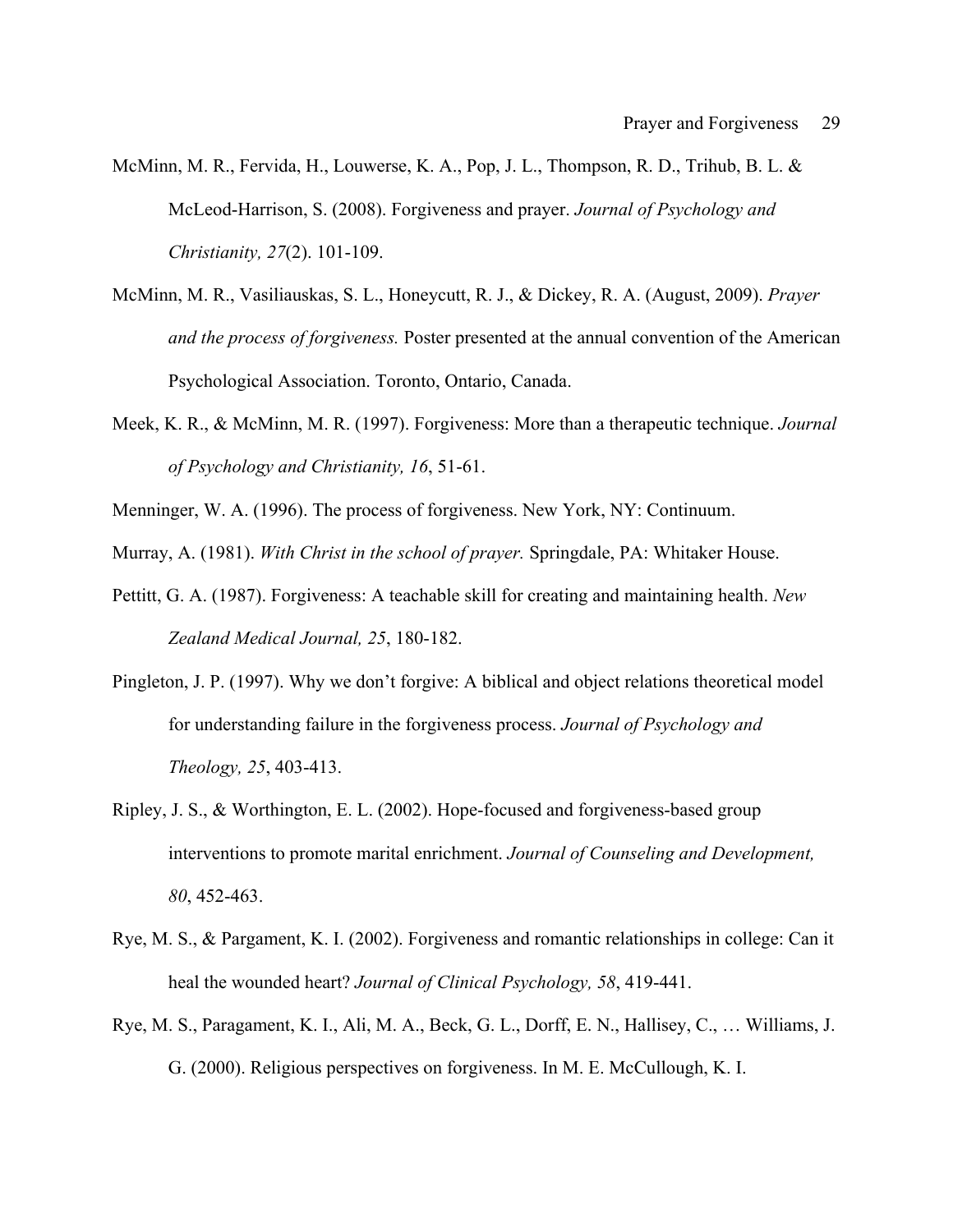Pargament,&C. E. Thoresen (Eds.), *Forgiveness: Theory, research, and practice* (pp. 17– 40). New York, NY: The Guilford Press.

Rye, M. S., Pargament, K. I., Pan,W.,Yingling, D. W., Shogren, K. A., & Ito, M. (2005). Can group interventions facilitate forgiveness of an ex-spouse? A randomized clinical trial. *Journal of Consulting and Clinical Psychology, 73*, 880-892.

Smedes, L. (1996). *The art of forgiving.* Nashville, TN: Moorings.

Stark, M. (1999). *Modes of Therapeutic Action.* Lanham, MD: Aronson.

- Subkoviak, M. J., Enright, R. D., Wu, C., Gassin, E. A., Freedman, S., Olson, L. M., & Sarinopoulos, I. C. (1995). Measuring interpersonal forgiveness in late adolescence and middle adulthood. *Journal of Adolescence, 18,* 641-655.
- Thoresen, C. E., Luskin, F., & Harris, A. H. S. (1998). Science and forgiveness interventions: Reflections and recommendations. In E. L. Worthington (Ed.), *Dimensions of forgiveness: Psychological research and theological perspectives* (pp. 163-192). Philadelphia, PA: Templeton Foundation.
- Thoresen, C. E., Luskin, F. & Harris, A. H. S. (2000). Forgiveness and health: An unanswered question. In M.E. McCullough, K. I. Pargament, & C. E. Thoresen, (Eds.), *Forgiveness: Theory, research, and practice,* pp. 254–280. New York, NY: Guilford Press.
- Tsang, J., McCullough, M. E., & Hoyt, W. T. (2005). Psychometric and rationalization accounts of the religion-forgiveness discrepancy. *Journal of Social Issues, 61*, 785-805.
- Welton, G. L., Hill, P. C., & Seybold, K. S. (2008). Forgiveness in the trenches: Empathy, perspective taking, and anger. *Journal of Psychology and Christianity, 27*, 168-177.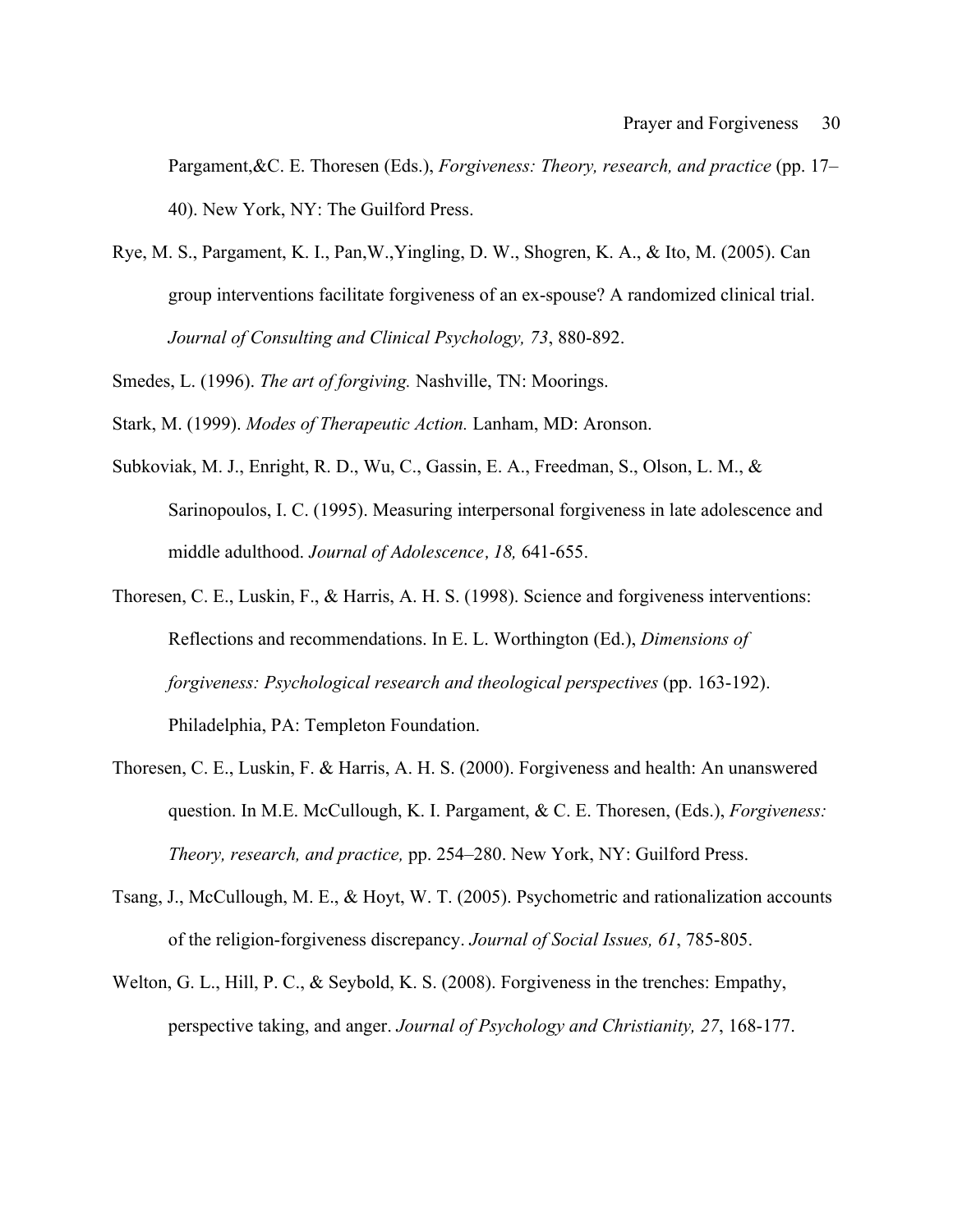- Witvliet, C. V. (2001). Forgiveness and health: Review and reflections on a matter of faith, feelings, and physiology. *Journal of Psychology and Theology, 29*, 212–224.
- Worthington, E. L., Jr. (1998). *Dimensions of forgiveness: Psychological research and theological perspectives.* Philadelphia, PA: Templeton Foundation Press.
- Worthington, E. L. (2003) *Forgiving and reconciling: Bridges to wholeness and hope.* Downers Grove, IL: Intervarsity Press.
- Worthington, E. L., & Scherer, M. (2004). Forgiveness is an emotion-focused coping strategy that can reduce health risks and promote health resilience: Theory, review and hypotheses. *Psychology and Health, 19*, 385–405.
- Worthington, E. L., Wade, N. G., Hight, T. L., Ripley, J. S., McCullough, M. E., & Berry, J. W., …O'Connor, L. (2003). The religious commitment inventory-10: Development, refinement, and validation of a brief scale for research and counsel, *Journal of Counseling Psychology, 50*(1), 84-96.
- Wuthnow, R. (2000). How religious groups promote forgiving: A national study. *Journal for Scientific Study of Religion, 39,* 125-139.

Zaleski, P. & Zaleski, C. (2005). *Prayer: A history.* Boston: Houghton Mifflin.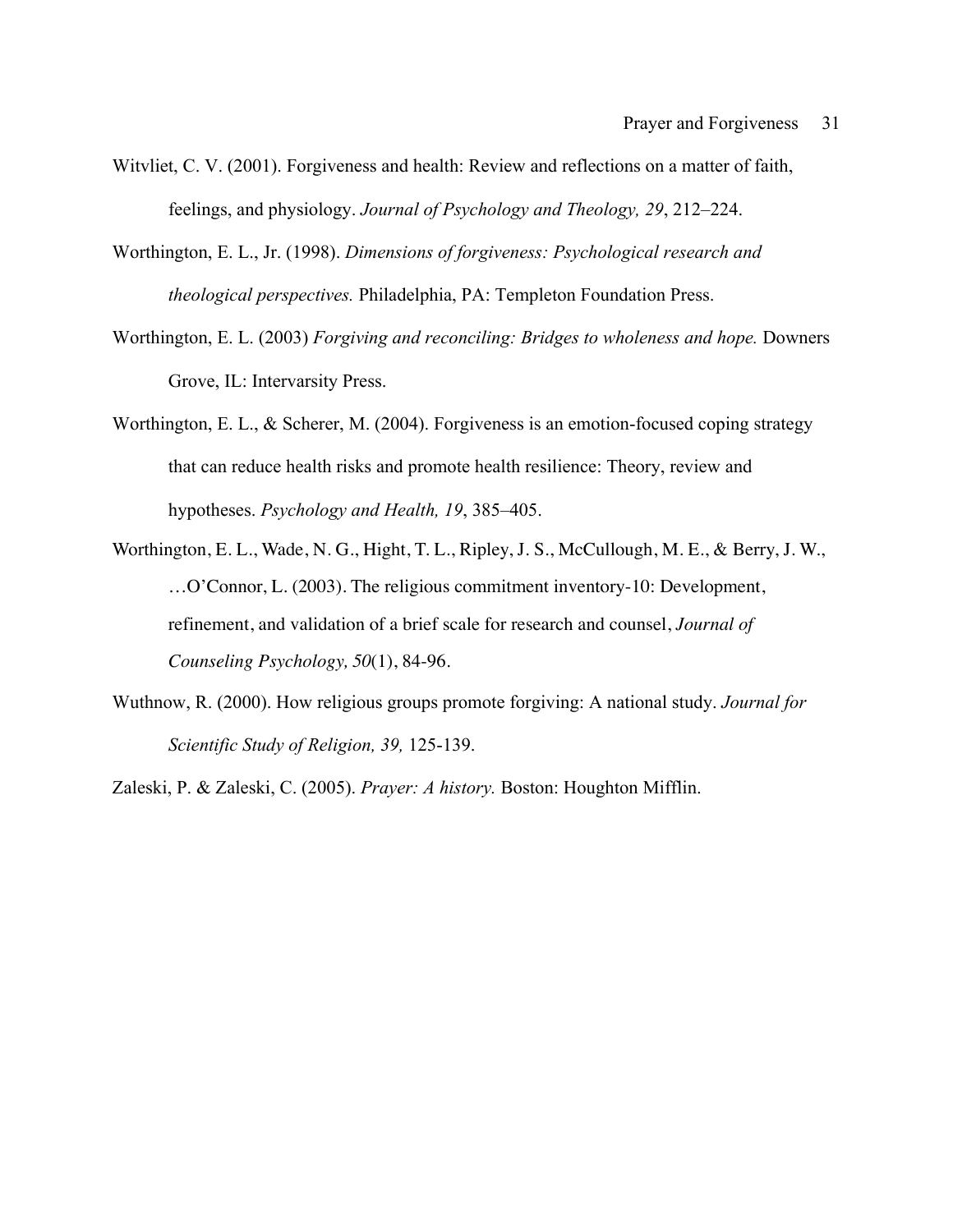Appendix A

Demographics Questionnaire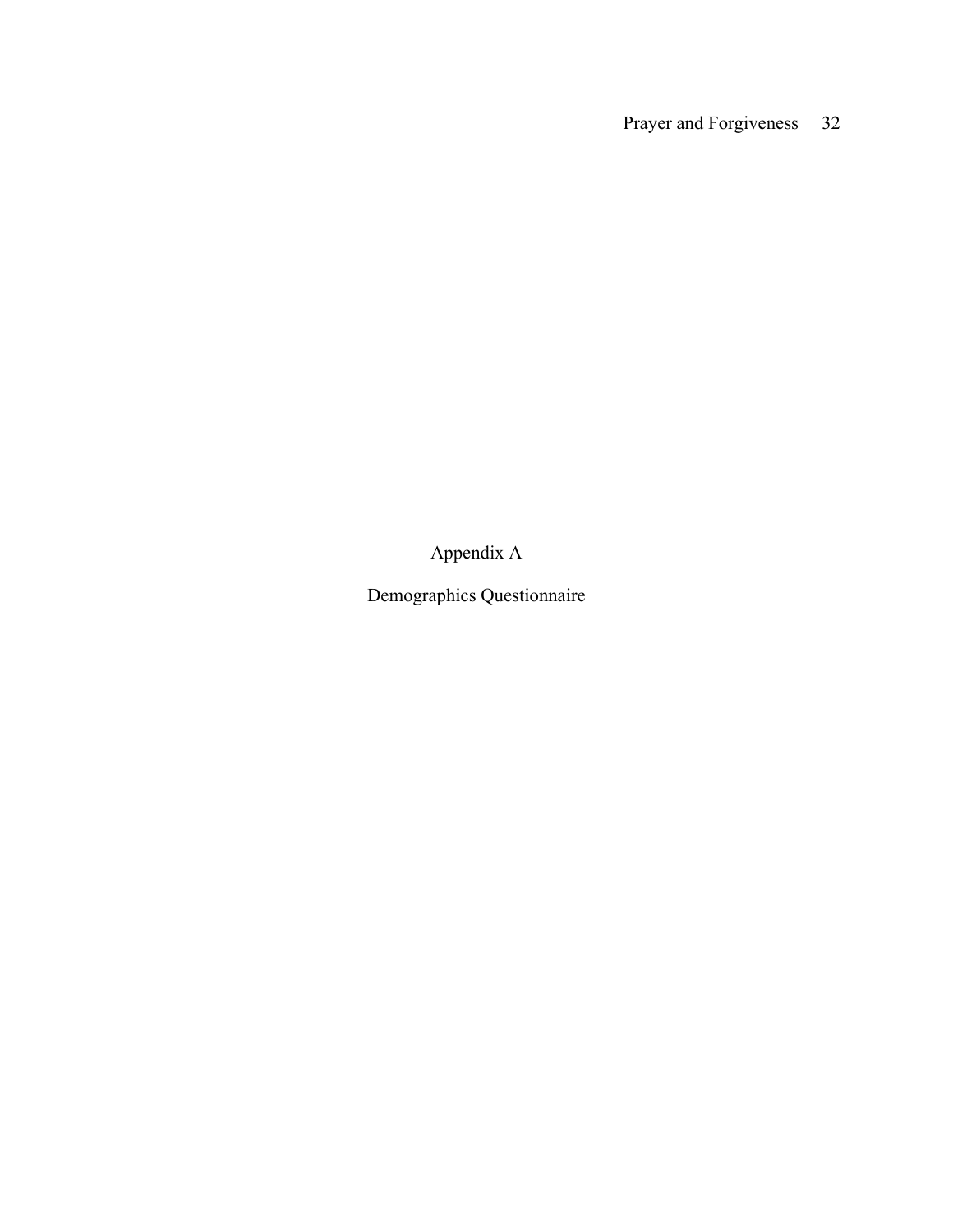| Age: |  |
|------|--|
| Sex  |  |

Class Standing: Freshman Sophomore Junior Senior Graduate Student Ethnicity: African-American European-American Hispanic/Latino Asian Native American Multi-Racial Other \_\_\_\_\_\_\_\_\_\_\_\_\_\_\_\_\_\_\_\_\_\_\_\_\_ Religious Affiliation: Protestant Catholic Christian Orthodox Other \_\_\_\_\_\_\_\_\_\_\_\_\_\_\_\_\_\_\_\_\_\_\_ In the past year how frequently have you attended a religious activity? Not at all Once or twice a year Between 3 and 11 times a year Between one and three times a month Weekly More than once a week How important are your religious beliefs and practices? No importance; Neutral Extremely important; religious have no religion faith is the center of my life 1 2 3 4 5 6 7 Measure your degree of completion of the sixteen interventions.<br>I did not read I read and completed I read and completed I read and completed

| any of the<br>Interventions |  | about half of the<br>interventions. |  |  | all the interventions. |
|-----------------------------|--|-------------------------------------|--|--|------------------------|
|                             |  |                                     |  |  |                        |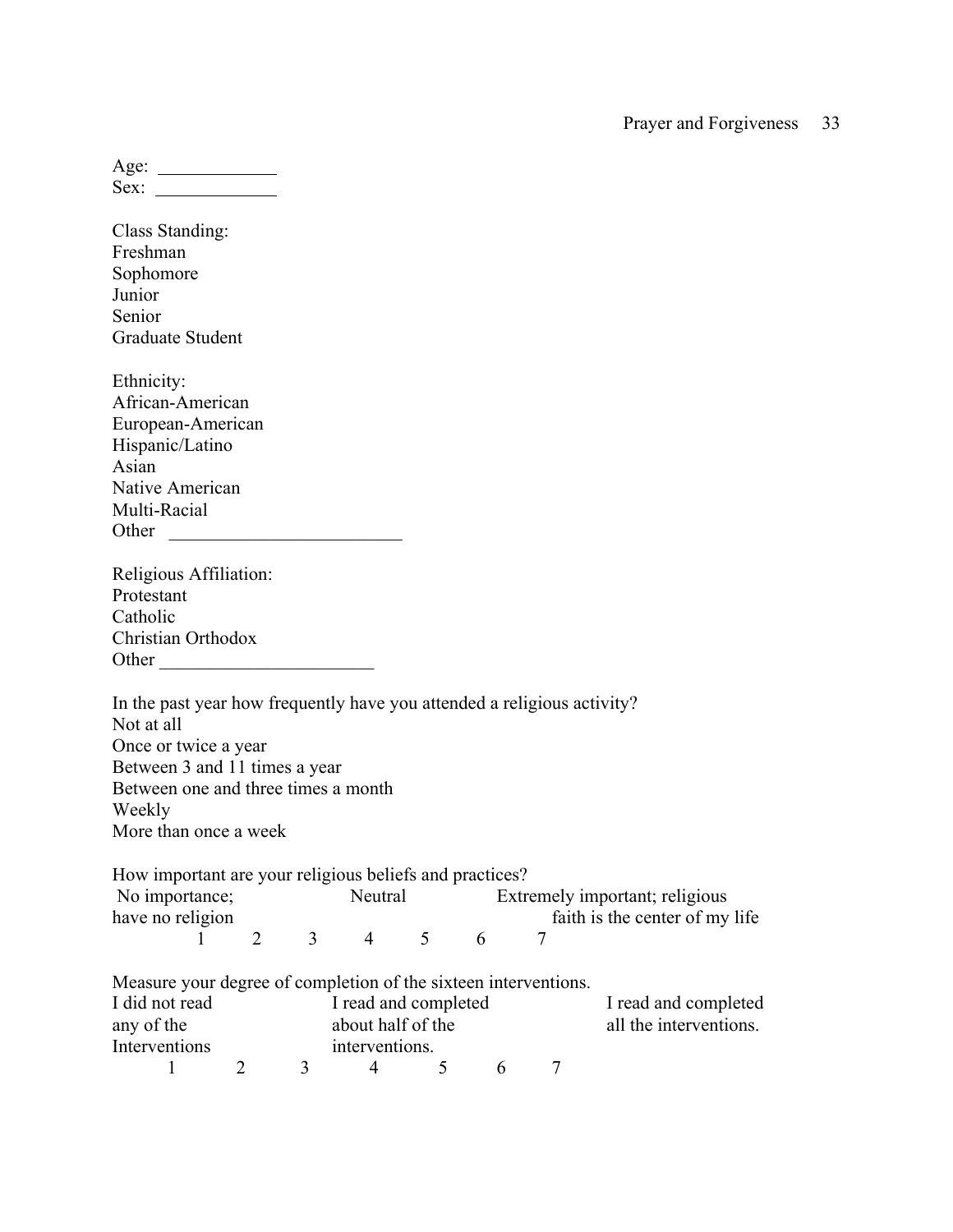Appendix B

Instruments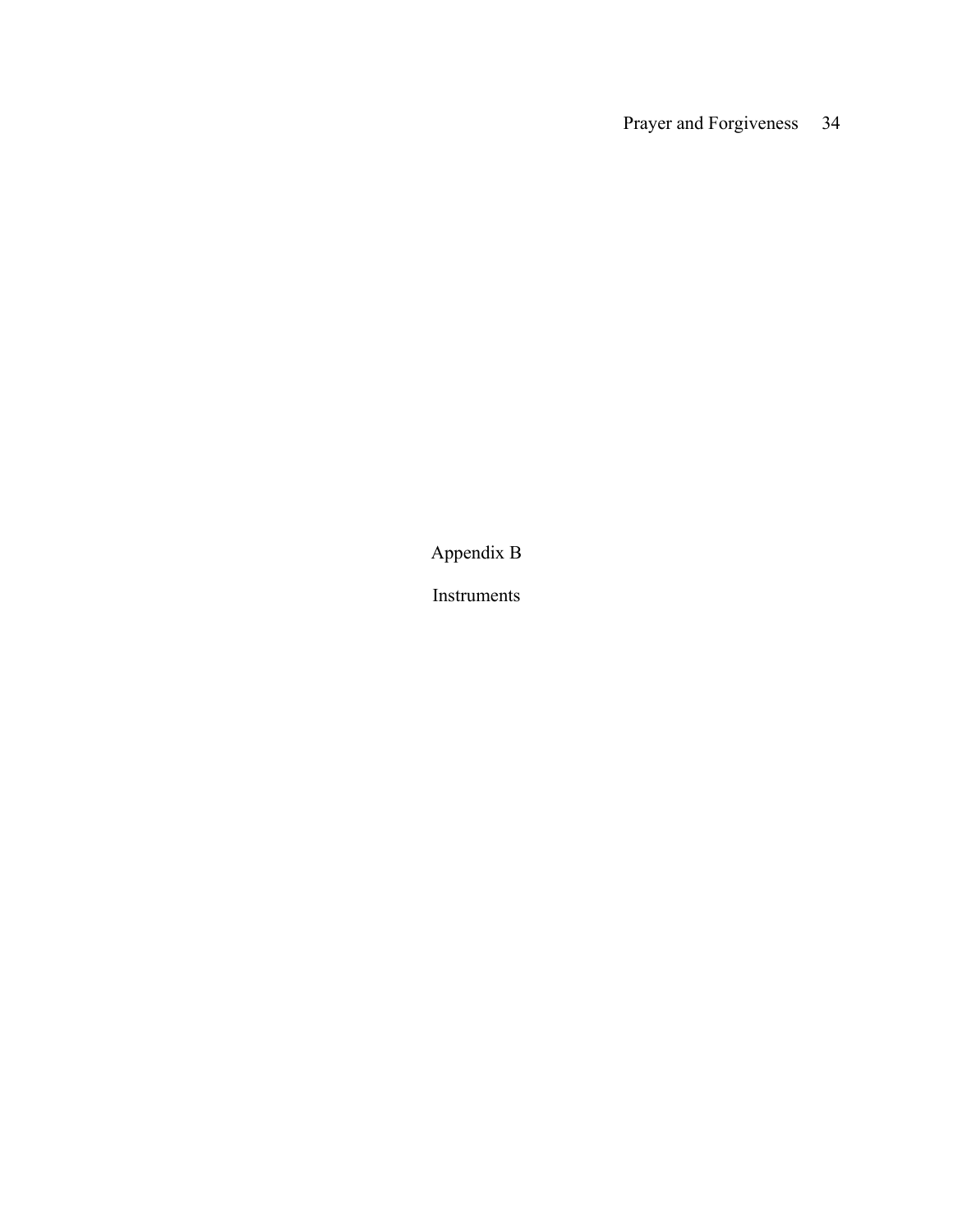### **Structure of Prayer Scales**

Prayer or meditation is approached in a wide variety of fashions. For the purpose of this study, please think of "prayer" and "meditate" as the same sort of practice. We would like you to indicate for each of the following statements the position that most accurately reflects your personal practices. Please use the below code for your answers:

1 = strongly disagree, 2 = moderately disagree, 3 = slightly disagree, 4 = slightly agree,  $5 =$ moderately agree,  $6 =$  strongly agree

- \_\_\_ 1. When I pray alone, I have a ritual that I adhere to strictly.
- 2. Through deep pray I am able to know God better.
- \_\_\_ 3. It is important to me to tell God about my sins or faults.
- \_\_\_ 4. When I pray, I want to share my life with God.
- \_\_\_ 5. I usually pray for God to make me a better person.
- \_\_\_ 6. I pray to give thanks for all God has done for me.
- \_\_\_ 7. When I feel guilty about something, it helps to tell God about it.
- 8. When God has answered my prayers, I usually give thanks.
- \_\_\_ 9. My prayers are like rituals; they have a regular, orderly sequence.
- \_\_\_ 10. I usually say a prayer before each meal.
- \_\_\_ 11. I like to say prayers for people about whom I care very much.
- 12. I always pray before I go to sleep.
- \_\_\_ 13. I must admit that I usually prayer to get something.
- \_\_\_ 14. Confession is important to me because it helps me lead a more respectable life.
- 15. When I pray, I ask God for special favors.
- \_\_\_ 16. Prayer helps me keep my life balanced and happy.
- \_\_\_ 17. When I pray, I confess to God the things I should not have done.
- 18. Usually when I feel unable to help my loved ones, I ask God for help.
- $\frac{1}{\sqrt{2}}$  19. I ask God to help others when I am unable to.
- \_\_\_ 20. When I pray, I have certain words of phrases that I repeat a number of times.
- \_\_\_ 21. In my prayers I like to express my recognition for what God grants me.
- \_\_\_ 22. Most of my prayers are for God to solve problems.
- 23. When I finish praying, I feel like a better person.
- $\frac{1}{24}$ . I pray for other people.
- \_\_\_ 25. A morning prayer helps me cope with the world during the day.
- \_\_\_ 26. Prayer is a way for me to connect with my inner spirit.
- 27. When I pray, I feel secure.
- 28. I pray daily.

### **Religious Commitment Inventory**

 $1 =$  not at all true of me,  $2 =$  somewhat true of me,  $3 =$  moderately true of me,  $4 =$  mostly true of me,  $5 =$  totally true of me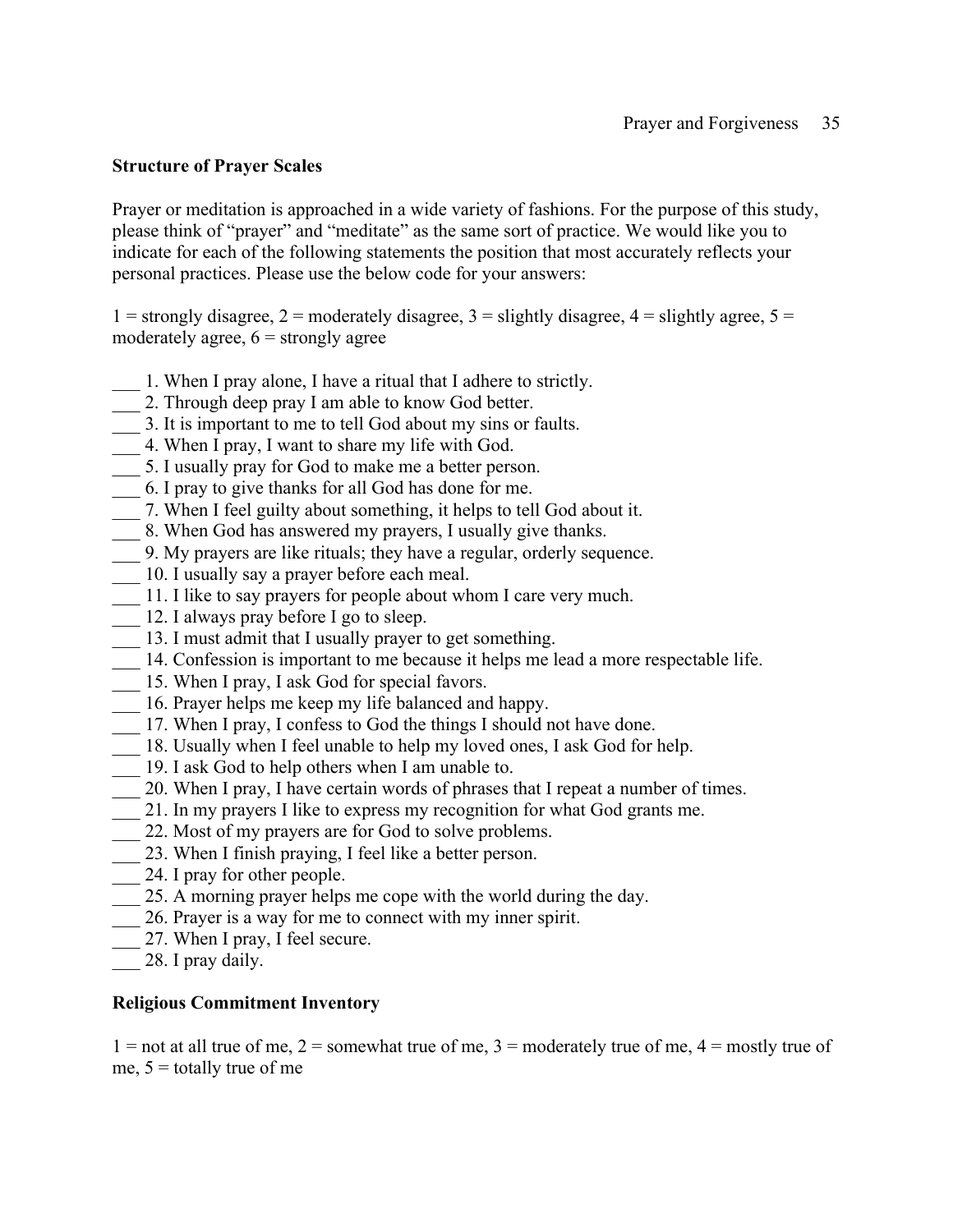- \_\_\_ 1. I often ready books and magazines about my faith.
- \_\_\_ 2. I make financial contributions to my religious organization.
- \_\_\_ 3. I spend time trying to grow in understanding of my faith.

\_\_\_ 4. Religion is especially important to me because it answers many questions about the meaning of life.

- \_\_\_ 5. My religious beliefs lie behind my whole approach to life.
- \_\_\_ 6. I enjoy spending time with others of my religious affiliation.
- \_\_\_ 7. Religious beliefs influence all my dealings in life.
- \_\_\_ 8. It is important to me to spend periods of time in private religious thought and reflection.
- \_\_\_ 9. I enjoy working in the activities of my religious organization.

\_\_\_ 10. I keep well informed about my local religious group and have some influence in its decisions.

### **Trait Forgiveness Scale**

Directions: Indicate the degree to which you agree or disagree with each statement below by using the following scale.

1 = strongly disagree, 2 = mildly disagree, 3 = agree and disagree equally,  $4$  = mildly agree,  $5$  = strongly agree

- \_\_\_ 1. People close to me probably think I hold a grudge too long.
- \_\_\_ 2. I can forgive a friend for almost anything.
- \_\_\_ 3. If someone treats me badly, I treat him or her the same.
- \_\_\_ 4. I try to forgive others even when they don't feel guilty for what they did.
- \_\_\_ 5. I can usually forgive and forget an insult.
- 6. I feel bitter about many of my relationships.
- \_\_\_ 7. Even after I forgive someone, things often come back to me that I resent.
- 18. There are some things for which I could never forgive even a loved one.
- \_\_\_ 9. I have always forgiven those who have hurt me.
- 10. I am a forgiving person.

### **The Transgression Related Interpersonal Motivations Inventory: TRIM**

For the questions below, please indicate your current thoughts and feelings about the person who recently hurt you. Use the following scale to indicate your agreement with each of the questions. 1 = strongly disagree, 2 = disagree, 3 = neutral,  $4 =$  agree, 5 = strongly agree

- \_\_\_ 1. I'll make him/her pay.
- \_\_\_ 2. I wish that something bad would happen to him/her.
- \_\_\_ 3. I want him/her to get what he/she deserves.
- 4. I'm going to get even.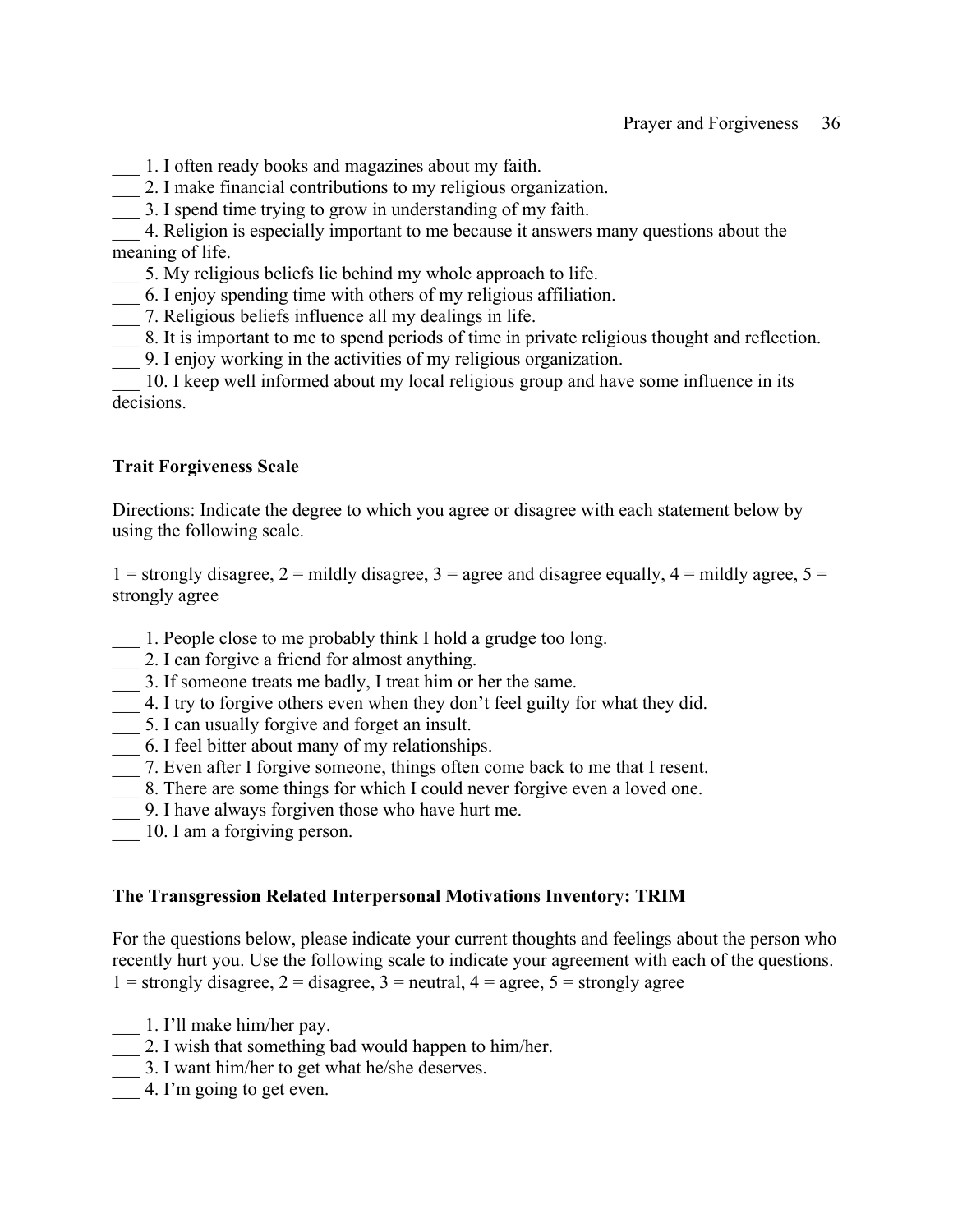- \_\_\_ 5. I want to see him/her hurt and miserable.
- \_\_\_ 6. I keep as much distance between us as possible.
- \_\_\_ 7. I live as if he/she doesn't exist, isn't around.
- \_\_\_ 8. I don't trust him/her.
- \_\_\_ 9. I find it difficulty to act warmly toward him/her.
- $\frac{1}{\sqrt{2}}$  10. I avoid him/her.
- \_\_\_ 11. I cut of the relationship with him/her.
- 12. I withdraw from him/her.

### **Relational Engagement of the Sacred for a Transgression: REST**

Use the following scale to rate your agreement with each of the questions.  $0 =$  completely disagree,  $3 =$  neither agree or disagree,  $6 =$  completely agree

- \_\_\_ 1. I tried to view him/her as a child of God.
- \_\_\_ 2. I asked God to help me see his/her good points.
- \_\_\_ 3. I tried to pray for him/her.
- \_\_\_ 4. I believe God wants us to mend our relationships.

### **Batson Empathy Adjectives: BEA**

Use the following scale to indicate the current degree to which you feel the following affects for the person who you want to forgive.

 $0 = Not$  at all to  $5 = Extremely$ 

- \_\_\_ 1. Sympathetic
- $\frac{1}{2}$ . Moved
- \_\_\_ 3. Compassionate
- $-$  4. Warm
- \_\_\_ 5. Soft-hearted
- \_\_\_ 6. Tender
- \_\_\_ 7. Empathetic
- \_\_\_ 8. Concerned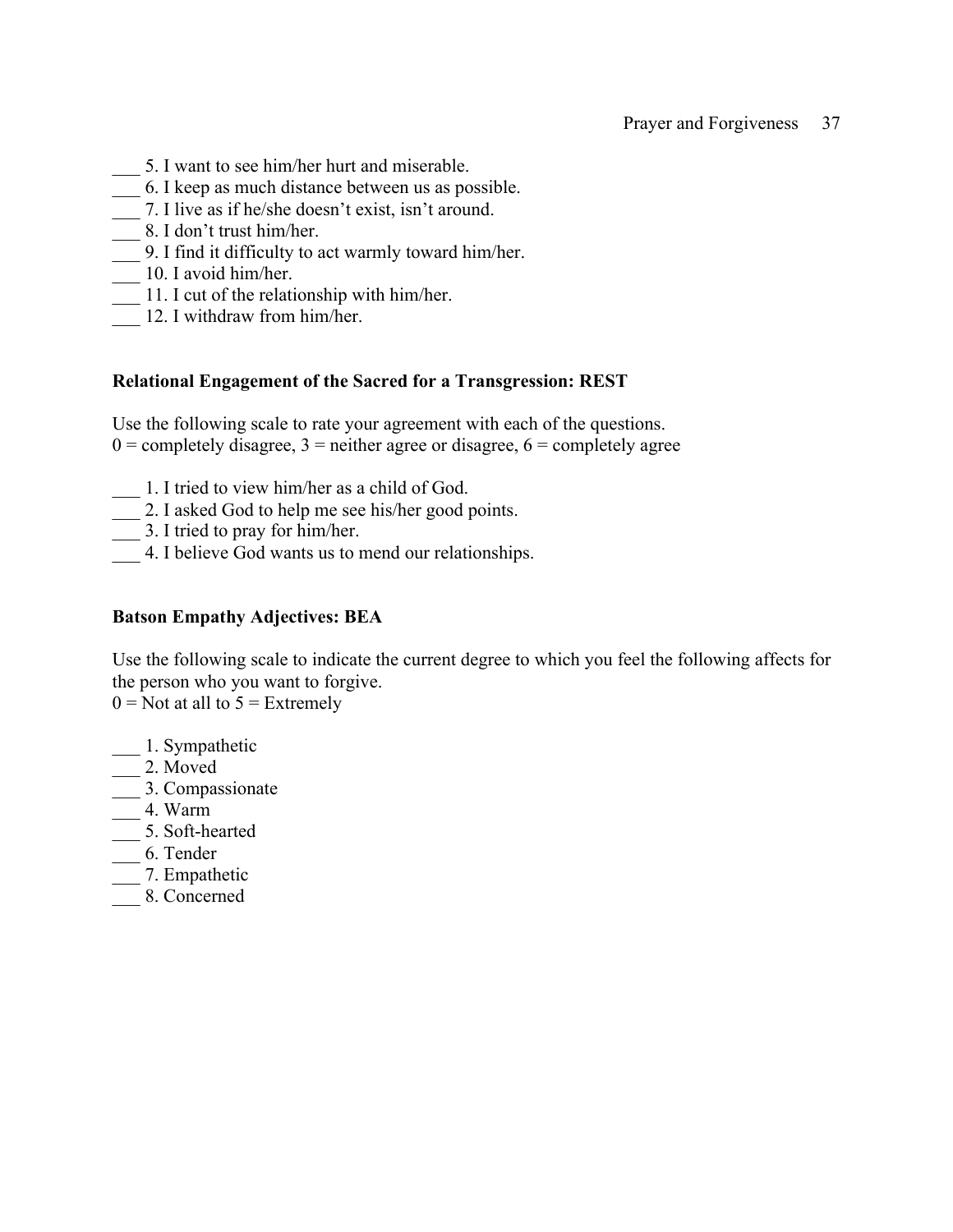Appendix C

Interventions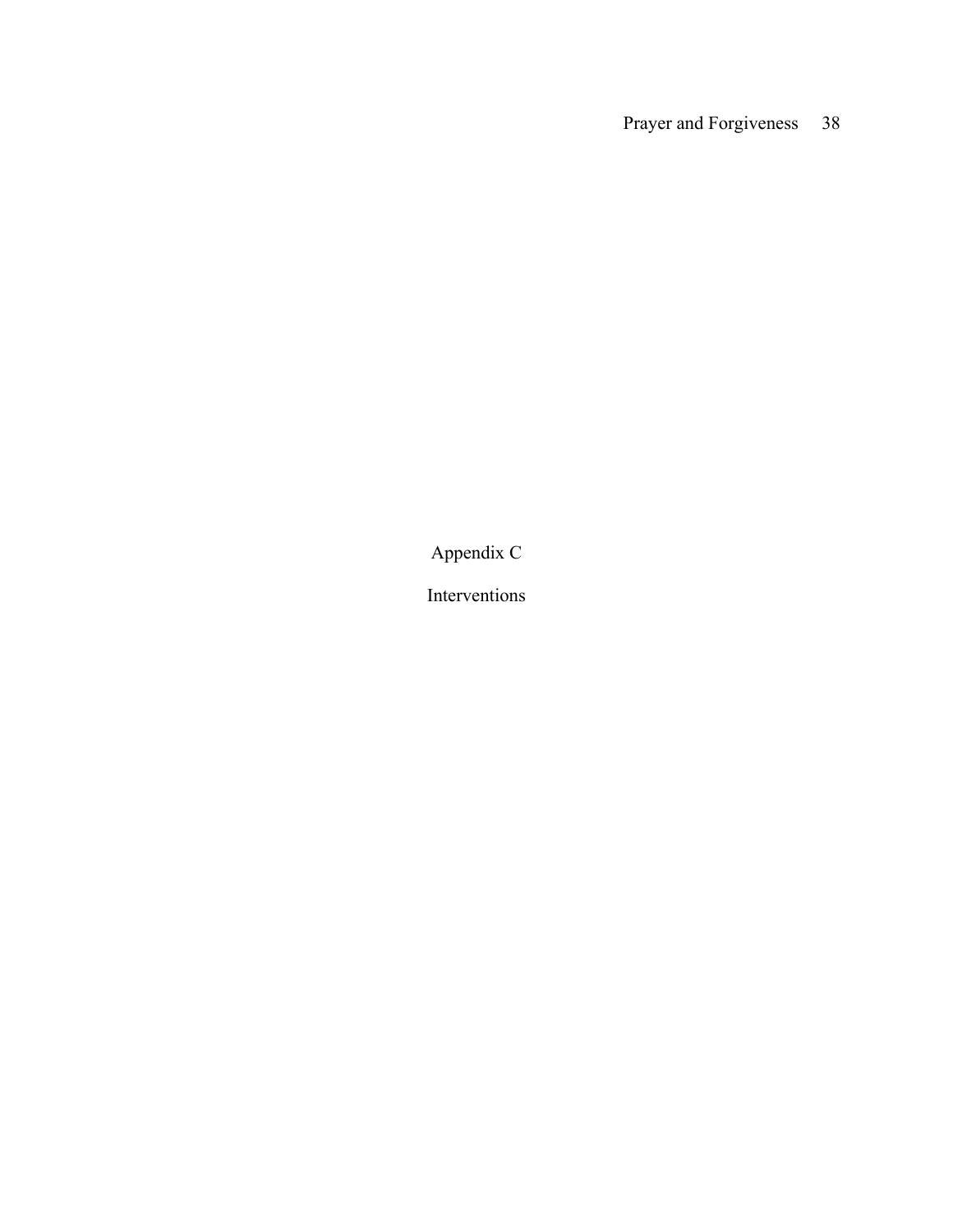### **Intervention 1**

One of the key elements of the Christian life is realizing that God is far more capable than we are. The Creator possesses all power, all ability and all knowledge. As the image bearers of God, we can possess limited amounts of power, ability and knowledge. And because we are limited, we often find ourselves wanting in power, ability and knowledge. We will never obtain such ability that we will be able to overcome every obstacle, that comes across the path of our lives. Surely you can remember an instance (or several) in which you could only say, "I am not capable of handling this." We come up short. Such can be the case with forgiveness. We often are not capable of forgiving on our own.

Yet, hope is not lost. For as we are incapable, God is capable. Indeed, one of the goals of prayer is that we engage in it that we may draw closer to God and glean capability from the Sustainer of all things. As we draw near to God, so do we draw near to the awesome power God provides. Imagine it as a lone campfire on a cold night. As you wander through the woods, your internal body temperature is incapable of maintaining itself. Yet, as you draw nearer to the flames warmth washes over you. The reason prayer is important is because the longer you stay near the fire the warmer you stay.

If you can't find the words to begin this process, feel free to use the following prayer to assist you. If you begin this prayer and new words begin to come to your mind, feel free to deviate in the way the Spirit leads.

Lord, you are unimaginably strong and I am not. In my weakness, I desire your strength so that I can do your will. When I feel the cold of my limited humanity, fill me with the fire of your divine strength.

### **Intervention 2**

There are times in life when we feel life and the tasks ahead are overwhelming difficult. Forgiving someone who has hurt us is a hard journey to take. Sometimes it feels as if we need an extra breath just to get through. It is a worn out feeling. The deep within us needs another breath. It is almost like we are a kite, fluttering low to the ground. We see the kite and long for the wind to lift it to the sky. Often we will run along the beach or field for hours just to coax the kite to soar. The kite is fine flying low, or even laying on the ground, and yet there is so much more hope for it. Sometimes we need a breathe like a fluttering kite needs the wind.

Forgiveness is by no means an easy task. The difficulty in forgiving is what makes it so transformative and important. The process of forgiving will require much of your emotional and physical energy. As you walk through this process, you may feel completely overwhelmed. But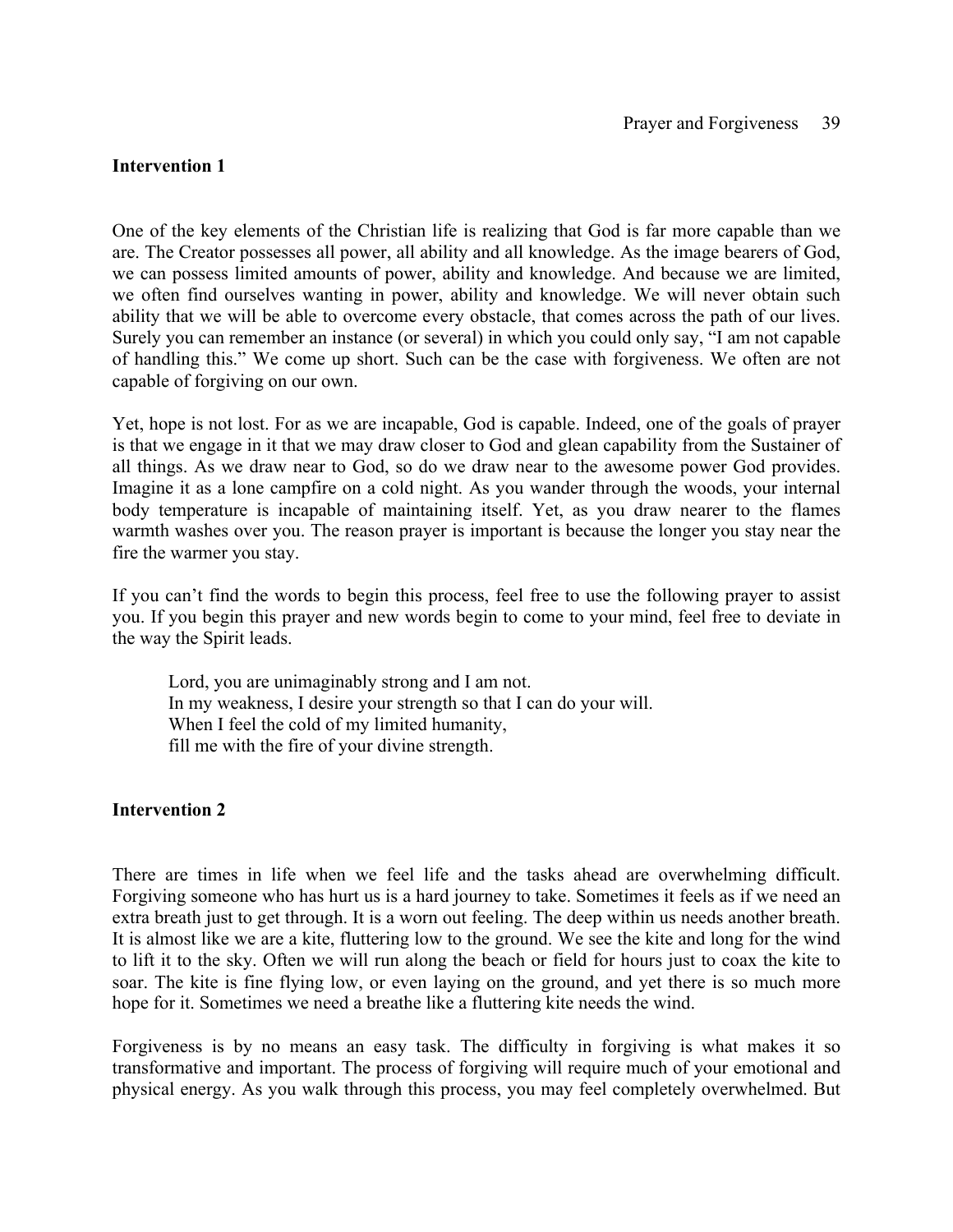take heart, for as your strength fails, God's strength will be a breathe for you. When you feel your will to move forward growing cold, move closer to his wind. Draw on the unending strength and power of God to pull you through. Admitting to God that you need help is integral to spiritual growth. "Power is made perfect in weakness" (2 Corinthians 12:9, NRSV).

As you set out to pray today, focus on your weaknesses and how God has the ability to bolster you through the process of forgiveness. As you focus on your weaknesses, don't be discouraged, but rather encouraged by God's faithfulness in supporting you.

As I think about the journey of forgiveness ahead of me, I am overwhelmed with the task. I know this journey is not easy. I need your assistance. Each moment I need your breathe in me.

### **Intervention 3**

An important part of working through forgiveness is seeking a direction forward. We often know that forgiveness needs to take place but possess few ideas on how to move in the right direction. As a result, we turn to God and ask, "How can I begin to forgive this person, Lord?" In doing this, we recognize that God possesses infinite wisdom and that we need this wisdom as we seek to forgive.

However, the error we often make is that there is only one path, the "right" path towards forgiveness. We come to God asking that he show us the way to move forward without considering that there might be several ways or paths. In Psalm 25, the psalmist requests, "Let me know Your paths, O Lord; teach me Your ways" (Ps. 25:4, JPS). Here is a recognition that the "path" or "way" of God is not singular, but multiple. This is a tremendous relief! Instead of seeking the one way, we are to seek a range of possible ways in which to move forward. We can rest assured that God's is continually revealing to us a way forward.

Seek God's guidance in moving toward forgiveness; meditate on the possible paths before you. Instead of focusing in on one possible future, imagine several courses of action and how they might ultimately turn out for you and the person you are forgiving. Ask God to provide wisdom on what words or actions you might use. Seek multiple visions of what God might have for you.

If you can't find the words to begin this process, feel free to use the following prayer to assist you. If you begin this prayer and new words begin to come to your mind, feel free to deviate in the way the Spirit leads.

Lord, I've come to you because I don't know how to begin forgiving. Yet, you are the creator and sustainer of wisdom.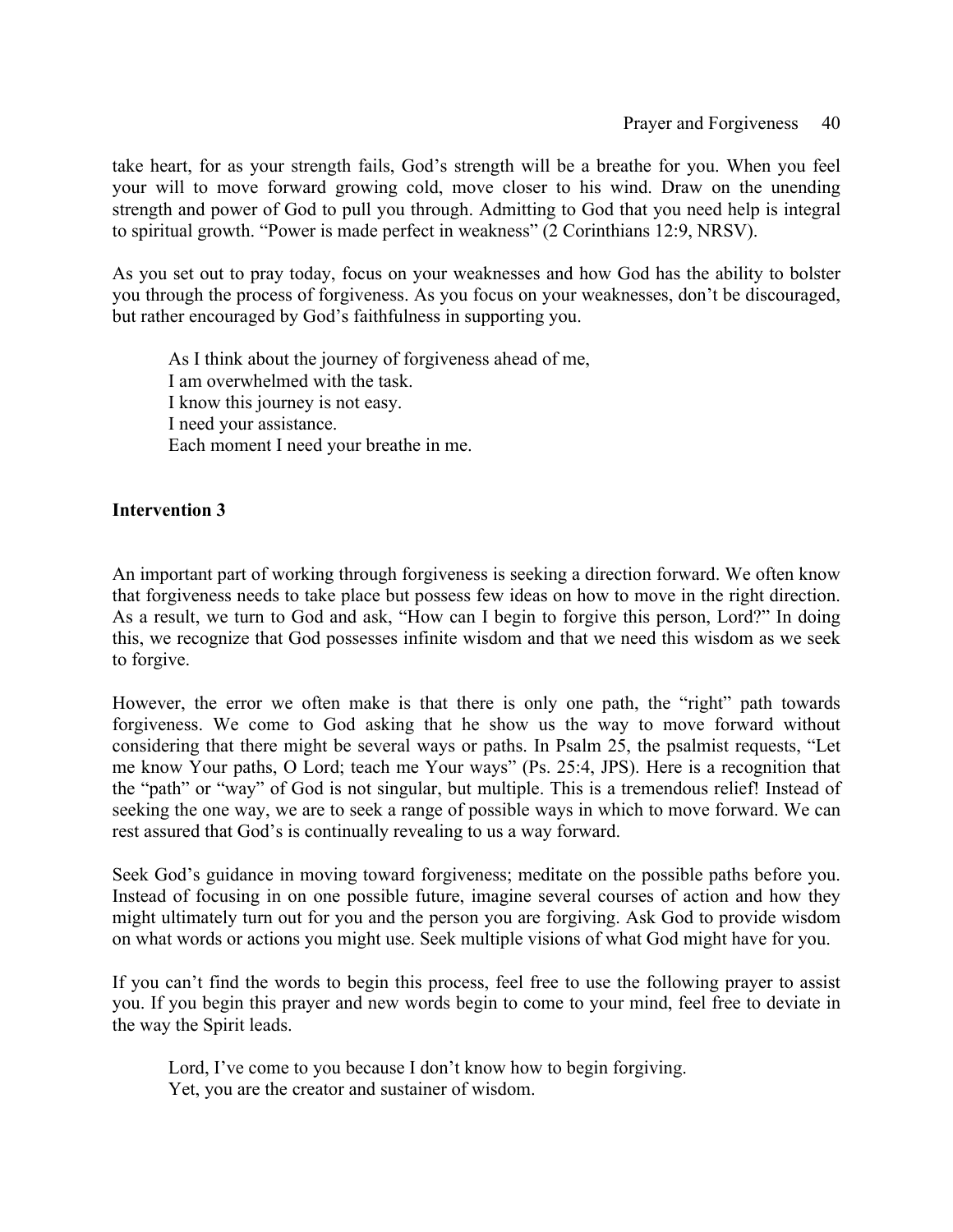I ask you to show me your paths and ways in my situation. Help me to visualize what forgiveness will look like and feel like. Continue to guide me in those paths and give me the strength to pursue them.

Amen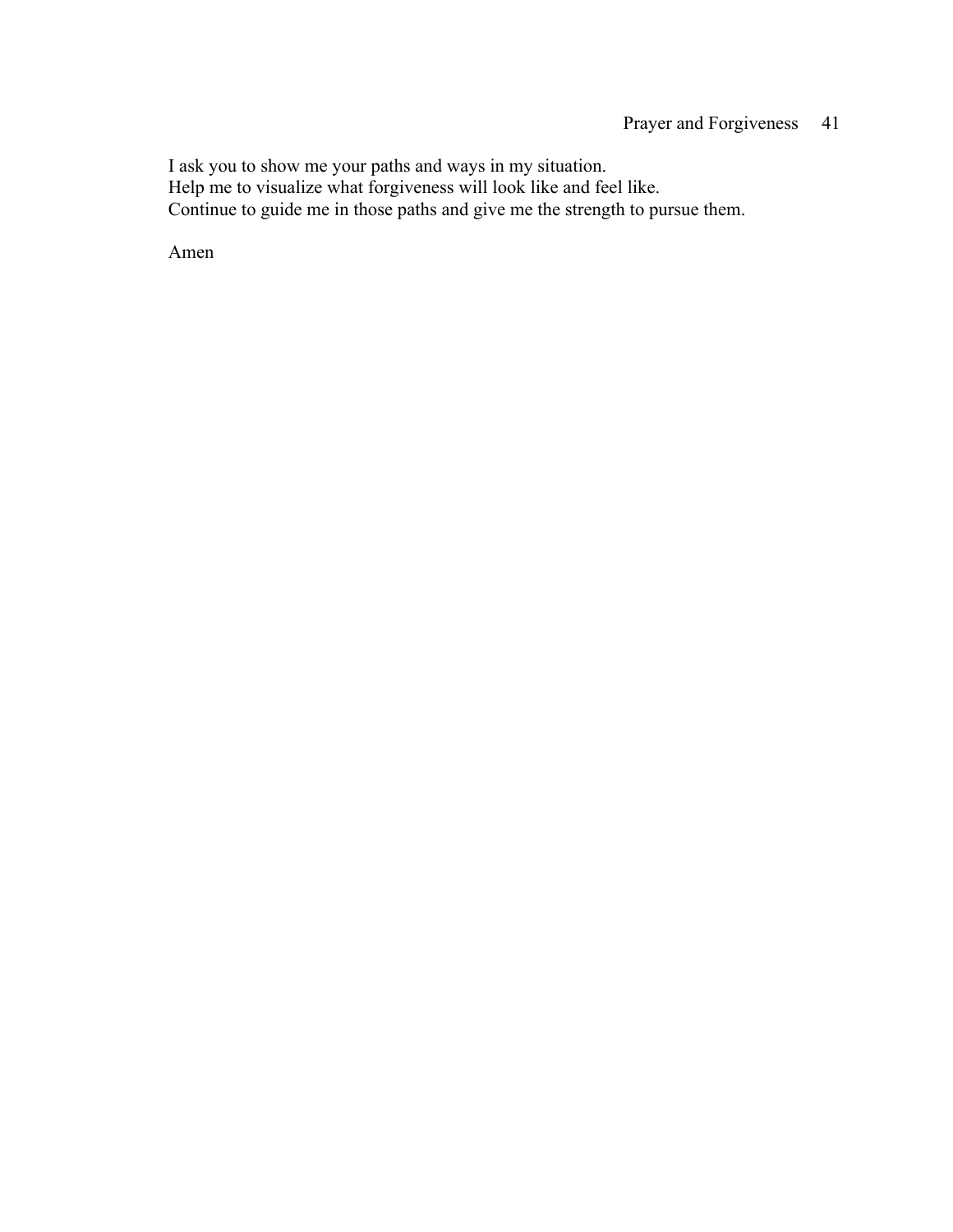Appendix D

Curriculum Vita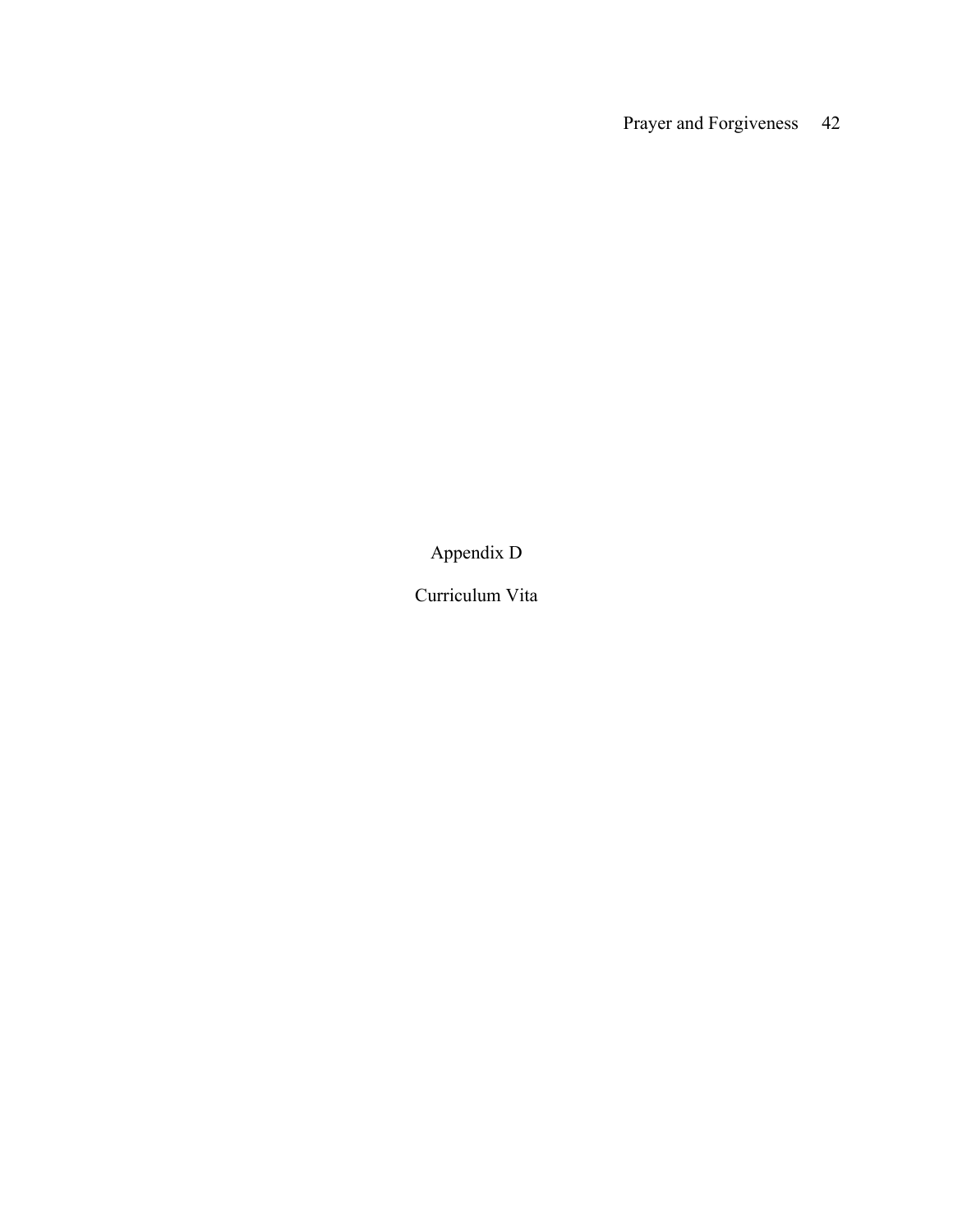### **Sarah Lorraine Vasiliauskas Curriculum Vita** 27170 SW Glendora Road Newberg, Oregon 97132 207-351-6187 svasiliauska07@georgefox.edu

### **EDUCATION**

| 8.2007 to Present | <b>Student of Doctor of Psychology, Clinical Psychology</b><br>George Fox University, Newberg, Oregon<br>Graduate Department of Clinical Psychology: APA Accredited<br>Doctor of Psychology, Clinical Psychology (Expected August of 2011) |
|-------------------|--------------------------------------------------------------------------------------------------------------------------------------------------------------------------------------------------------------------------------------------|
| 8.2007 to 5.2009  | <b>Masters of Arts, Clinical Psychology</b><br>George Fox University, Newberg, Oregon<br>Graduate Department of Clinical Psychology: APA Accredited                                                                                        |
| 8.2004 to 5.2007  | <b>Bachelor of Arts, Psychology, Family Studies</b><br>Houghton College, Houghton, New York<br>Magna cum laude                                                                                                                             |

### **SUPERVISED CLINICAL EXPERIENCE**

| $9.2010$ to present | <b>Practicum III-</b> (18 hours a week)<br>Oregon State Hospital, Salem, Oregon<br><i>Populations Served:</i> Persistently, severely mentally ill forensic patients<br><i>Duties:</i> Comprehensive assessment, individual therapy, group therapy,<br>interdisciplinary consultation.<br>Supervisor: Matthew Sturgeon, Psy.D.                                                                                                                                                                                                                                                      |
|---------------------|------------------------------------------------------------------------------------------------------------------------------------------------------------------------------------------------------------------------------------------------------------------------------------------------------------------------------------------------------------------------------------------------------------------------------------------------------------------------------------------------------------------------------------------------------------------------------------|
| 9.2009 to 6.2010    | <b>Practicum II-</b> (18 hours a week)<br>Sundstrom Clinical Services, Clackamas, Oregon<br>Populations Served: Children, adults and families.<br>Duties: Performed Cognitive Behavioral therapy in both independent and<br>co-therapy modalities. Provided child focused diagnostic assessments (e.g.<br>learning and ADHD). Responsibilities included report writing, weekly<br>chart notes, case presentations, and consultation. Received two hours<br>individual and two hours group supervision weekly.<br><i>Supervisors:</i> Kristin Valerius, Ph.D., Kameron Dill, Psy.D. |
| 9.2008 to Present   | <b>Practicum I-</b> (18 hours a week)<br>George Fox University Health and Counseling Center                                                                                                                                                                                                                                                                                                                                                                                                                                                                                        |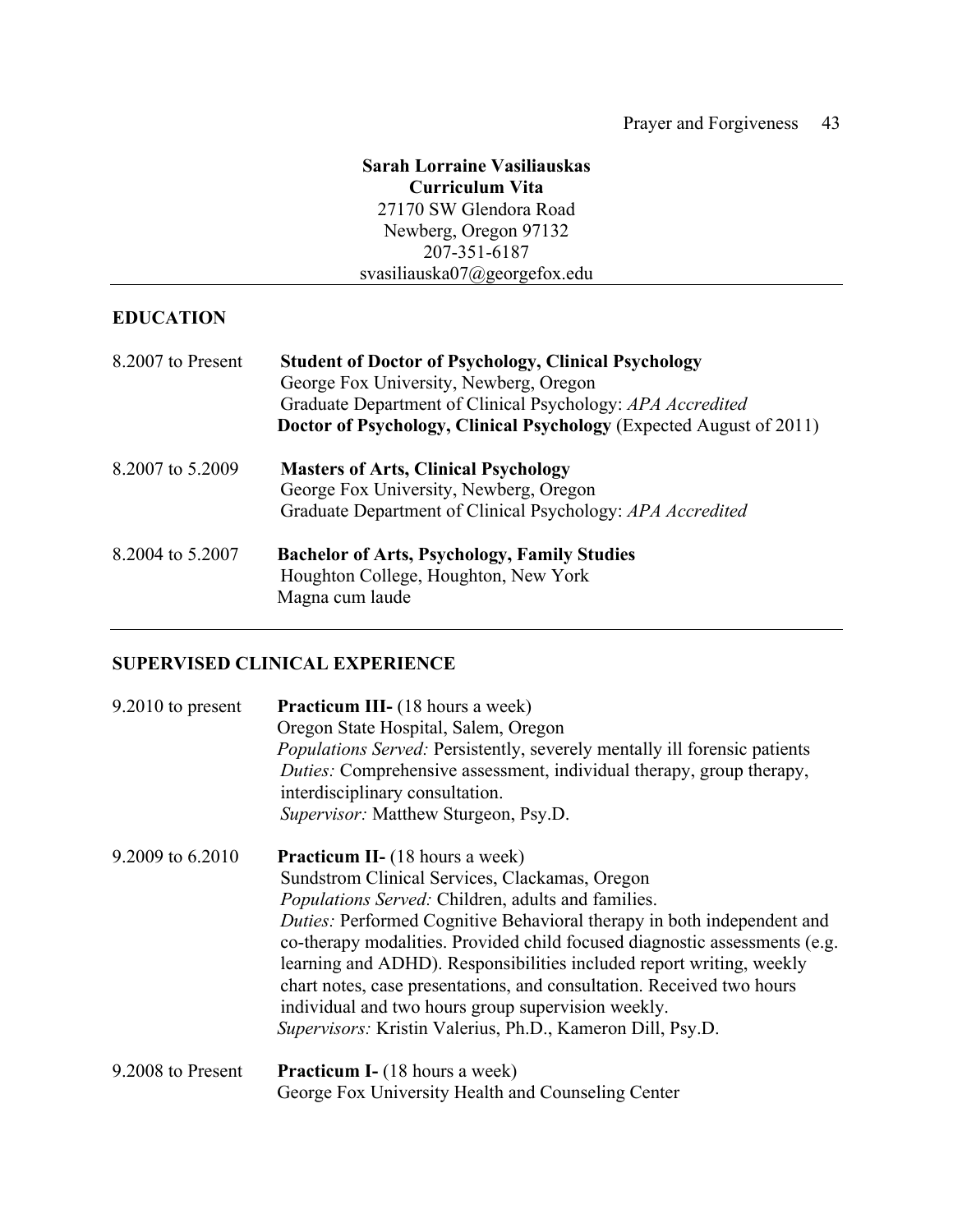|                  | Newberg, Oregon<br><i>Populations Served:</i> College students.<br>Duties: Solution-focused short and long term therapy. Weekly chart notes.<br>Including one hour individual supervision and two hours group<br>supervision.<br>Supervisors: William Buhrow, PsyD, Kristina Kays, PsyD                           |
|------------------|-------------------------------------------------------------------------------------------------------------------------------------------------------------------------------------------------------------------------------------------------------------------------------------------------------------------|
| 1.2008 to 5.2008 | <b>Pre-Practicum-</b> (5 hours a week)<br>George Fox University, Graduate Department of Clinical Psychology<br>Newberg, Oregon<br>Populations Served: College students.<br><i>Duties:</i> Therapist for two female college students.<br>Supervisors: Mary Peterson, PhD, Jory Smith, MA                           |
| 8.2006 to 5.2007 | <b>Intern-</b> (16 hours a week)<br>Allegheny Rehabilitation Association Adult Day Treatment Center<br>Wellsville, New York<br><i>Populations Served:</i> Chronically mentally ill clients.<br>Duties: Leading groups, in particular social skills and emotion regulation.<br>Supervisor: Jennifer Sheesley, LMHC |

# **SUPPLEMENTAL SUPERVISED CLINICAL EXPERIENCE**

| $10.2008$ to Present | <b>Long-Term Clients</b><br>George Fox University Health and Counseling Center, Newberg, Oregon<br>Populations Served: Two Adult females.<br>Duties: Long-term dynamic therapy, clients seen twice a week, with<br>additional bi-weekly psychodynamic consultation.<br>Supervisor: William Buhrow, PsyD<br>Consultant: Jenny Huwe, PsyD                                                                                                   |
|----------------------|-------------------------------------------------------------------------------------------------------------------------------------------------------------------------------------------------------------------------------------------------------------------------------------------------------------------------------------------------------------------------------------------------------------------------------------------|
| 2.2009 to 5.2011     | <b>International Student Mental Health Support- (5 hours a week)</b><br>George Fox University, Newberg, Oregon<br>Populations Served: International students, emphasis on Asian students.<br>Duties: Program founder; program development, co-facilitator of weekly<br>acculturation process group, freshman orientation classes, consultation<br>with ESL and International student faculty.<br><i>Supervisor:</i> Winston Seegobin, PhD |
| 9.2009 to 5.2010     | <b>Supplemental Practicum-</b> (10 hours a week)<br>George Fox University Health and Counseling Center, Newberg, Oregon<br><i>Populations Served:</i> College students.                                                                                                                                                                                                                                                                   |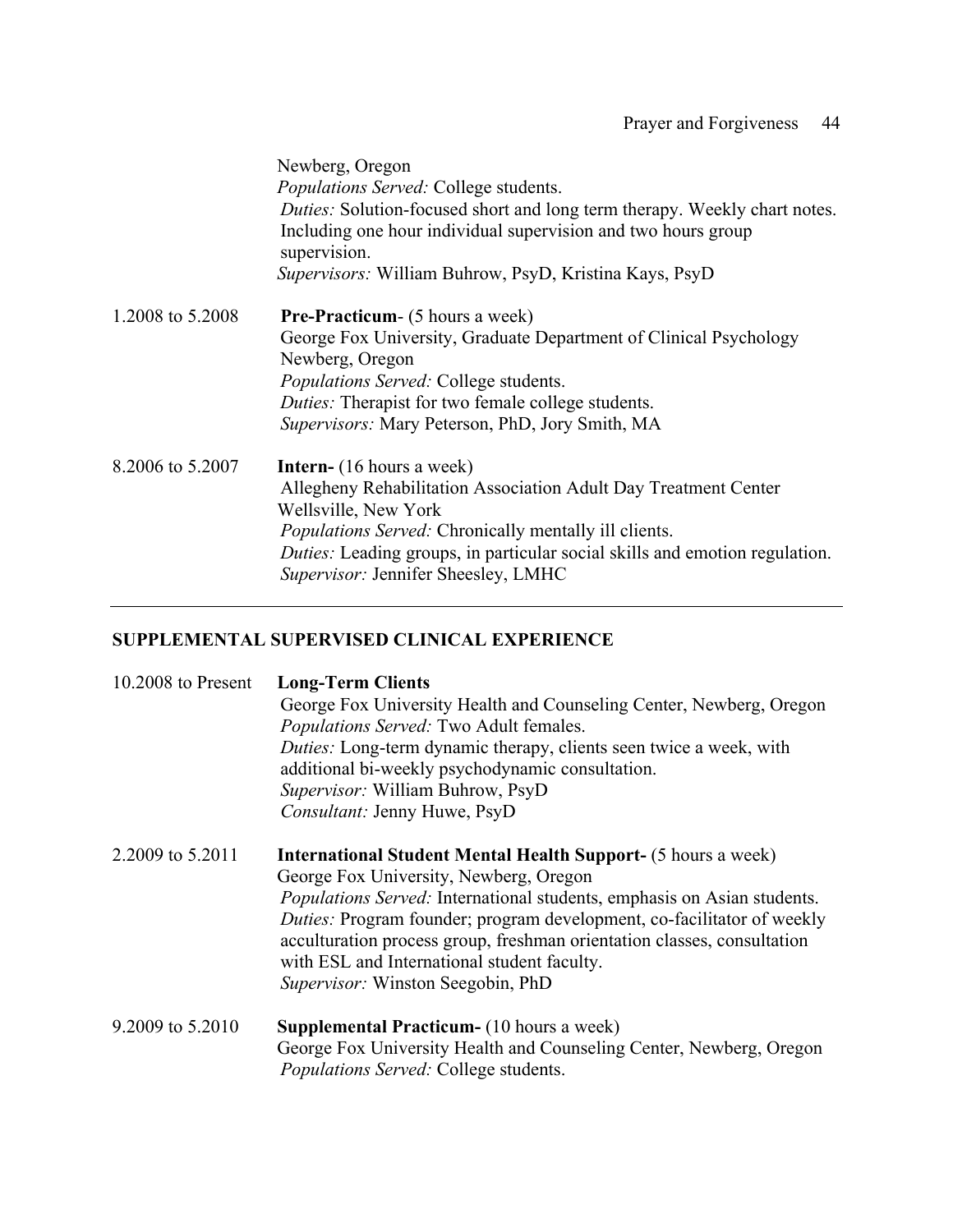*Duties:* Short and long term therapy, personality assessment, weekly chart notes. *Supervisor:* William Buhrow, PsyD

6.2009 to 8.2009 **Summer Assessment Clinic-** (21 hours a week) Sundstrom Clinical Services, Clackamas, Oregon *Populations Served:* Children and adolescents. *Duties:* Provided child focused diagnostic assessments (e.g. learning, developmental and ADHD). *Supervisors:* Gale Roid, PhD, Kristin Valerius, PhD 9.2007 to 12.2007 **Group Facilitator**

Community Depression Group, Newberg, Oregon *Populations Served:* Local hospital patients *Duties:* Once-a-week psycho-educational and symptom management support group. *Supervisor:* Tami Rodgers, MD

### **PROFESSIONAL AND EDUCATIONAL EXPERIENCE**

| 9.2010 to Present   | <b>Fundamentals of Psychoanalytic Psychotherapy</b><br>Portland, Oregon, Oregon Psychoanalytic Center<br>Monthly Sessions including readings and case presentations.<br>Presenters: Ann Anthony, MD and Nancy Winters, MD |
|---------------------|---------------------------------------------------------------------------------------------------------------------------------------------------------------------------------------------------------------------------|
| 9.2009 to Present   | <b>Psychodynamic Case Study Group</b><br>Portland, Oregon<br>Monthly meeting with case presentation.<br>Consultant: Kurt Free, PsyD                                                                                       |
| $9.2010$ to present | <b>Neuropsychological Assessment Training</b><br>Salem, Oregon, Oregon State Hospital<br>Weekly Neurological Assessment discussion and case presentation<br><i>Faculty: Jason Quiring, PhD</i>                            |
| 9.2010 to 10.2010   | <b>Relational Psychoanalysis: An Oxymoron</b><br>Web Seminar: International Association for Relational<br>Psychoanalysis and Psychotherapy<br><i>Faculty:</i> Lewis Aron, PhD and Steven Stern, PsyD                      |
| 8.2010              | The Efficacy of Psychodynamic Psychotherapy<br>San Diego, California<br>APA National Conference, half-day training workshop.                                                                                              |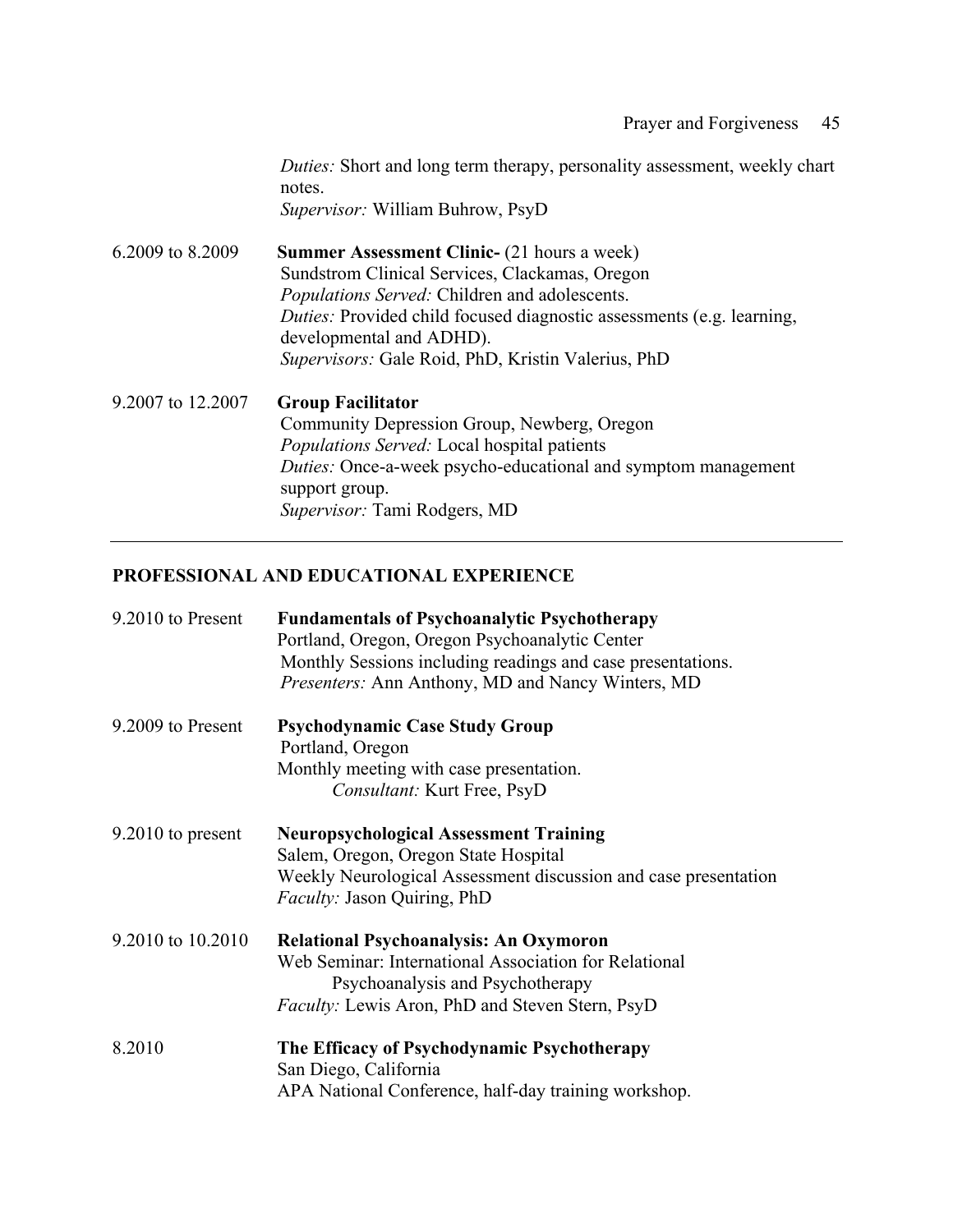| Prayer and Forgiveness | -46 |
|------------------------|-----|
|------------------------|-----|

|                  | Presenters: Richard Summers, MD and Jaques Barber, PhD.                                                                                                                                         |
|------------------|-------------------------------------------------------------------------------------------------------------------------------------------------------------------------------------------------|
| 5.2010           | <b>Attachment, Neuroscience and Early Brain Development</b><br>Portland, Oregon, Artz Center, Interdisciplinary Study Group.<br>Presenter: Allan Schore, PhD                                    |
| 11.2009          | <b>Trauma-Focused Cognitive Behavior Therapy (TF-CBT)</b><br>Clackamas, Oregon, Sundstrom Clinical Services.<br>Web-based training.<br>Facilitator: Kristin Valerius, PhD                       |
| 10.2009          | <b>Time-Limited Dynamic Psychotherapy</b><br>Eugene, Oregon<br>Make Every Session Count: An Attachment-Based, Emotionally-Focused,<br>Interpersonal Approach.<br>Presenter: Hanna Levenson, PhD |
| 9.2009           | <b>Multi-Cultural Counseling: An Alternative Conceptualization</b><br>George Fox University, Newberg, Oregon<br>An interactive training workshop.<br>Presenter: Carlos Taloyo, PhD              |
| 8.2009           | <b>Bipolar Disorder in Children and Adolescents</b><br>Toronto, Canada<br>APA National Conference day-long training workshop.<br><i>Presenter:</i> Eric Youngstrom, PhD                         |
| 8.2003 to 5.2004 | <b>Organization Campus Leader</b><br>University of Southern Maine, Portland, Maine<br><i>Duties:</i> Began and led a university campus organization                                             |

## **PROFESSIONAL AFFILIATIONS**

| 2010 to present | <b>Oregon Psychoanalytic Center, OPC, Member</b>                                                           |
|-----------------|------------------------------------------------------------------------------------------------------------|
| 2010 to present | <b>International Association for Relational Psychoanalysis and</b><br>Psychotherapy, IARPP, Student Member |
| 2009 to present | Division of Psychoanalysis, APA, Division 39                                                               |
| 2007 to present | <b>American Psychological Association, Student Affiliate</b>                                               |
| 8.2006 to 2007  | The National Honor's Society in Psychology, Member                                                         |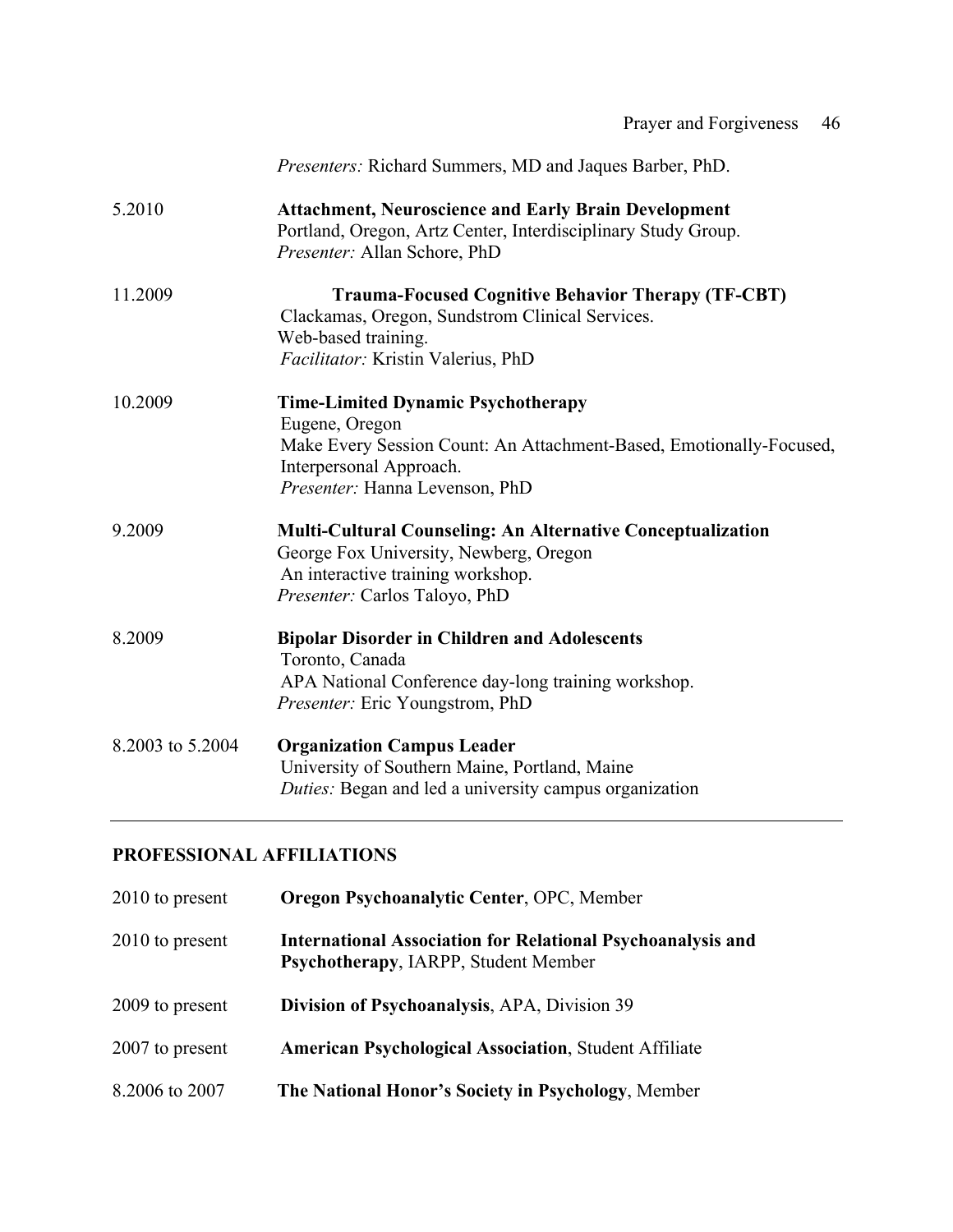### **PROFESSIONAL CONFERENCES**

| 8.2010      | <b>American Psychological Association National Conference</b><br>San Diego, California, <i>Poster presentation</i>   |
|-------------|----------------------------------------------------------------------------------------------------------------------|
| 8.2009      | <b>American Psychological Association National Conference</b><br>Toronto, Canada, <i>Poster presentation</i>         |
| 3.2009      | The Therapeutic Action of Psychodynamic Psychotherapy<br>Boston, Massachusetts<br><b>Current Concepts of Cure</b>    |
| 4.2006/2007 | <b>Christian Psychological Conference, National Conference</b><br>King of Prussia, Pennsylvania and Cincinnati, Ohio |

## **RESEARCH EXPERIENCE**

| 9.2010 to present | <b>Clinical Psychology Doctoral Students' Experiences of Forced</b><br><b>Termination: Attachment Styles and Theoretical Orientation</b><br>George Fox University, Newberg, Oregon |
|-------------------|------------------------------------------------------------------------------------------------------------------------------------------------------------------------------------|
| 9.2008 to present | <b>Research Vertical Team Member</b>                                                                                                                                               |
|                   | <b>Dissertation:</b> The Effects of a Prayer Intervention on the Process of                                                                                                        |
| Forgiveness       |                                                                                                                                                                                    |
|                   | Defense Scheduled: October 28, 2010                                                                                                                                                |
|                   | George Fox University, Newberg, Oregon                                                                                                                                             |
|                   | Supervisor: Mark McMinn, PhD                                                                                                                                                       |
| 5.2007            | Ivan Boszormenyi-Nagy's Contextual Therapy: Enhancing a Secular                                                                                                                    |
|                   | <b>Family Systems Theory with a Christian Theological Understanding</b>                                                                                                            |
|                   | of God's Character and Resource of Forgiveness                                                                                                                                     |
|                   | Honors Thesis at Houghton College, Houghton, New York                                                                                                                              |

# **RESEARCH PRESENTATIONS**

| 8.2009 | McMinn, M., Vasiliauskas, S., Dickey, R., Honeycutt, R. (2009, August).<br><i>Themes of Prayer and the Process of Forgiveness. Poster session</i><br>presented at the American Psychological Association National<br>Conference, Toronto, ON. |
|--------|-----------------------------------------------------------------------------------------------------------------------------------------------------------------------------------------------------------------------------------------------|
| 8.2010 | Vasiliauskas, S. (2010, August) The Effects of a Prayer Intervention on                                                                                                                                                                       |